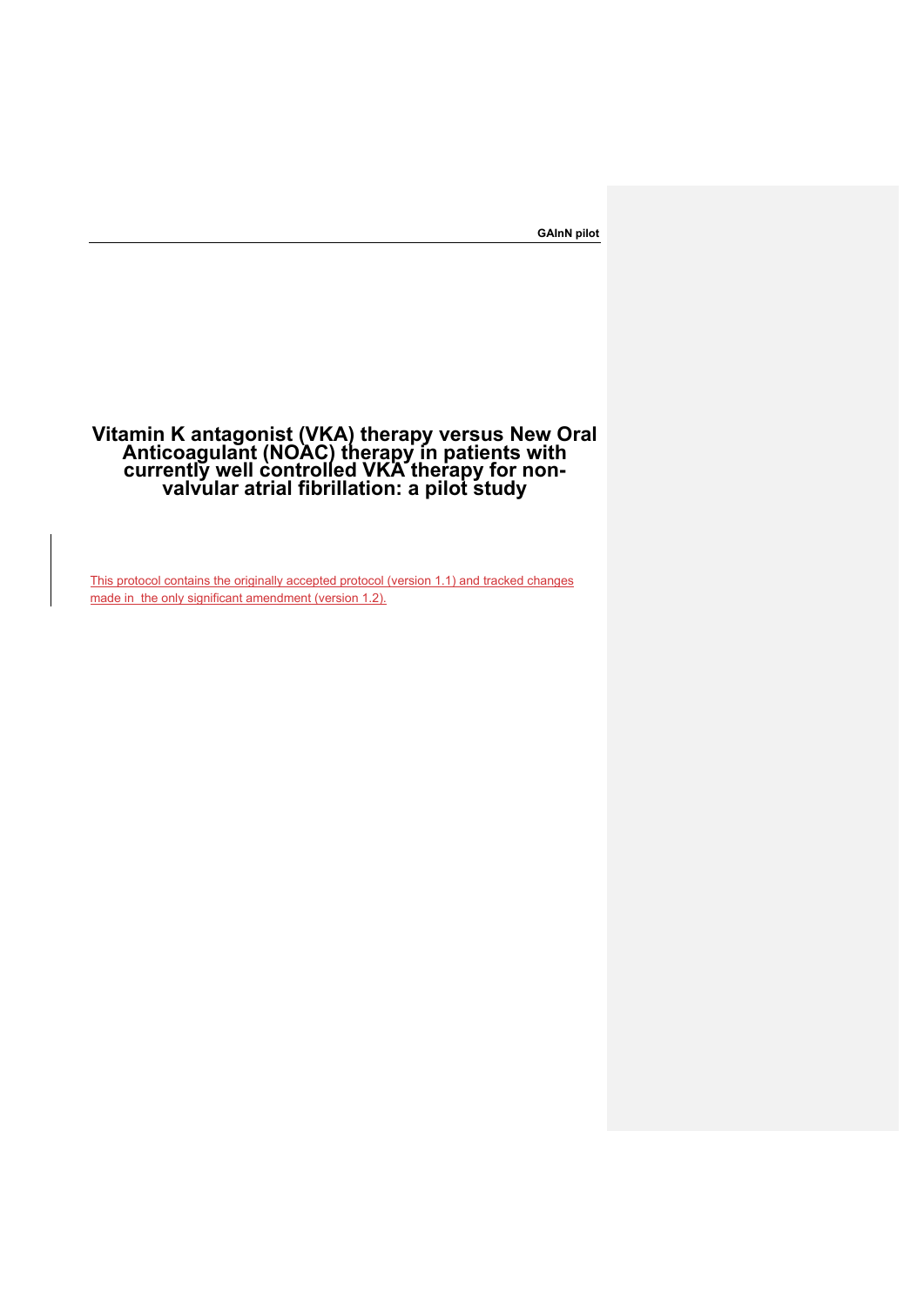**PROTOCOL TITLE '***Vitamin K antagonist (VKA) therapy versus New Oral Anticoagulant (NOAC) therapy in patients with currently well controlled VKA therapy for non-valvular atrial fibrillation: a pilot study.'*

| <b>Protocol ID</b>               |                                                       |                         |
|----------------------------------|-------------------------------------------------------|-------------------------|
| <b>Short title</b>               | <b>GAInN-pilot</b>                                    |                         |
| <b>EudraCT number</b>            | 2013-004805-14                                        |                         |
| Version                          | 1.2                                                   | Deleted: 1              |
| <b>Date</b>                      | 26-10-2015                                            | Deleted: 01-05-2014     |
| <b>Project leaders</b>           | N.J.G.M. Veeger PhD                                   |                         |
|                                  | <b>Clinical epidemiologist, UMCG</b>                  |                         |
|                                  | T: 050 3618064 E: n.veeger@umcg.nl                    |                         |
|                                  | K. Meijer MD PhD,                                     |                         |
|                                  | <b>Hematologist, UMCG</b>                             |                         |
|                                  | T. 050 3610225 E: k.meijer@umcg.nl                    | <b>Formatted: Dutch</b> |
| <b>Coordinating investigator</b> | J.H.A. van Miert, MD                                  |                         |
|                                  | Research physician, Hematology UMCG and               |                         |
|                                  | <b>Thrombosis Service Groningen</b>                   |                         |
|                                  | T: 050 3610225 E: j.h.a.van miert@umcg.nl             |                         |
| <b>Principal investigator(s)</b> | G. Piersma-Wichers, MD                                |                         |
|                                  | <b>Internist, medical director Thrombosis Service</b> |                         |
|                                  | <b>Groningen</b>                                      |                         |
| <b>Sponsor (in Dutch:</b>        | Universitair Medisch Centrum Groningen                |                         |
| verrichter/opdrachtgever)        | Afdeling Hematologie,                                 |                         |
|                                  | Hanzeplein 1                                          |                         |
|                                  | 9713 GZ Groningen                                     |                         |
| <b>Subsidising party</b>         | <b>Stichting ter Bevordering van</b>                  |                         |
|                                  | Onderzoek/Onderwijs op het gebied van                 |                         |
|                                  | Hemostase, Trombose en Reologie                       |                         |
| Independent expert (s)           | A.B.U. Makelburg                                      |                         |
|                                  | <b>Hematologist, UMCG</b>                             |                         |
|                                  | T. 050 3612354 E: a.b.u.makelburg@umcg.nl             |                         |
| <b>Laboratory sites</b>          | <b>NA</b>                                             |                         |
| Pharmacy                         | <b>NA</b>                                             |                         |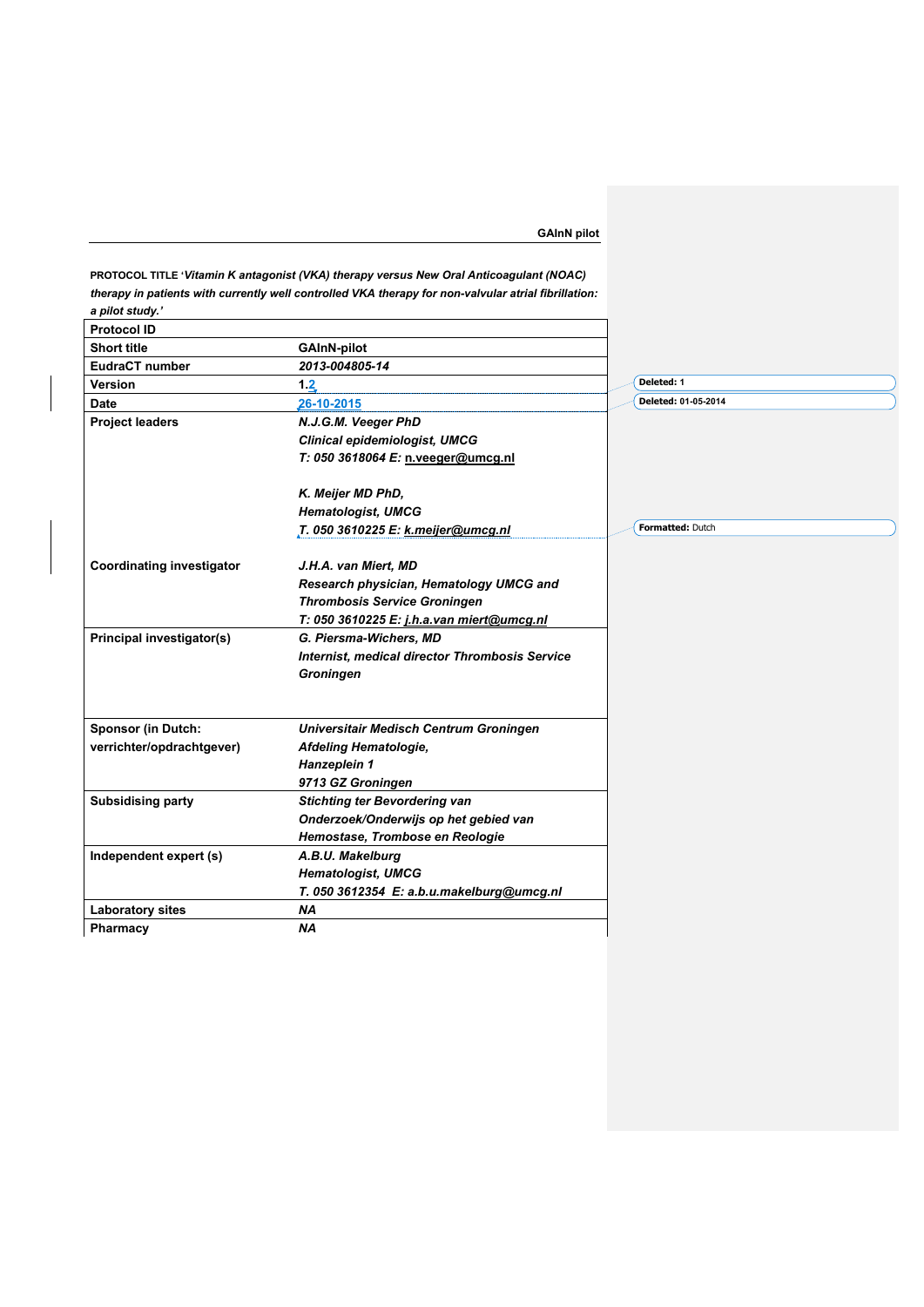# **PROTOCOL SIGNATURE SHEET**

 $\overline{\phantom{a}}$ 

| Name                                                 | <b>Signature</b> | Date |
|------------------------------------------------------|------------------|------|
| <b>Head of Department:</b>                           |                  |      |
| G. Huls MD PhD,<br>head of Department of Haematology |                  |      |
| [Coordinating Investigator/Project                   |                  |      |
| leader/Principal Investigator]:                      |                  |      |
| N.J.G.M. Veeger PhD<br>K. Meijer MD PhD              |                  |      |
|                                                      |                  |      |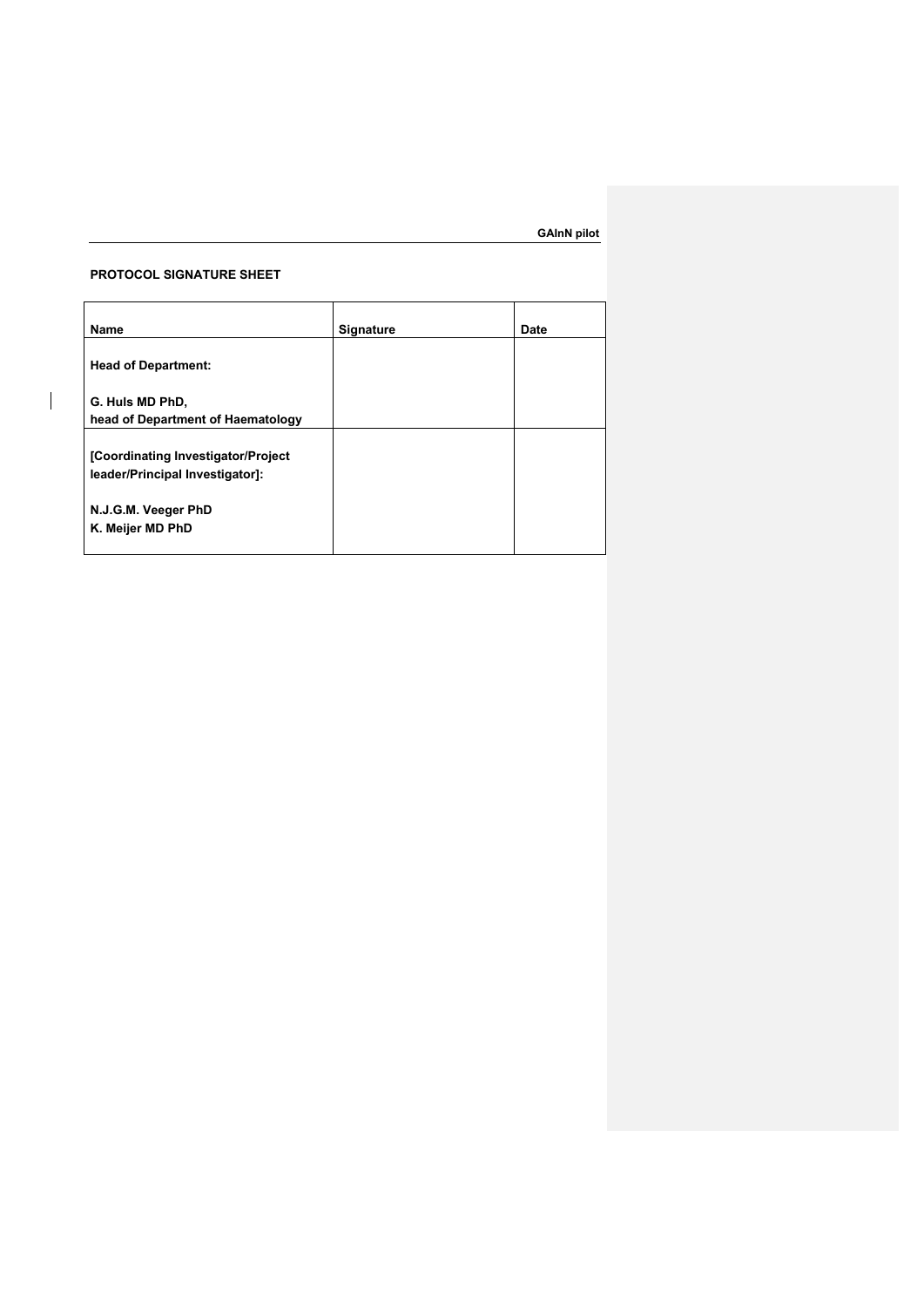|                                                                                   | <b>GAInN pilot</b> |                           |
|-----------------------------------------------------------------------------------|--------------------|---------------------------|
|                                                                                   |                    |                           |
| TABLE OF CONTENTS                                                                 |                    |                           |
| <b>OBJECTIVES</b><br>1.                                                           | 11                 |                           |
| <b>STUDY DESIGN</b><br>$2_{-}$                                                    | 12                 |                           |
| 2.1<br>Study population                                                           | 14                 |                           |
| 2.2<br>Inclusion criteria                                                         | 14                 |                           |
| 2.3<br><b>Exclusion criteria</b>                                                  | 14                 |                           |
| 2.4<br>Sample size calculation                                                    | 14                 |                           |
| TREATMENT OF SUBJECTS<br>3.                                                       | 16                 |                           |
| 3.1<br>Investigational product/treatment                                          | 16                 |                           |
| 3.2<br>Use of co-intervention                                                     | 16                 |                           |
| <b>INVESTIGATIONAL PRODUCT</b><br>4.                                              | 16                 |                           |
| NON-INVESTIGATIONAL PRODUCT<br>5.                                                 | 16                 |                           |
| 5.1<br>Name and description of non-investigational product(s)                     | 16                 |                           |
| <b>METHODS</b><br>6.                                                              | 21                 |                           |
| 6.1<br>Study parameters/endpoints                                                 | 21                 |                           |
| 6.1.1<br>Main study parameter/endpoint                                            | 21                 |                           |
| 6.1.2<br>Secondary study parameters/endpoints                                     | 22                 |                           |
| 6.1.3<br>Other study parameters                                                   | 22                 | Deleted: 23               |
| 6.2<br>Specific criteria for discontinuation of any study treatment (VKA, NOACs). | 25                 |                           |
| 6.3<br>Premature termination of the study                                         | 25                 |                           |
| AEs, SAEs and SUSARs<br>7.                                                        | 26                 |                           |
| 7.1<br>Adverse events (AEs)                                                       | 26                 |                           |
| 7.2<br>Serious adverse events (SAEs)                                              | 26                 |                           |
| 7.3<br>Suspected unexpected serious adverse reactions (SUSARs)                    | 27                 |                           |
| DATA SAFETY MONITORING BOARD (DSMB) / SAFETY COMMITTEE<br>8.                      | 27                 |                           |
| STATISTICAL ANALYSIS<br>9.                                                        | 28                 |                           |
| ETHICAL CONSIDERATIONS<br>10.                                                     | 30                 |                           |
| 10.1 Regulation statement                                                         | 30                 |                           |
| 10.2 Recruitment and consent                                                      | 30                 |                           |
| 10.3 Benefits and risks assessment, group relatedness                             | 30                 |                           |
| ADMINISTRATIVE ASPECTS, MONITORING AND PUBLICATION<br>11.                         | 32                 |                           |
| <b>STRUCTURED RISK ANALYSIS</b><br>12.                                            | 33                 |                           |
| 12.1 Potential issues of concern                                                  | 33                 |                           |
| 12.2 Synthesis                                                                    | 33                 | <b>Field Code Changed</b> |
| <b>REFERENCES</b><br>13.                                                          | 33                 | <b>Field Code Changed</b> |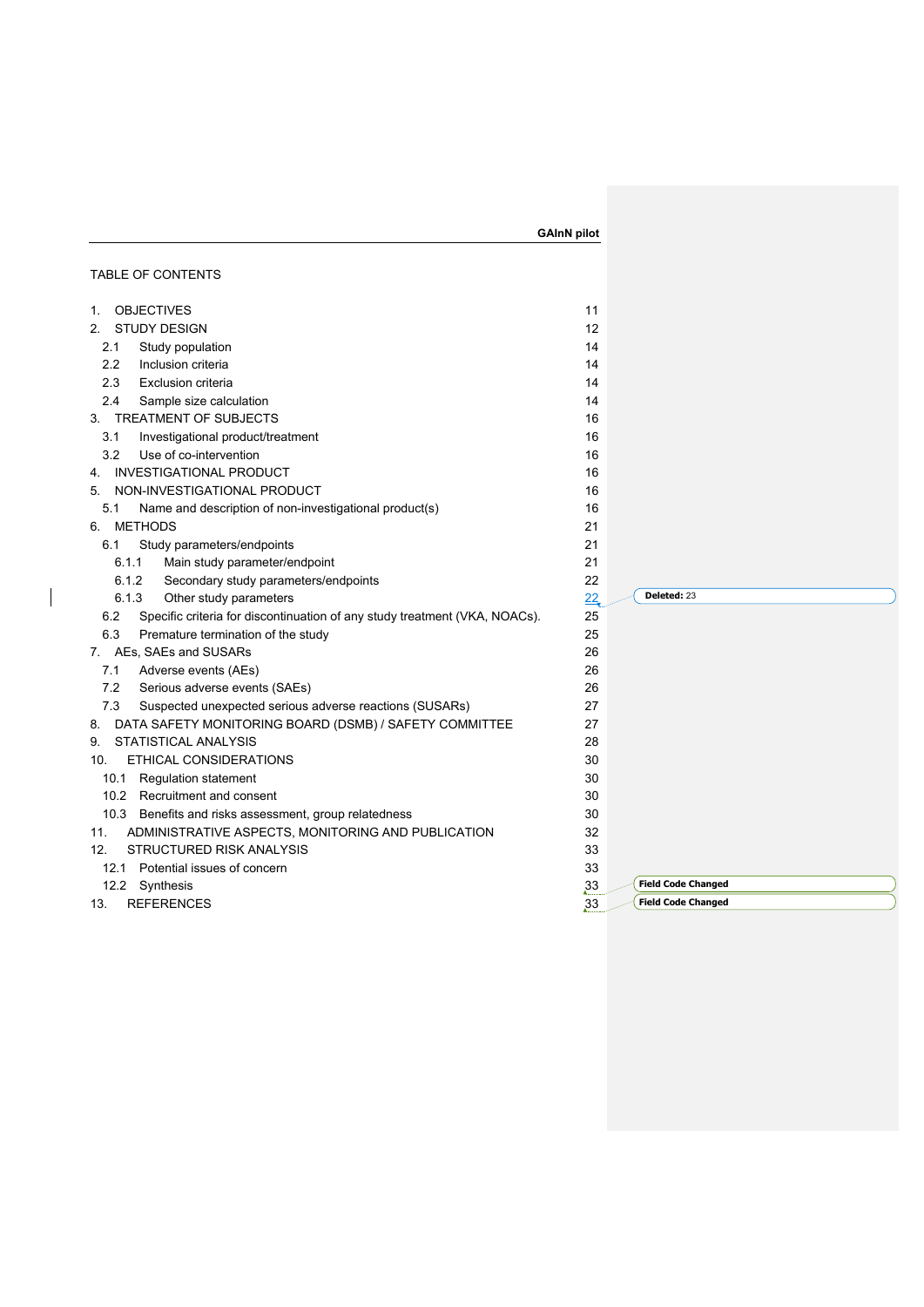LIST OF ABBREVIATIONS AND RELEVANT DEFINITIONS

| <b>Adverse Event</b>                                                          |
|-------------------------------------------------------------------------------|
| <b>Atrial Fibrillation</b>                                                    |
| Coronary Artery Bypass Surgery                                                |
| Central Nervous System                                                        |
| Case Report Form                                                              |
| Data Safety Monitoring Board                                                  |
| Factor X                                                                      |
| <b>Hazard Ratio</b>                                                           |
| Intention To Treat                                                            |
| Individual Time in Therapeutic Range                                          |
| Medical research ethics committee (MREC); in Dutch: medisch ethische toetsing |
| commissie (METC)                                                              |
| New Oral AntiCoagulants                                                       |
| Percutaneous Coronary Intervention                                            |
| Randomized Controlled Trial                                                   |
| <b>Relative Risk</b>                                                          |
| (Serious) Adverse Event                                                       |
| <b>Statistical Analysis Plan</b>                                              |
| Suspected Unexpected Serious Adverse Reaction                                 |
| Vitamin K Antagonist                                                          |
| Medical Research Involving Human Subjects Act (in Dutch: Wet Medisch-         |
| wetenschappelijk Onderzoek met Mensen                                         |
|                                                                               |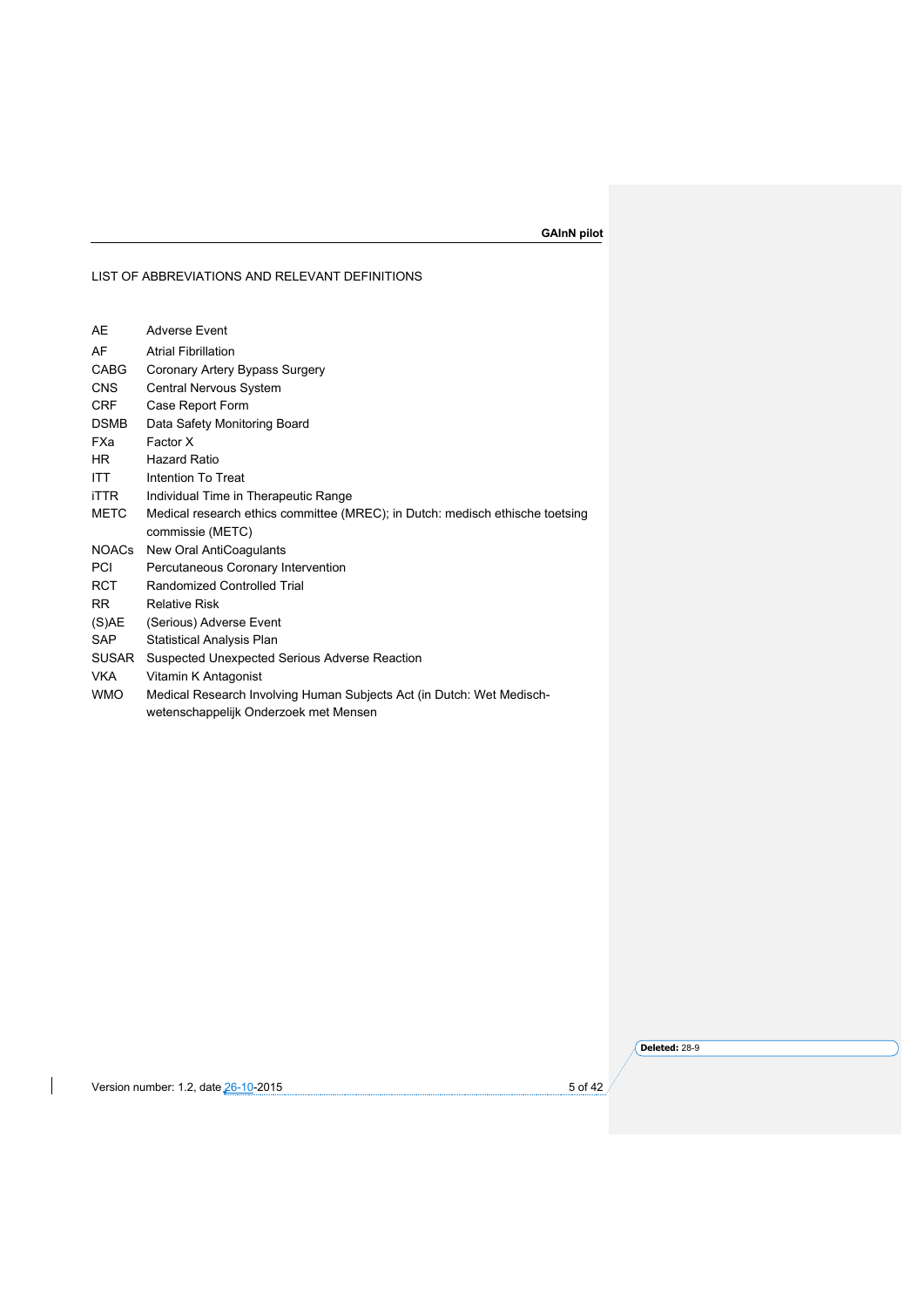#### **Rationale:**

Life-long anticoagulation is indicated for many patients with atrial fibrillation (AF) to prevent embolic stroke. In the Netherlands in 2010, 225,000 patients received vitamin K antagonists (VKA) for this indication. This number has been increasing by about 5% per year for the last few years.

Yet, VKA therapy is challenging due to inter- and intra-individual variations, which require frequent monitoring and dose adjustments. The efficacy and safety of VKA therapy are strongly dependent on the achieved quality of anticoagulation (i.e. the proportion of time that a given patient is within the predefined therapeutic range, or 'individual Time in Therapeutic Range' (iTTR)).

Recently, anticoagulant treatments have become available that are easier to use. These New Oral Anticoagulants (NOACs; dabigatran, rivaroxaban and apixaban) showed at least non-inferiority for prevention of embolic stroke or systemic embolism and major bleeding compared to warfarin. A disadvantage of the NOACs is the higher costs. Introduction for all patients would result in an increase of 78-156 million Euro in the Dutch pharmaceutical budget annually. Before the general introduction of the NOACs, the advantages must be weighed against the limitations. This balance might be different for different categories of patients.

In the large registration trials, concerns were raised focusing on a low achieved quality of anticoagulation in the control VKA group, and a possible heterogeneity of the risk-benefit ratio in patients with different VKA control. This means that the observed non-inferiority of NOACs versus VKA might not be applicable to patients whom VKA is well controlled. This has triggered concerns, as expressed in reports from the Health Care Council and the Health Care Insurance Board of the Netherlands (1,2) .

This is in particular relevant for the Dutch setting, in which VKA treatment is managed by a well organized nation-wide network of Thrombosis Services. As a result, in a large cohort of Dutch patients, three quarter of AF patients achieved an iTTR that was associated with good clinical outcome, both in terms of efficacy and safety. Bad quality of VKA treatment was restricted to a subgroup of patients and not randomly distributed over time.

Presently, the relevant guidelines do not endorse switching patients who are already on anticoagulants from VKA to NOACs. However, it is anticipated that many providers and patients will switch to NOAC therapy because of the ease of use, without taking quality of VKA treatment into account. The three quarters of patients with adequate controlled VKA might not benefit from such a switch to NOACs. We hypothesize that, in patients in whom adequate quality of anticoagulation is achieved, VKA therapy is superior to NOAC therapy, in terms of net clinical benefit as well as cost-effectiveness.

Assumptions on the relative efficacy and safety of VKA therapy versus NOAC therapy in patients with adequately controlled VKA can be derived from previous studies. However, the experimental nature of these studies, as non-registered drugs were analyzed, resulted in

Version number: 1.2, date 26-10-2015 **6 of 42** and the state of 42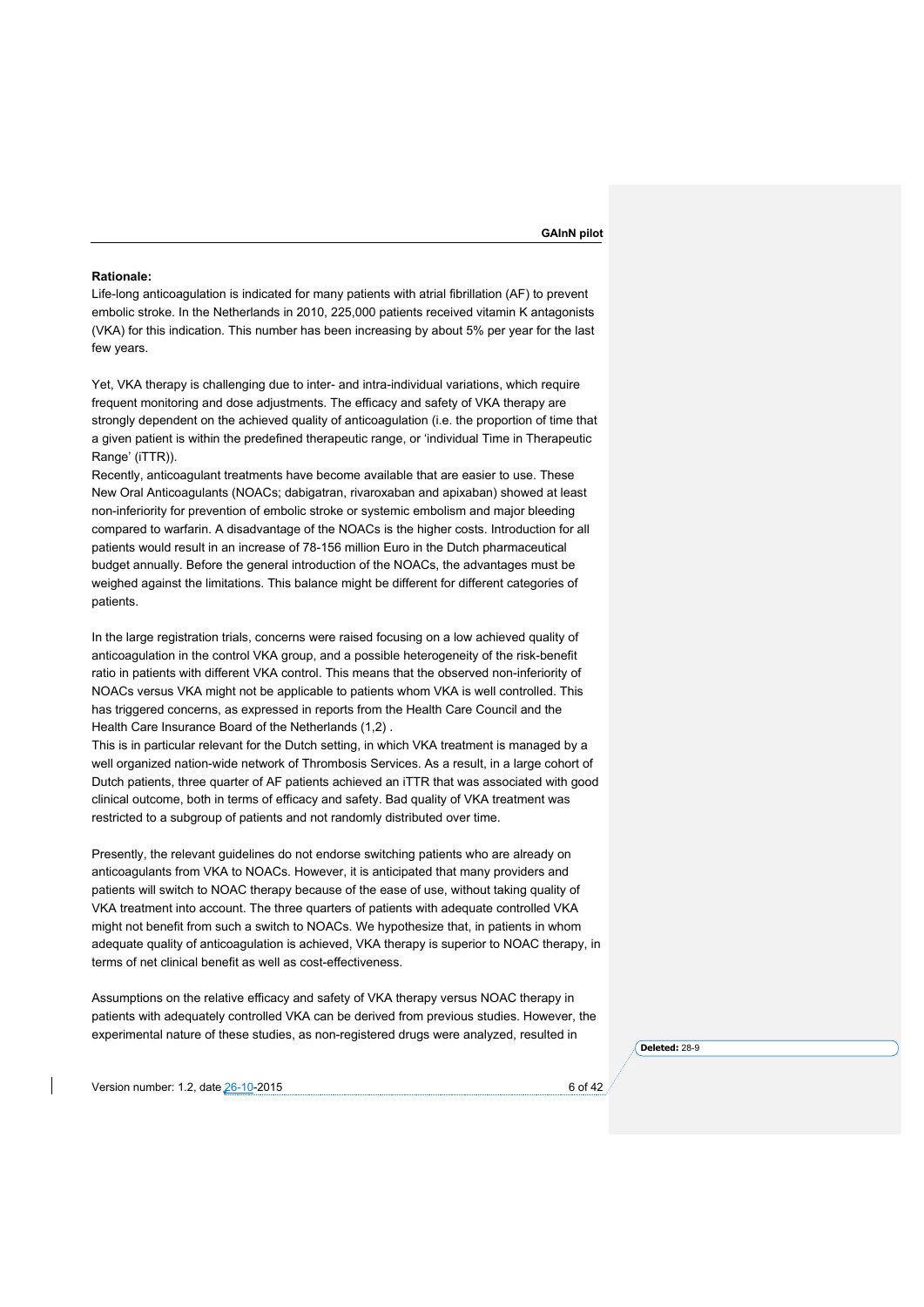highly selective enrollment of patients. This makes these data less generalizible to the total group of AF patients. Moreover, patients from countries with different standards of VKA treatment were included. Subanalyses for the countries with high standard of care, like the Netherlands, were possible but only on group's level and not for the individual patient. Even with the high standard of Dutch care, we don't expect VKA therapy to be superior to NOACs in all patients, but only in the patients with good quality of VKA therapy. The optimal method to identify the best treatment for patients with well controlled VKA therapy, is to randomize these patients and treat them according to the usual care. In this way, patients with VKA will have the same characteristics as patients on NOACs and differences will be solely based on differences in real-life treatment strategy.

Sample size calculations showed that the number needed for such a study heavily depends on the actual assumption choosen. We will therefore first perform this pilot study to determine the effect size (net clinical benefit) and the feasibility of randomization in this new context.

We do not aim to compare two different drugs, but rather two strategies: either VKA (acenocoumarol or phenprocoumon) with the routine care provided by the Thrombosis Service or NOAC (dabigatran, rivaroxaban, apixaban or any drug in this class that becomes available) with the routine care as described in the relevant guidelines. In this protocol, these two strategies are called 'VKA therapy' and 'NOAC therapy'.

#### **Objectives:**

To collect data on effect size for, and determine the feasibility of, a full scale RCT (Randomized Controlled Trial) that

- 1. compares the efficacy and safety of NOAC therapy according to Dutch standards with VKA therapy according to Dutch standards, in VKA-experienced patients with currently well controlled VKA therapy, in the Dutch real-life setting
- 2. compares differences in treatment satisfaction, compliance and quality of life between NOACs therapy and VKA therapy.

**Study design**: A randomized (1:1) controlled open-label two-center study comparing VKA therapy with NOAC therapy in 240 patients with currently well controlled VKA therapy for non-valvular AF.

**Study population**: Eligible patients are currently treated by the Groningen Thrombosis Service for non-valvular atrial fibrillation and have had an iTTR  $\geq$  70% during the 4 months before the study, without ever a thrombotic or major bleeding complication while on VKA. **Intervention**:

Patients randomized to receive VKA will continue their treatment according to usual care, managed by the Thrombosis Service using a therapeutic range of INR 2.0-3.5. Patients randomized to NOAC therapy will be instructed on the use of NOACs, and followed as per usual care.

# **Main study parameters/endpoints:**

**Deleted:** 28-9

Version number: 1.2, date 26-10-2015 **7** of 42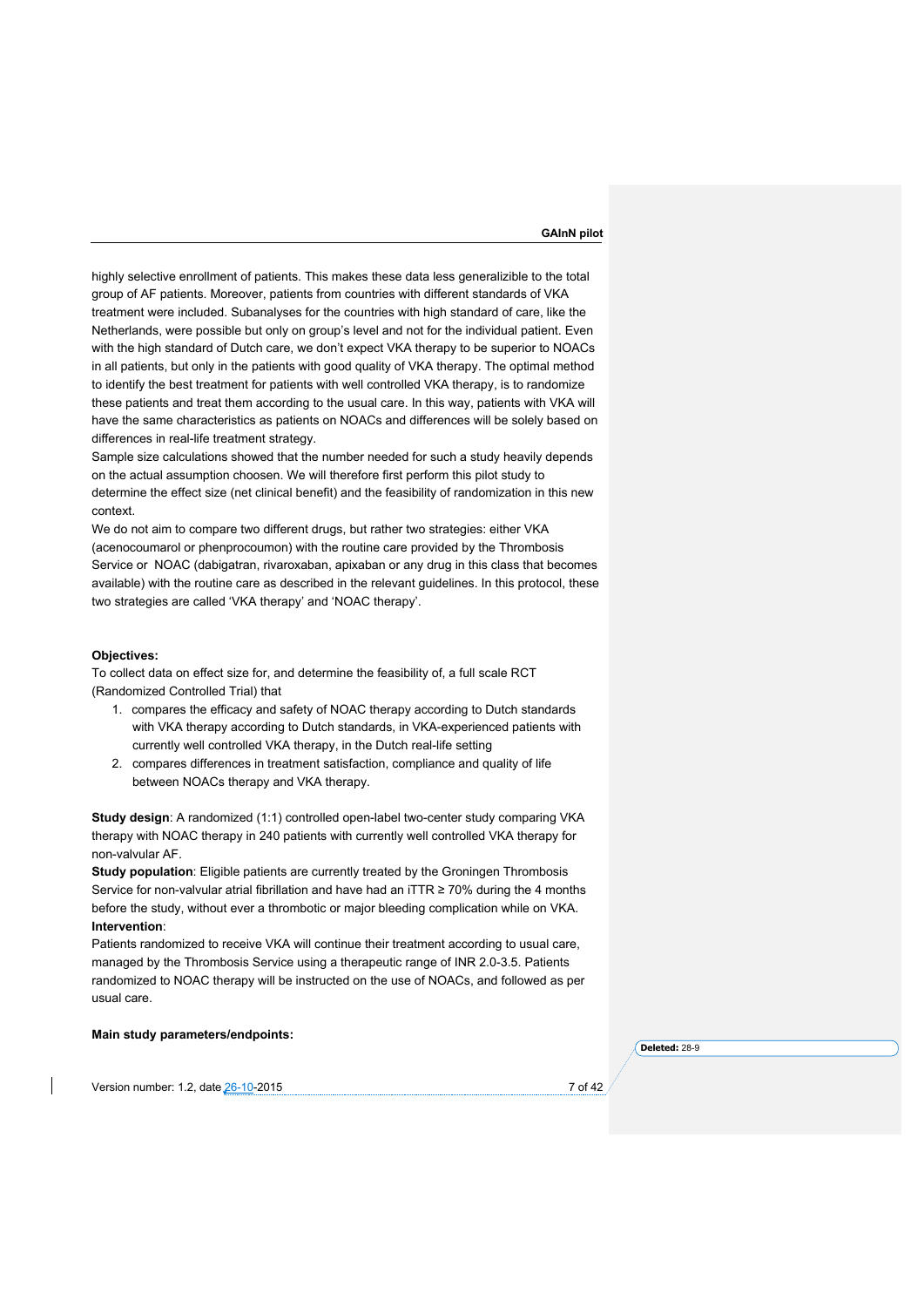- Primary: net clinical benefit (stroke, major bleeds, systemic embolism, myocardial infarction, vascular death)
- Secondary: safety (major bleeds, clinically relevant non-major bleeds, all-cause mortality), efficacy (ischemic/unspecified stroke, systemic embolism, myocardial infarction, vascular death), burden of complications, treatment satisfaction, quality of life, compliance
- Feasibility: proportion of eligible patients that the referring physician opts out for.

# **Nature and extent of the burden and risks associated with participation, benefit and**

**group relatedness**: We will compare two registered treatment strategies; therefore we expect no extra risks associated with participation in this study compared to regular treatment. A data safety monitoring board will review the study after every 10 clinical events that qualify as primary study endpoints. The study will include 4 extra visits (screening, randomization, 6 months and 12 months). (During screeningvisit a bloodsample is drawn (4.5 ml ) to monitor the renal function).During these visits patients will be asked to report on events and other relevant medical information and to fill in 2 questionnaires. Patients will be asked to keep a diary during the whole study period.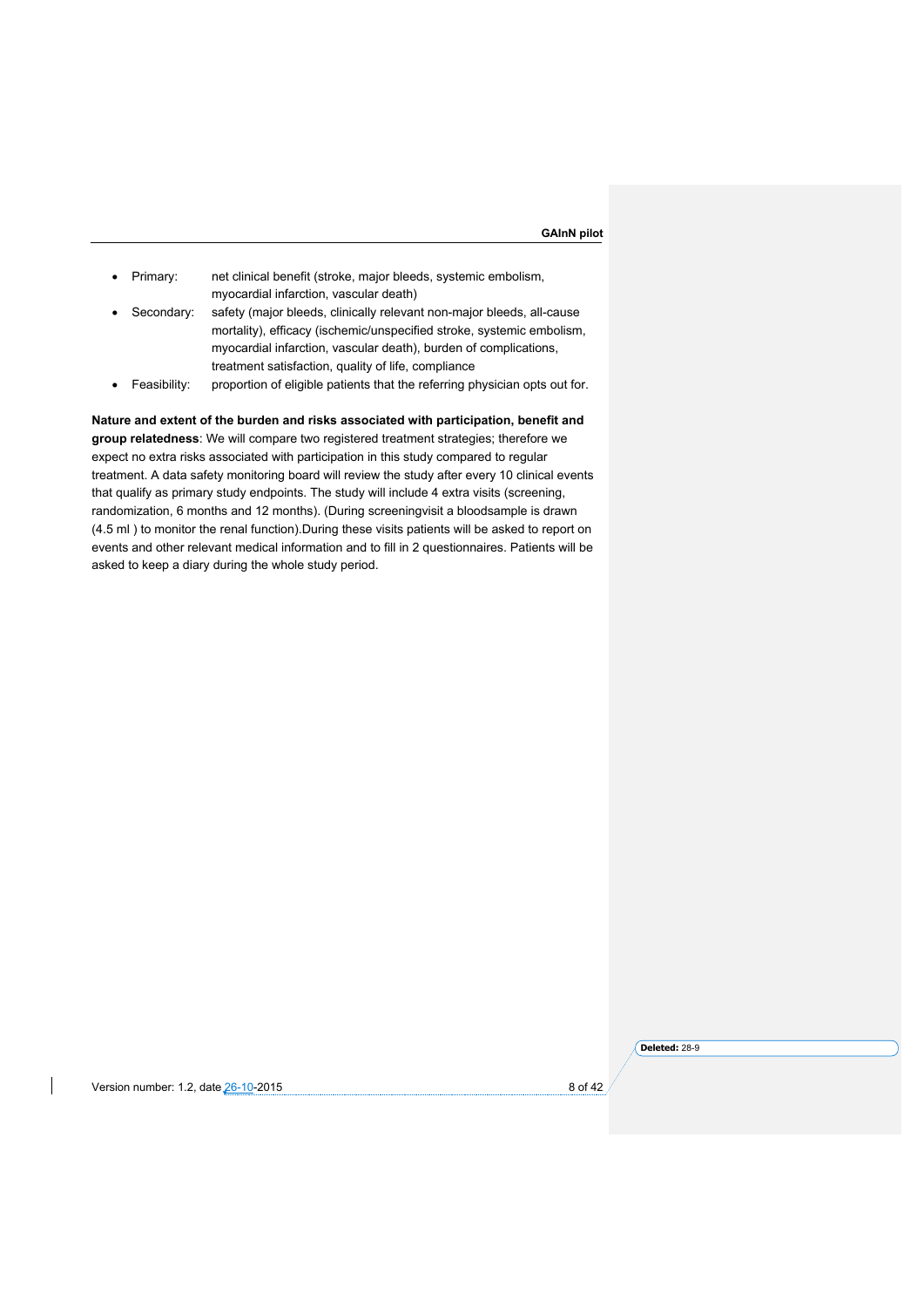#### INTRODUCTION AND RATIONALE

Atrial fibrillation (AF) is a very common cardiac arrhythmia with an increasing prevalence due to the ageing society. AF increases the risk of embolic stroke 4 to 5 times (3), therefore lifelong anticoagulation is indicated for patients with additional risk factors (CHA2DS2-VASc ≥ 1) (4). For this, VKA are used world-wide. In the Netherlands in 2010, 225,000 patients with AF received VKA under supervision of dedicated Thrombosis Services. This number has been increasing by about 5% per year for the last few years.

Although VKA have proven to lower the risk of stroke vastly, their use is challenging due to both inter- and intra-individual variation (5). Frequent monitoring of the INR and doseadjustments are required. For that reason, alternatives are sought that are as effective and safe as VKA but with a more predictable dose-response relationship.

Recently, less complicated treatments have become available. These New Oral Anticoagulants (NOACs; dabigatran,rivaroxaban and apixaban) showed at least noninferiority for prevention of stroke or systemic embolism and major bleeding with a decrease in intra-cerebral bleeding in phase III studies (6,7). A disadvantage of the NOACs is the higher costs, introduction for all patients would result in an increase of 78-156 million Euro in the Dutch pharmaceutical budget annually. Before the general introduction of the NOACs, the advantages must be weighed against the limitations. This balance might be different for different categories of patients.

Concerns were raised about the quality of VKA management in two pivotal studies. In RE-LY, overall time within therapeutic range was only 64%, and in ROCKET-AF 58% (with target range 2-3), both complicating the interpretation of the non-inferiority finding. Moreover, it was not clear whether non-inferiority was consistent over different levels of achieved quality of VKA management. As the majority of events occur in those patients with the poorest quality of VKA management (8,9), the overall non-inferiority may be the net result from superiority in those with bad VKA control, and inferiority in those with good control. The Health Care Council and the Health Care Insurance Board of the Netherlands endorse these issues (Health Council 2012, Health Care Insurance Board 2012).

We know from previous work that adequate VKA treatment is the result of the local standard of care in combination with a specific patient profile and not randomly distributed over time in all patients (8). Therefore, the possible heterogeneity of the risk-benefit ratio is in particular relevant for the Dutch setting where VKA treatment is managed by a well organized nationwide network of Thrombosis Services. As a result, in our large cohort of Dutch patients, three quarter of AF patients achieved an individual time in the therapeutic range (iTTR; the measure for quality of VKA treatment) that was associated with good clinical outcome, both in terms of efficacy and safety. In comparison to the 75% of patients with the best iTTR, the other 25% of patients had a relative risk of thrombotic and bleeding complications of 2-3.

Version number: 1.2, date 26-10-2015 **9 of 42** and the state of 42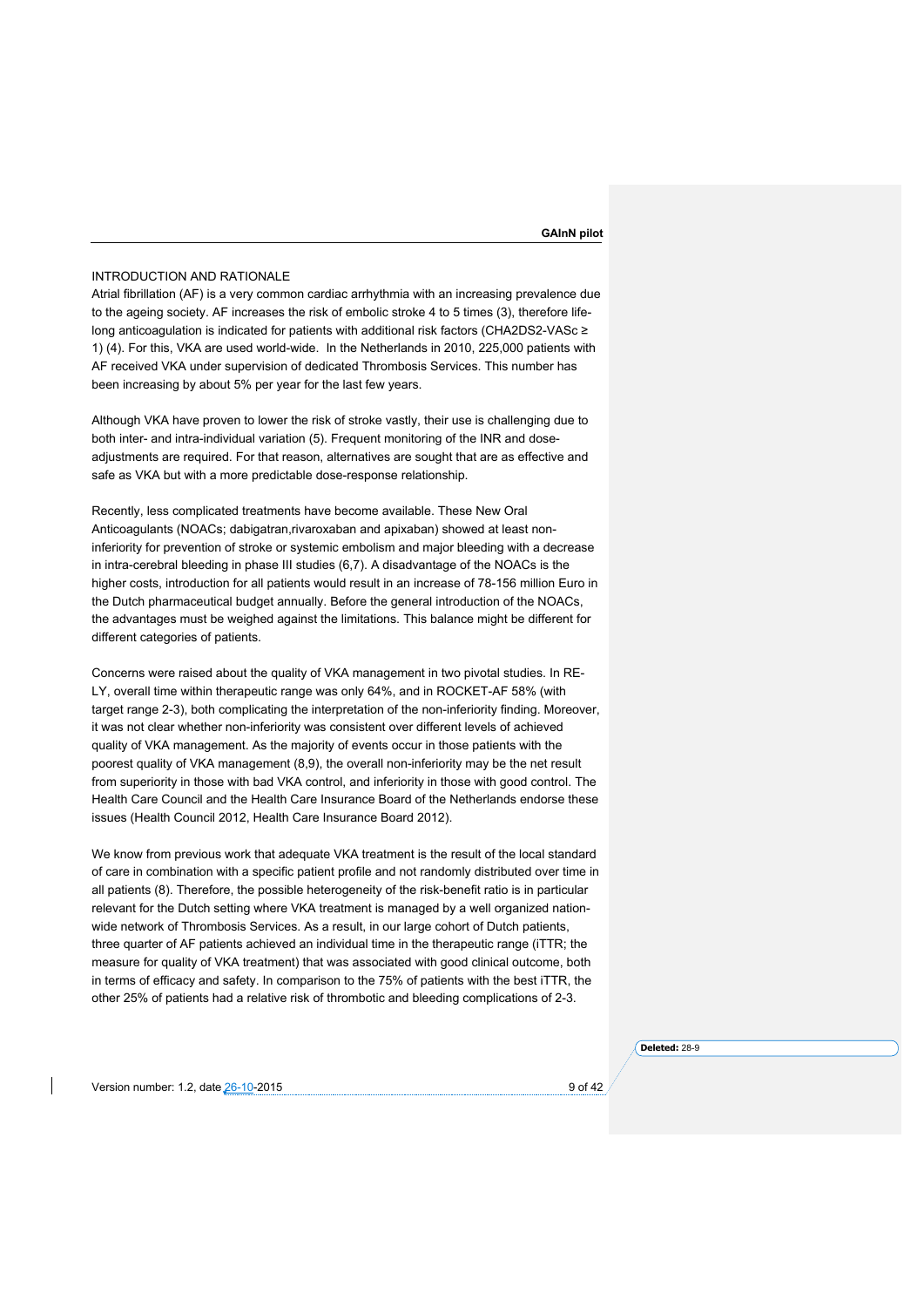Presently, the relevant guidelines do not endorse switching patients who are already on anticoagulants from VKA to NOACs. However, it is anticipated that many providers and patients will switch to a NOACs because of the ease of use and without taking quality of VKA treatment into account. We hypothesize that in patients in whom adequate quality of anticoagulation is achieved VKA therapy is superior to NOAC therapy, in terms of net clinical benefit as well as cost-effectiveness.

This research question is relevant because it affects treatment decisions in large and growing numbers of patients and has the potential to prevent major unnecessary increases in pharmaceutical costs.

Assumptions on the relative efficacy and safety of VKA therapy versus NOAC therapy in patients with adequately controlled VKA can be derived from previous studies. However, the experimental nature of these studies, as non-registered drugs were analyzed, resulted in highly selective enrollment of patients. This makes these data less generalizible to the total group of AF patients. Moreover, patients from countries with different standards of VKA treatment were included. Subanalyses for the countries with high standard of care, like the Netherlands, were possible but only on group's level and not for the individual patient. Even with the high standard of Dutch care, we don't expect VKA therapy to be superior to NOACs in all patients, but only in the patients with good quality of VKA therapy. The optimal method to identify the best treatment for patients with well controlled VKA therapy, is to randomize these patients and treat them according to the usual care. In this way, patients with VKA will have the same characteristics as patients on NOACs and differences will be solely based on differences in real-life treatment strategy.

Sample size calculations shown that the number needed for the study heavily depends on the actual assumption choosen. We will therefore first perform a pilot study to determine the effect size (net clinical benefit) and the feasibility of randomization in this new context.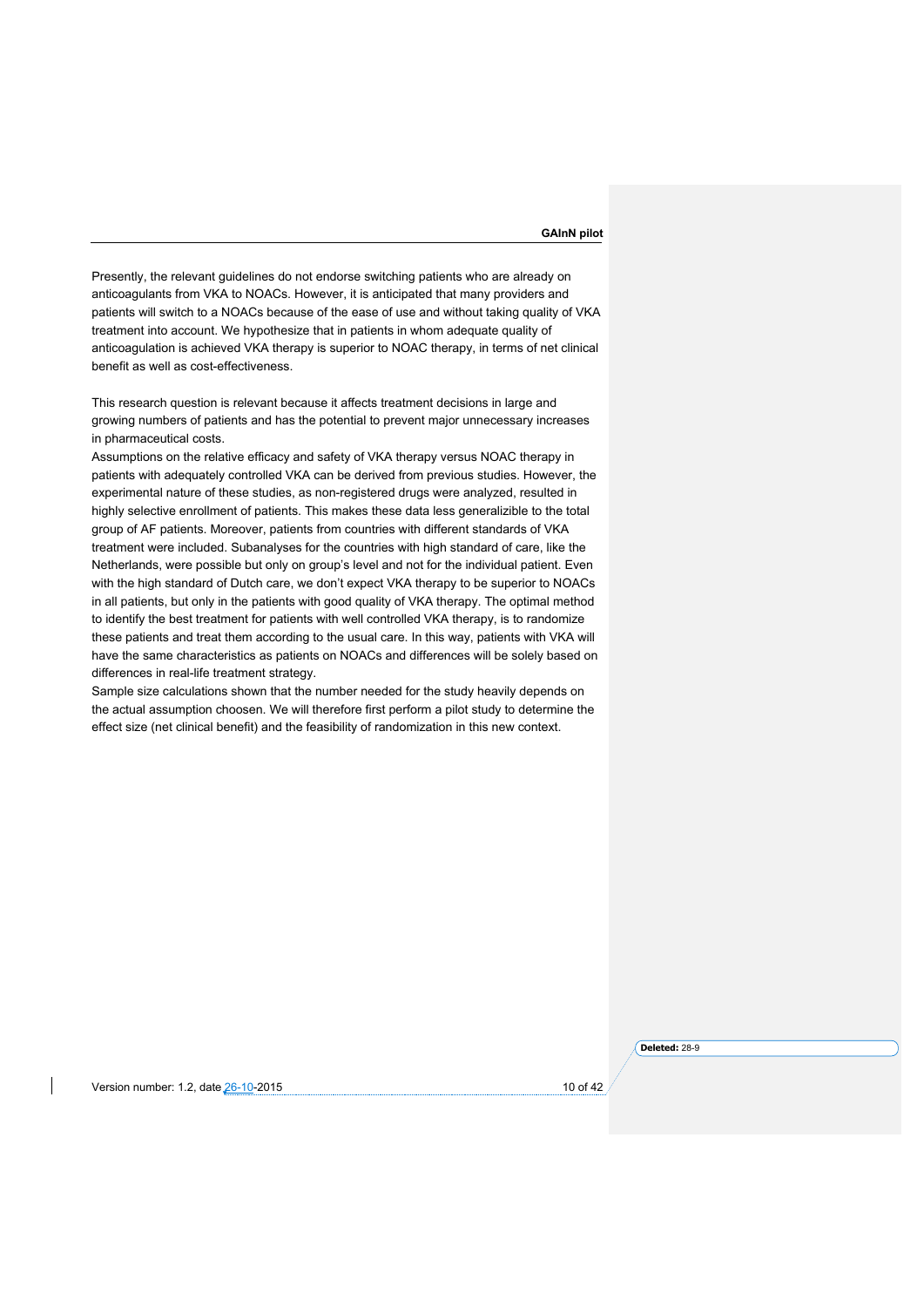# **1. OBJECTIVES**

To collect data on effect size for, and determine the feasibility of, a full scale RCT with the aim

1. To compare the efficacy and safety of NOAC therapy with VKA therapy according to Dutch standards, in VKA-experienced patients with currently well controlled VKA therapy in the Dutch real-life setting.

The primary endpoint is net clinical benefit, secondary endpoints are efficacy, safety and burden of complications.

Net clinical benefit: composite of stroke, major bleeds, systemic embolism, myocardial infarction and vascular death. All components will also individually be assessed.

Efficacy: composite of ischemic or unspecified stroke, systemic embolism, myocardial infarction and vascular death. All efficacy components will also individually be assessed.

Safety: composite of major bleeds (including haemorrhagic stroke) and non-major clinically relevant bleeds and all- cause mortality. All safety components will also individually be assessed. In addition, differences in adverse events will be evaluated.

Burden of complications: The severity of a clinical endpoint event and the cumulative number of days after a clinical endpoint during which the patient is hospitalized or needs unplanned professional care for activities of daily living. This is followed until the need for extra professional care is ceased, until one month after end of study or until death, whatever comes first.

2. To compare differences in treatment satisfaction, compliance and quality of life between NOAC therapy and VKA therapy.

Treatment expectations and satisfaction: scores on PACT-Q questionnaires.

Compliance: based on information from the pharmacy registry whether patients appropriately collected their anticoagulant drugs.

Quality of life: scores on SF-36 questionnaires.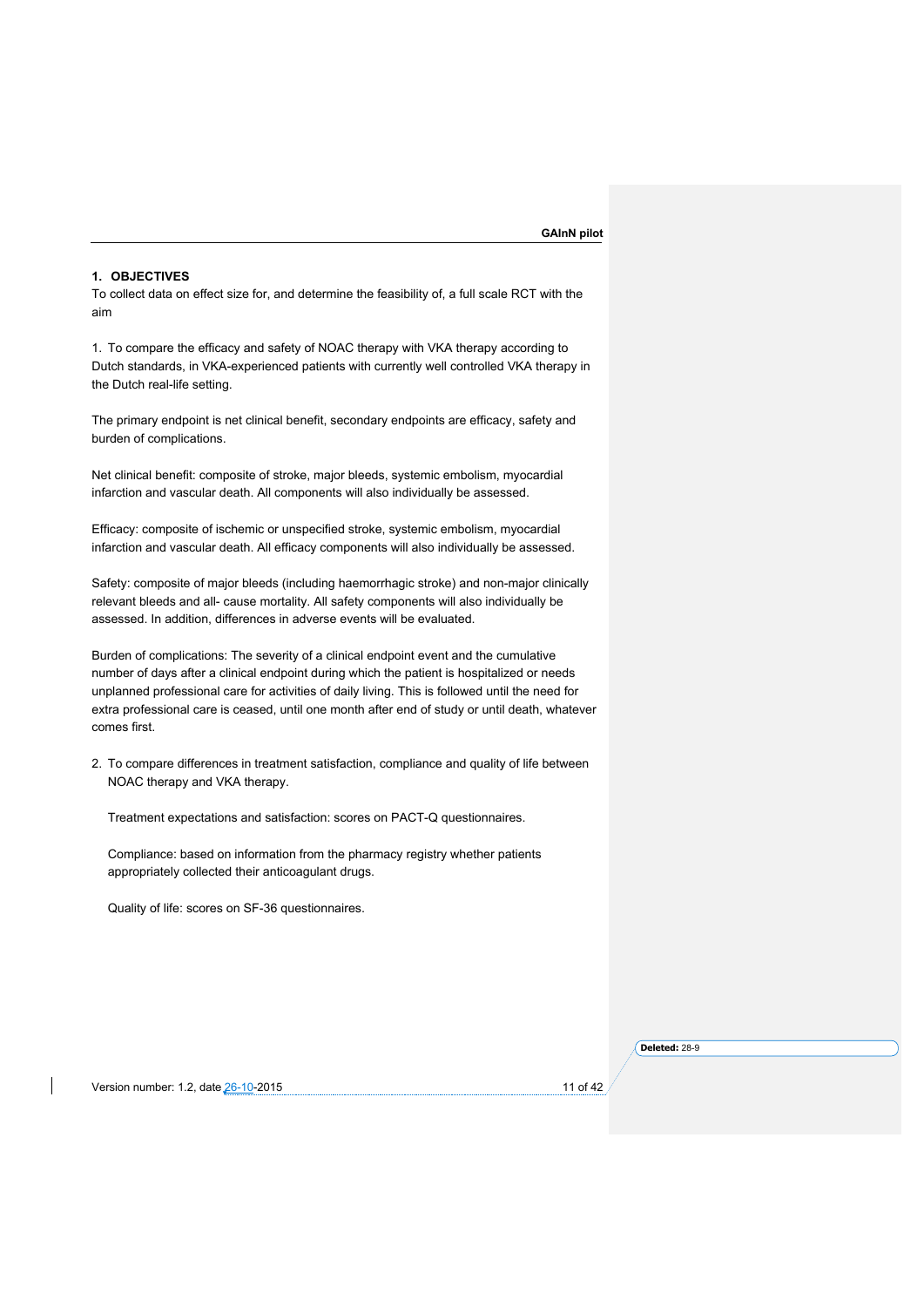# **2. STUDY DESIGN**

### **Overview**

This is a prospective, randomized, open-label, controlled, pilot study comparing the efficacy and safety of NOAC therapy with VKA therapy for the prevention of stroke and systemic embolism in subjects with currently well controlled VKA therapy for non-valvular AF.

#### **Study design**

This pilot trial will be conducted within the setting of care provided by the specialized Thrombosis Service in Groningen . The cardiologists of the referring hospital are informed about the content of this study. Representatives of the cardiologists and Thrombosis Service are members of the steering committee, in addition to the principal investigators.

The study will be divided into a screening period and an open-label treatment period closing with an end-of-study visit. As VKA and NOACs are both registered treatment options, patients allocated to NOACs will not standard be switched back to VKA at the end of study, but choice of treatment will be made in agreement with the patient and his/her referring physician.

The Thrombosis Service selects from it's files those patients who, based on their quality of anticoagulation, would be candidates for the study. The referring physician is informed about the study, and patients are only invited for the study if he/she does not object. After informed consent, there is a screening period of 1-3 weeks during which in- and exclusion criteria are checked (including indication for VKA is solely non-valvular AF, VKA-related bleeds and thrombotic events and contra-indications to receive any kind of NOAC) and renal function measured. The recruitment of patients and collection of screening data is performed by research nurses, physicians are available, if necessary. Finally, at the Thrombosis Service the principal investigator (i.e. a medical doctor) will judge whether patients fulfill all inclusion criteria and none of the exclusion criteria and are eligible for inclusion. The treatment period starts at the randomization visit and takes 1 year. During the randomization visit eligible patients will be randomly allocated to either VKA therapy or NOAC therapy using a central computerized voice-response system. Patients randomized to receive VKA therapy will continue their treatment according to usual care, managed by the Thrombosis Service using a therapeutic range of INR 2.0-3.5. Patients randomized to NOAC therapy will be instructed on the use of NOACs, and followed as per usual care for these drugs, based on national and local guidelines. The type of NOAC will be determined upon according to local standards and guidelines prior to the start of the study. The switch from VKA to NOACs according to protocol will be supervised by the Thrombosis Service. Frequent visits, as in VKA-treated patients, will not be performed as they are not part of the routine care for these patients. Referring physicians will be notified. Further details on VKA and NOACs are provided in appendix 1.

During the treatment period mandatory study visits will take place at 6 months and at 12 months (end-of-study visit). During these visits data will be collected by standardized questionnaires filled in by the patient (appendix 2). Patients will also be questioned about

Version number: 1.2, date 26-10-2015 12 of 42 of 42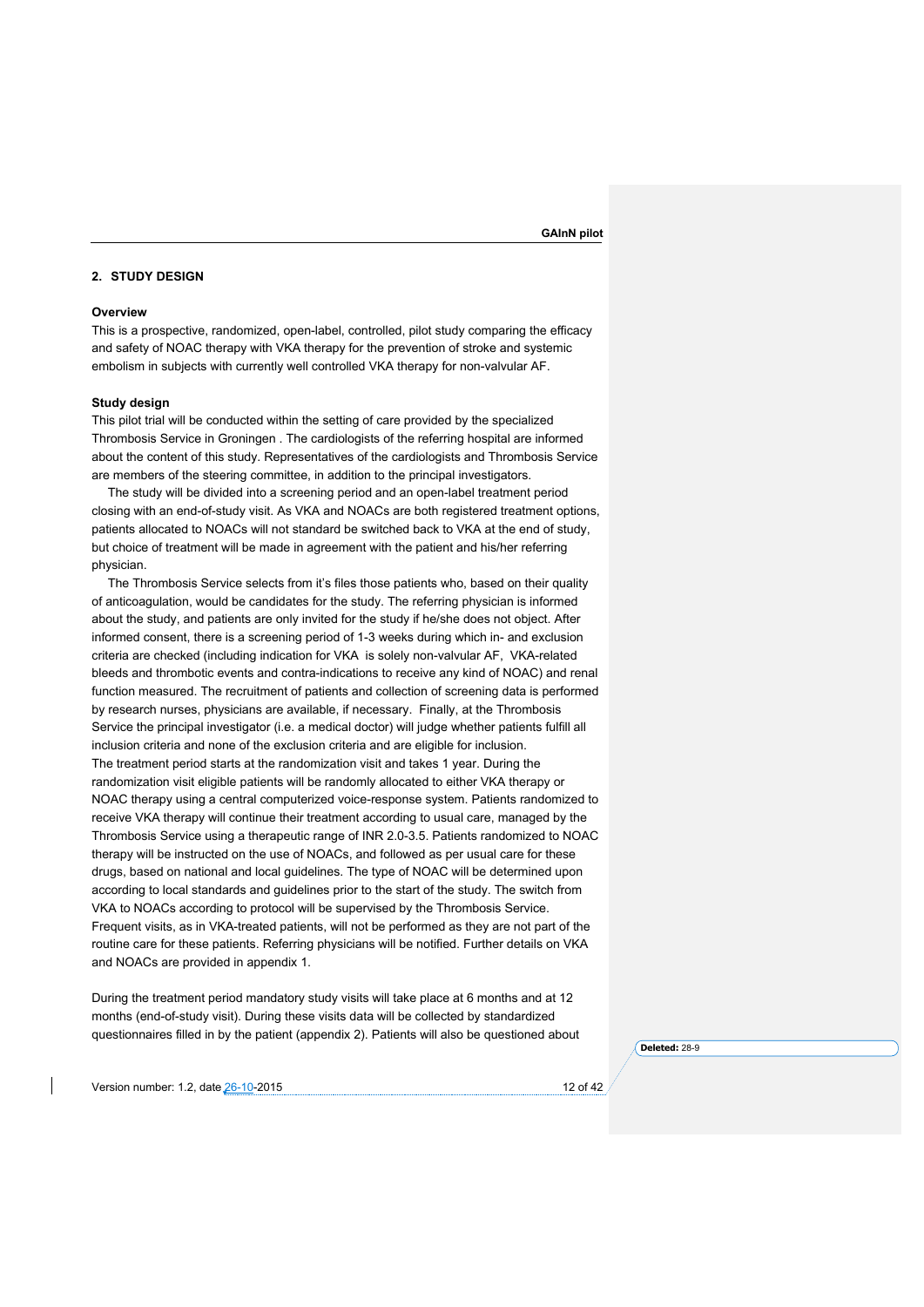changes in concomitant medication and treatment complications, and their study diaries will be reviewed. If an outcome event has been reported by the patient or is suspected, patients will be asked for information on the date, severity, treatment, burden, and treating physician. Thereafter, as permitted in the informed consent form, a request for additional information on the event is sent to the treating physician and/or the general practitioner. During the full conduct of the study, a dedicated physician at the Thrombosis Services will be available for consultation.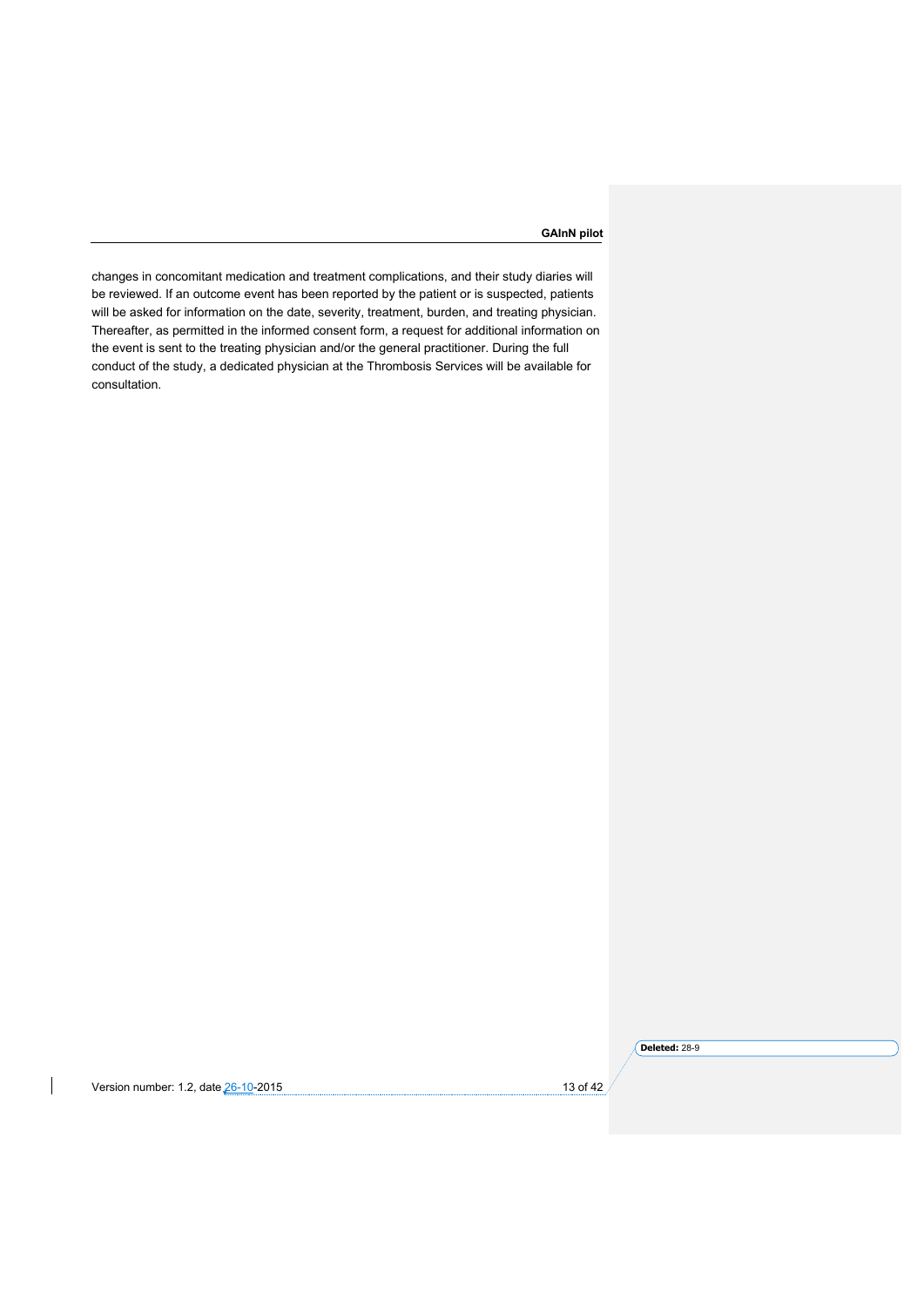# **2.1 Study population Population (base)**

### **2.2 Inclusion criteria**

Inclusion criteria:

- Men or women aged ≥ 18 years who are currently treated with VKA for non-valvular AF, managed by the Groningen Thrombosis Service.
- A minimum duration of 6 months of VKA treatment at the time of selection by the Thrombosis Service.
- An iTTR  $\geq$  70% over the 4 months of VKA treatment before selection by the Thrombosis Service.

# **2.3 Exclusion criteria**

Exclusion criteria:

- A thrombo-embolic event or major bleeding ever while on VKA.
- Indication for anticoagulation other than AF.
- Contra-indication to receive any kind of NOAC.
- Life expectancy <1 year.

# **2.4 Sample size calculation**

In the ROCKET-AF, the estimated rate of the composite of net clinical benefit events was 8.5% and 8.4% per year in rivaroxaban and VKA, respectively. Between the different types of NOACs, the event rates are highly comparable (6,7). The event rates in patients on VKA depend on the achieved quality of VKA treatment (8,9).

Patients on stable VKA treatment tend to stay stable over time (10). Therefore, the patients in our study will have relative good quality of VKA treatment. Based on previous data from our group, we expect the 75% of patients with best controlled VKA to have a RR of 0.73 for the net clinical benefit events (8). This is the group of patients that we aim to select for this study.

Furthermore, the event rates on a NOAC could be higher in a real life setting than in the studies, because of lower treatment adherence, less favorable patient characteristics and/or other unknown factors. However, the cumulative effect of these factors on the event rate is unknown.

In case of an event rate of 6.1% (0.73 X 8.4) per year for VKA-users versus 8.5% per year in patients treated with NOACs, a sample of 1494 patients with a follow-up of 2.0 years would be needed to achieve 80% power at a 0.05 significance level (one-sided). Such a difference of 2.4% per year would be considered the lower limit of a clinically relevant difference, because the NOACs have other advantages.

The uncertainty which proportion of patients remains to have good quality of VKA treatment over time, combined with the unknown real life event rate on NOACs, makes it impossible to make reliable assumptions on the rate difference and the needed sample size. Even more

**Deleted:** 28-9

Version number: 1.2, date 26-10-2015 14 of 42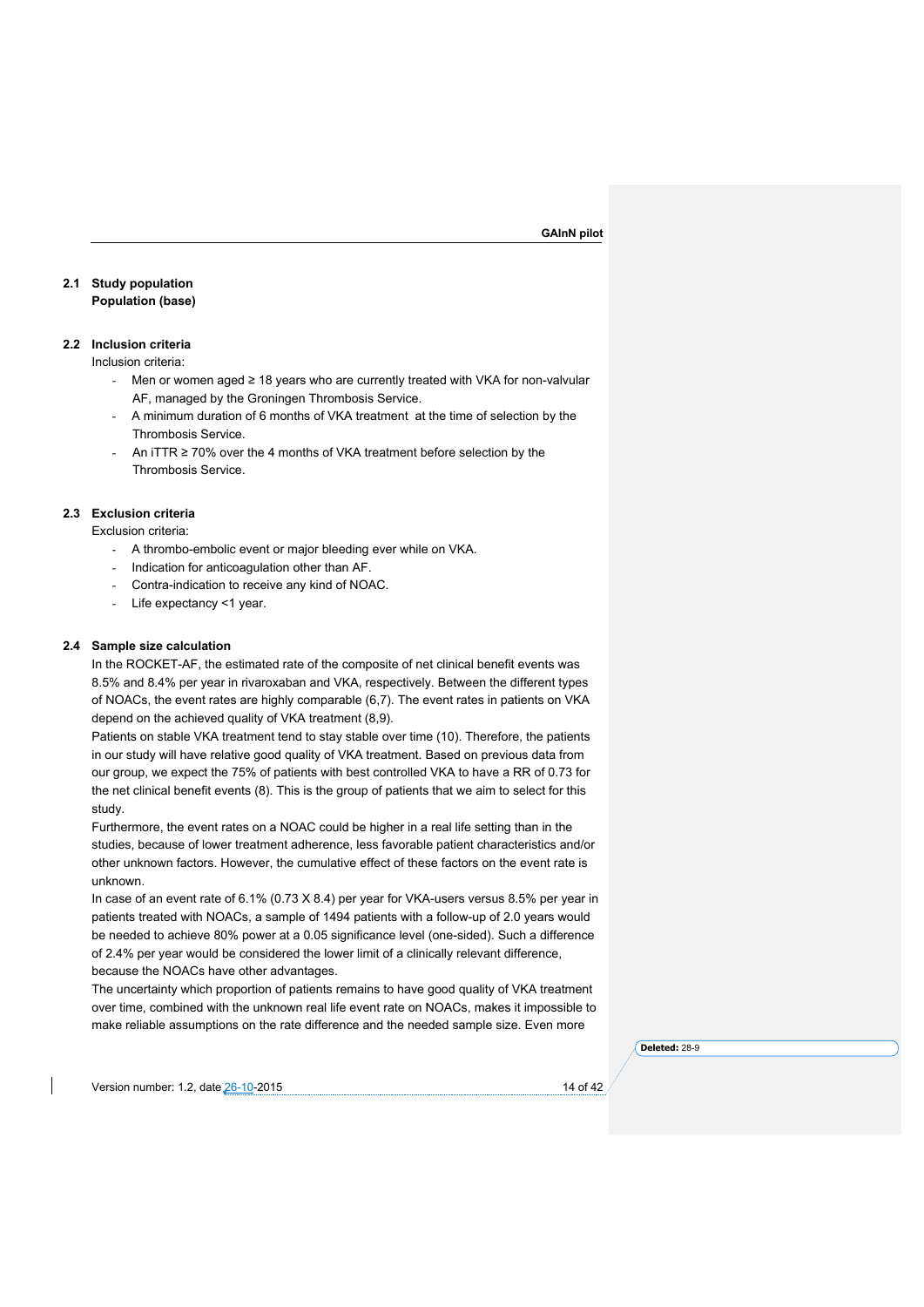important, there is a chance that a clinically relevant difference cannot be expected and in that case we don't want to expose al large group of patients to the burden of a trial. For these reasons, we plan to perform the current pilot study. For this pilot, we limited the duration of the study to 1 year, with a relatively large number of 240 patients, to optimize precision of the point estimate. The number of 240 patients is feasible, the prevalence of VKA use for atrial fibrillation is high.So accrual time is short and the pilot study can be completed within 15 months (3 months inclusion, 1 year duration).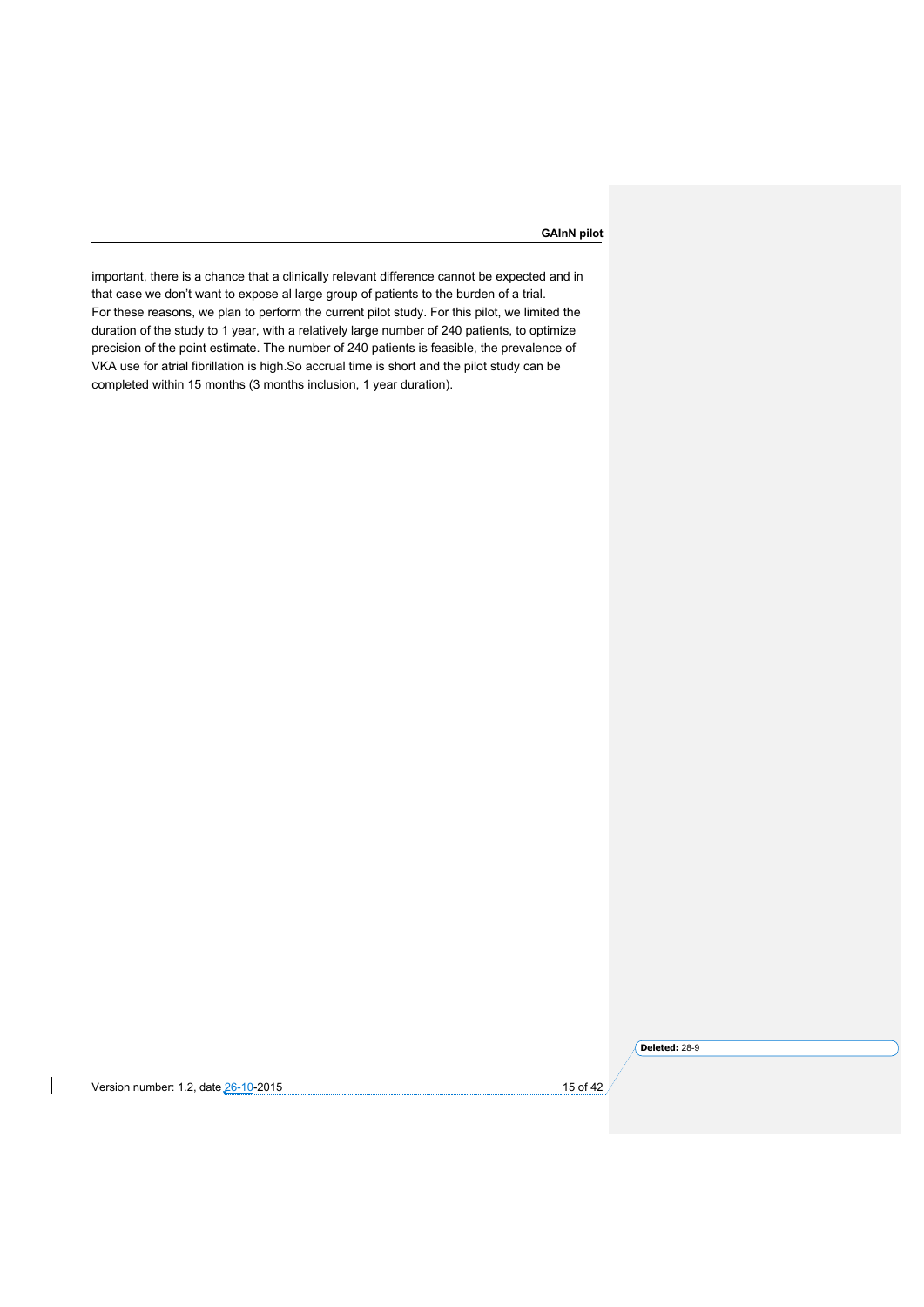#### **3. TREATMENT OF SUBJECTS**

# **3.1 Investigational product/treatment**

Vitamin K antagonists (acenocoumarol and phenprocoumon are currently available), new oral anticoagulants (NOACs, dabigatran, rivaroxaban and apixaban are currently available, this number might increase over the next years).

# **3.2 Use of co-intervention**

For the NOACs adequate contraception is indicated for women of childbearing potential and caution is advised when concomitant medication is changed as this could influence the plasma levels of the study drug. However these are not co-interventions as these also apply to VKA therapy. The anticipated proportion of eligible patients being women below the age of 45 years is small (<1%).

### **4. INVESTIGATIONAL PRODUCT**

Not applicable

# **5. NON-INVESTIGATIONAL PRODUCT**

#### **5.1 Name and description of non-investigational product(s)**

VITAMIN K ANTAGONISTS

VKA have an anticoagulant effect by interfering with the cyclic interconversion of vitamin K. This leads into a vitamin K depletion which lowers the production of vitamin K-dependent proteins including coagulant factors II, VII, IX and X. This results in less formation of thrombin and fibrin.

The half-life of VKA varies from 8 to160 hours depending on the choice of drug. The liver inactivates the active substances followed by renal and fecal excretion. VKA do not inactivate the present coagulant factors. Therefore, due to the relative long half-life of factor II, the antithrombotic effect needs at least five days to reach full potential.

The total price of VKA treatment is mainly determined by the costs of INR monitoring as the drugs themselves are very cheap. In the Netherlands, the yearly costs per person are approximately 200 euro.

# NOACs

Rivaroxaban is a competitive reversible antagonist of activated factor X (FXa). It lowers the thrombin generation because FXa is needed to catalyse the conversion of prothromin to thrombin. The half-life of rivaroxaban is generally 5-9 hours but can increase to 11-13 hours in elderly. It is renally cleared for 67% and by feces for 33%. The antithrombotic effect starts immediately after intake (30 minutes), as rivaroxaban directly inactivates FXa. It can be used once daily in a fixed dose that depends on the creatinine clearance.

In January 2012, rivaroxaban has been approved for prevention of embolic stroke in patients with non-valvular AF in Europe.

**Deleted:** 28-9

Version number: 1.2, date 26-10-2015 16 of 42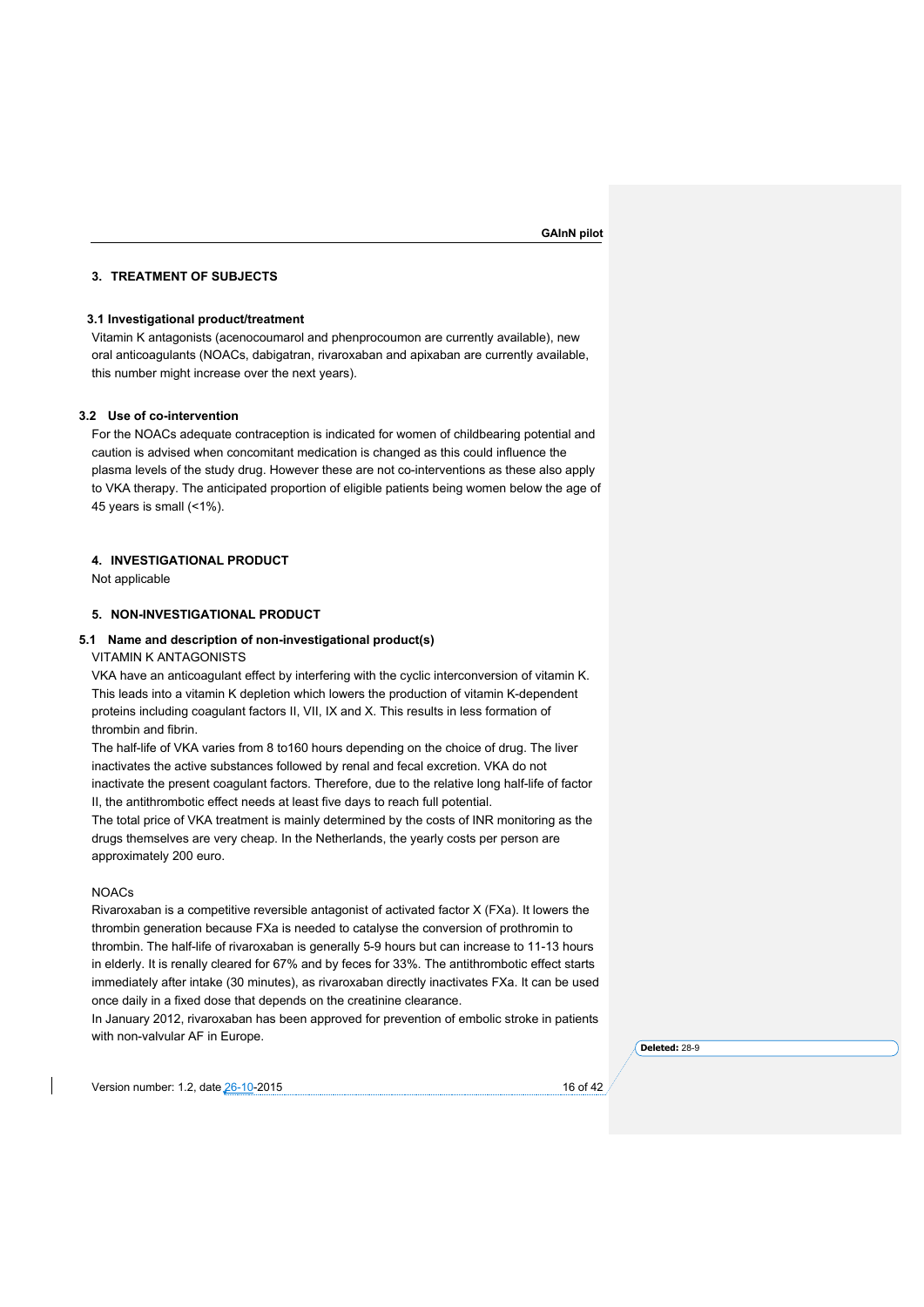Dabigatran is a competitive reversible non-peptide antagonist of thrombin. As thrombin converts fibrinogen to fibrin, antagonizing thrombin results directly in less fibrin generation. Therefore, also dabigatran has a rapid onset of anticoagulant effect. The half-life is 12-14 hours and dabigatran is mainly renally cleared. It is prescribed twice daily in fixed dose without the need for laboratory monitoring.

In Europe, dabigatran has been approved since August 2011 for prevention of stroke and systemic embolism in patients with non-valvular AF.

Apixaban is a direct and competitive inhibitor of factor Xa. Its half-life is around 12 hours and it is mainly fecally cleared. The renal clearance is 25%. As with dabigatran and rivaroxaban, the onset of the anticoagulant effect is rapid. It is used twice daily in a fixed dose and there is no need for laboratory monitoring of the anticoagulant effect. Since December 2012, Apixaban has been approved for the prevention of embolic stroke in patients with non-

valvular atrial fibrillation.

The actual price of the NOACs is the result of negotiations by the Ministry and is not in the public domain. A conservative estimate would be that the costs of a NOAC are at least 2.5 x that of VKA with the associated monitoring (i.e, 700-800 euro per year).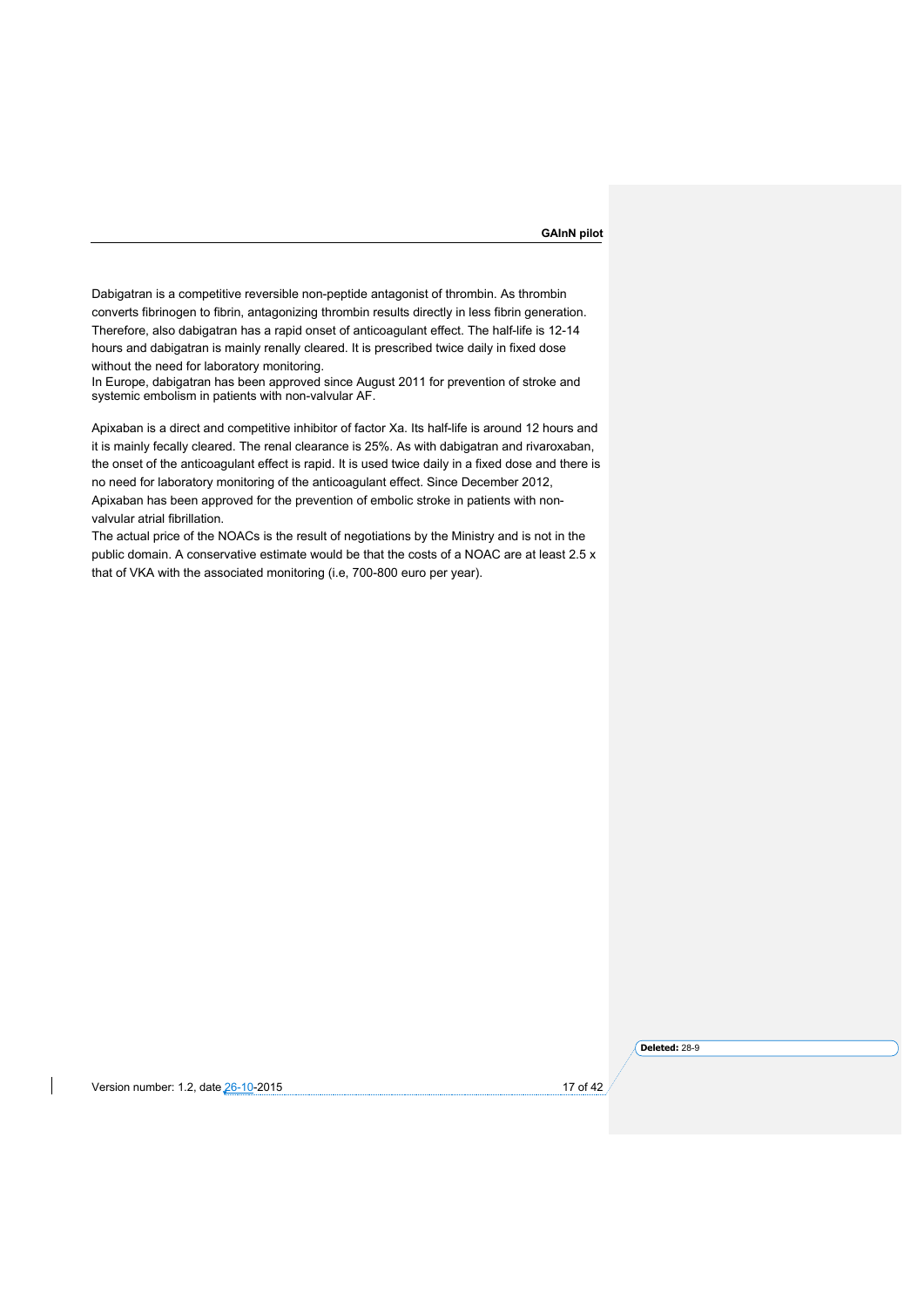Summary of findings from non-clinical studies

This is not relevant anymore for these products, as there are already clinical data available.

Summary of findings from clinical studies

Vitamin K antagonists

A meta-analysis of 6 randomized trials, published in 1999, demonstrated that warfarin highly effectively lowers the incidence of total stroke (ischemic and hemorrhagic) compared to placebo in patients with non-valvular AF (11,12). The relative risk (RR) was, with 64%, equally reduced in patients with and without recent stroke or transient ischemic attack. This risk reduction was consistent over a wide range of absolute risks. The absolute risk reductions were 2.7% per year for primary prevention and 8.4% per year for secondary prevention.

Adjusted dose warfarin also proved more effective than aspirin and antiplatelet therapy in general in a meta-analysis of 8 trials and 11 trials (12). The ACTIVE W-trial comparing VKA with a combination of aspirin and clopidogrel was prematurely terminated as VKA performed significantly better (13). The AMADEUS-trial showed that idraparinux was as effective as warfarin, but the trial was stopped early because of excess clinically relevant bleeding with idraparinux (14). Ximelagatran showed to be equally effective but was found to be hepatotoxic (15)..

One meta-analysis showed a 1.7-fold increased risk of major bleeding for patients treated with VKA compared with aspirin-treated patients (16). Another meta-analysis found a doubled risk for intracranial bleeding during warfarin use compared to aspirin use, though the absolute risk increase was only 0.2% per year (12). The same applies to the risk of major extracranial bleeding which is also just 0.2% per year higher during acenocoumarol usage as compared to aspirin.

Summarized, VKA have been proven to be more effective than no therapy or any kind of antiplatelet therapy for the prevention of stroke, at the expense of a relative small increase in intra- and extracranial bleeding.

#### NOACs

For rivaroxaban, the pivotal phase III study for the indication of AF was the ROCKET-AF (7). This double-blind, double-dummy randomized controlled clinical trial treated 14,264 AF patients with 20 mg rivaroxaban once daily (15 mg daily for patients with moderate renal impairment at screening, i.e. creatine clearance 30-45 ml/min) or with INR-adjusted warfarin (INR target range 2.0–3.0).

In the ROCKET-AF, rivaroxaban was non-inferior but not superior to warfarin for the primary endpoint: prevention of stroke or systemic embolism (HR = 0.88; 95% CI 0.74 to 1.03, P< 0.001 for non-inferiority). The rivaroxaban group had slightly but insignificantly more total major bleeding (HR = 1.04; 95% VI 0.90 to 1.20, P=0.58), but significantly less intracranial hemorrhage (0.5% vs. 0.7%, P=0.02) and fatal bleeding (0.2% vs. 0.5%, P=0.003). Summarized, rivaroxaban seems to be as effective as warfarin to prevent stroke or systemic embolism. Its use results in insignificantly more major bleeding and significantly less

Version number: 1.2, date 26-10-2015 18 of 42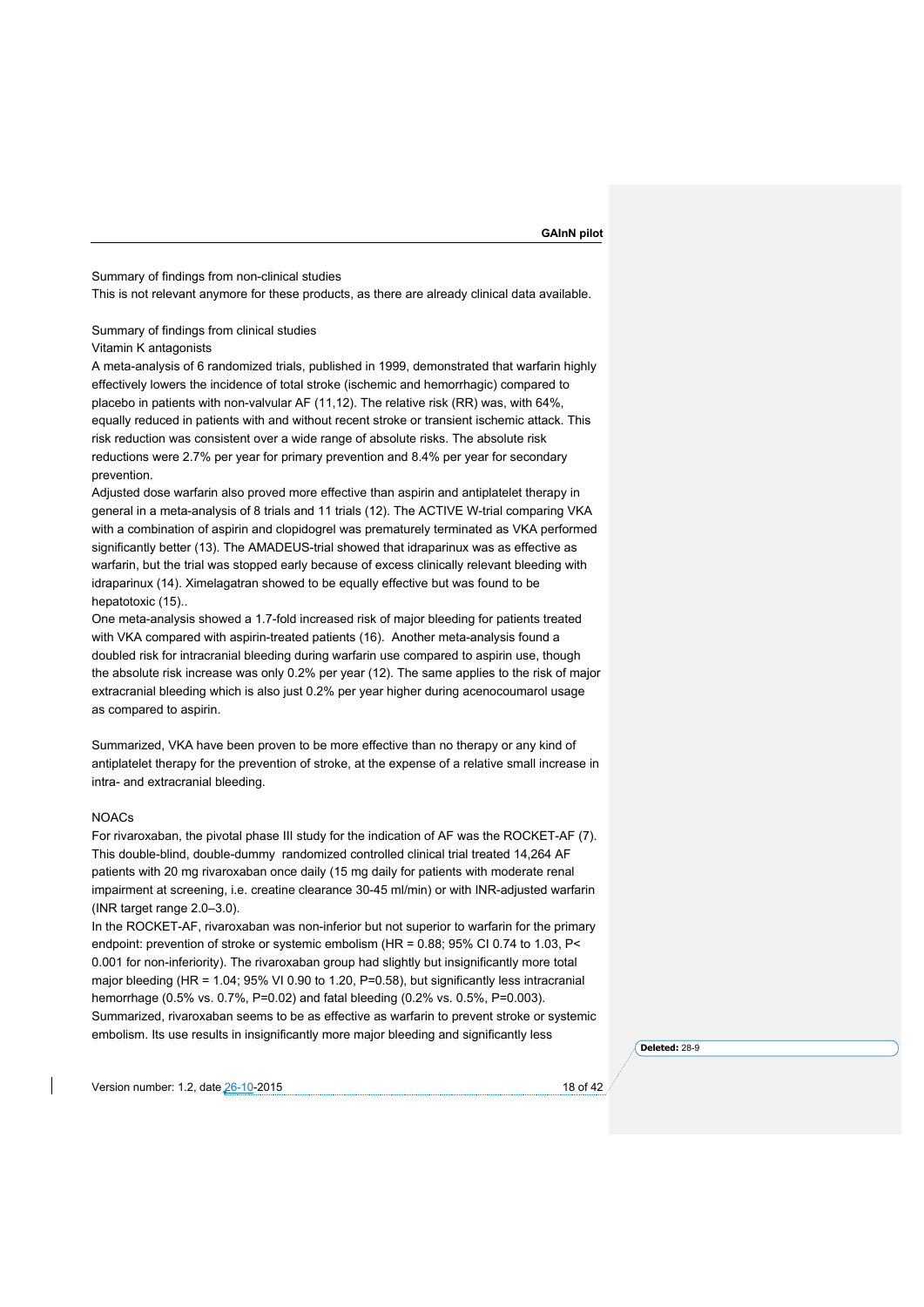intracranial hemorrhage. Compared to acenocoumarol it has the advantage of a fixed dose without the need for regular laboratory tests.

For dabigatran, the pivotal phase III study for the indication of AF was the RE-LY study which included 18,113 patients (6). This randomized non-inferiority trial compared two fixed doses of dabigatran (in a blinded fashion, 110 mg or 150 mg twice daily) with unblinded INRadjusted warfarin (INR target range 2.0–3.0). The primary outcome was stroke or systemic embolism.

In the RE-LY study, dabigatran 110 mg (relative risk (RR) = 0.91; 95% CI 0.74 to 1.11) and 150 mg (RR = 0.66; 0.53 to 0.82) were both non-inferior and the latter also superior (P<0.001) for the primary outcome compared to warfarin. The rate of major bleeding per year was significantly lower during use of low dose dabigatran (2.71%) and similar for high dose dabigatran (3.11%) compared to warfarin (3.36%). The rate of hemorrhagic stroke was with 0.38% per year significantly higher in the warfarin group, as compared with 0.12% per year during use of dabigatran 110 mg (P<0.001) and 0.10% per year during use of dabigatran 150 mg (P<0.001). The incidence of myocardial infarction was higher with dabigatran than with warfarin, which could not be explained. The overall mortality rate did not significantly differ between the 3 treatment groups. The net clinical benefit outcome showed a significant benefit for dabigatran 150 mg but not for dabigatran 110 mg. Summarized, dabigatran 110 mg appears to be as effective as warfarin, but with lower rates of major hemorrhage. Dabigatran 150 mg seems even more effective than warfarin, without the expense of more major hemorrhages. Both can be given in fixed dose, without the requirement of reqular monitoring.

For Apixaban, the pivotal phase III study for the indication of non-valvular AF was the ARISTOTLE ((17)). This was, like the ROCKET-AF, a double-blind and double-dummy randomized controlled trial and included 18,201 patients. Apixaban was given twice daily in doses of 5mg. Doses were lowered to 2.5mg if patients had 2 or more of the following characteristics: age ≥80years, body weight ≤60kg or a serum creatinine level of ≥133μmol per liter. Treatment with Apixaban was compared with dose-adjusted warfarin. The primary outcome was stroke or systemic embolism.

In the ARISTOTLE trial, the risk to develop a primary outcome was significantly lower in the Apixaban group (HR = 0,79; 95%CI 0,66 - 0.95; p = 0,01 for superiority). The risk of major bleeding was also lower (HR =  $0.69$ ,  $95\%$ CI 0,60 – 0,80), especially for hemorrhagic stroke  $(HR = 0.51; 95\% CI 0.35 - 0.75)$ . The rate of ischemic or uncertain type of stroke was comparable (HR = 0.92; 95% CI 0.74 – 1.13).

Summarized, Apixaban was superior to warfarin in preventing stroke or systemic embolism and caused less bleeding.

Description and justification of route of administration and dosage

Dose-adjusted VKA p.o. once daily, titrated to a target INR of 3.0 (range 2.5-3.5), therapeutic rang INR 2.0-3.5.

**Deleted:** 28-9

Version number: 1.2, date 26-10-2015 19 of 42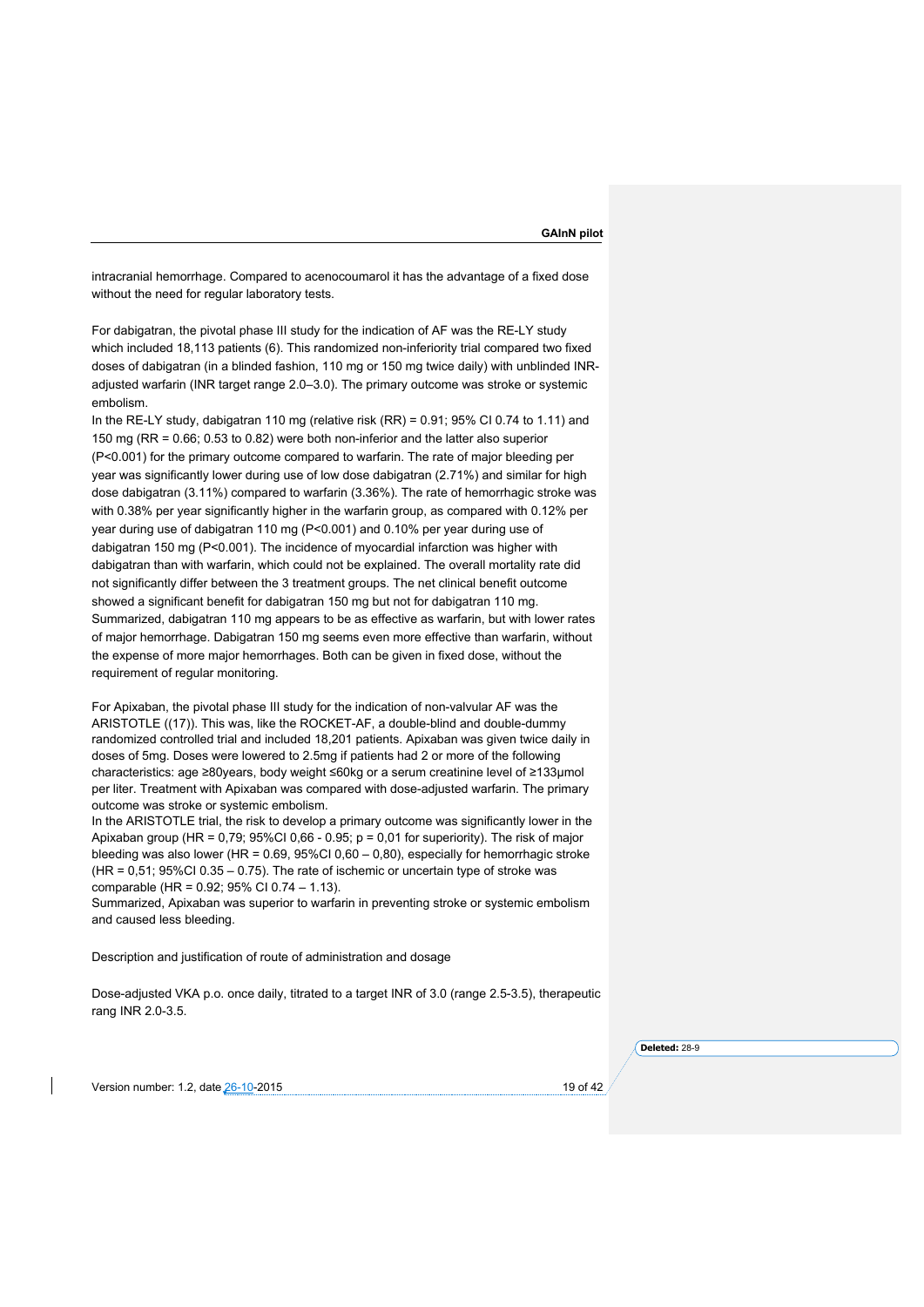As mentioned before, the sensitivity for VKA can differ between patients and also over time within patients. Frequent INR-measurements are required to achieve an anticoagulant effect within the target range of INR 2.5-3.5. The frequency of monitoring depends on the stability of INRs, but can also be intensified due to changes in health status such as the need for invasive procedures or changes in co-medication. In case of under- and over-anticoagulation the dosage can be adjusted, for extreme over-anticoagulation vitamin K suppletion can be used. The procedures for this are laid down in protocols by the Thrombosis Services, and will not differ from regular care.

- Rivaroxaban, 20 mg p.o., once daily. Dose modifications are made per the most recent UMCG NOAC protocol (appendix 1).

Dabigatran 150 mg p.o., twice daily. Dose modifications are made per the most recent UMCG NOAC protocol (appendix 1).

Apixaban 5 mg p.o., twice daily. Dose modifications are made per the most recent UMCG NOAC protocol (appendix 1).

Preparation and labelling of Non-Investigational Medicinal Product

All medication used by participants in this study will be provided by their usual out-patient pharmacies with regular labelling, according to usual care.

Version number: 1.2, date 26-10-2015 20 and 20 of 42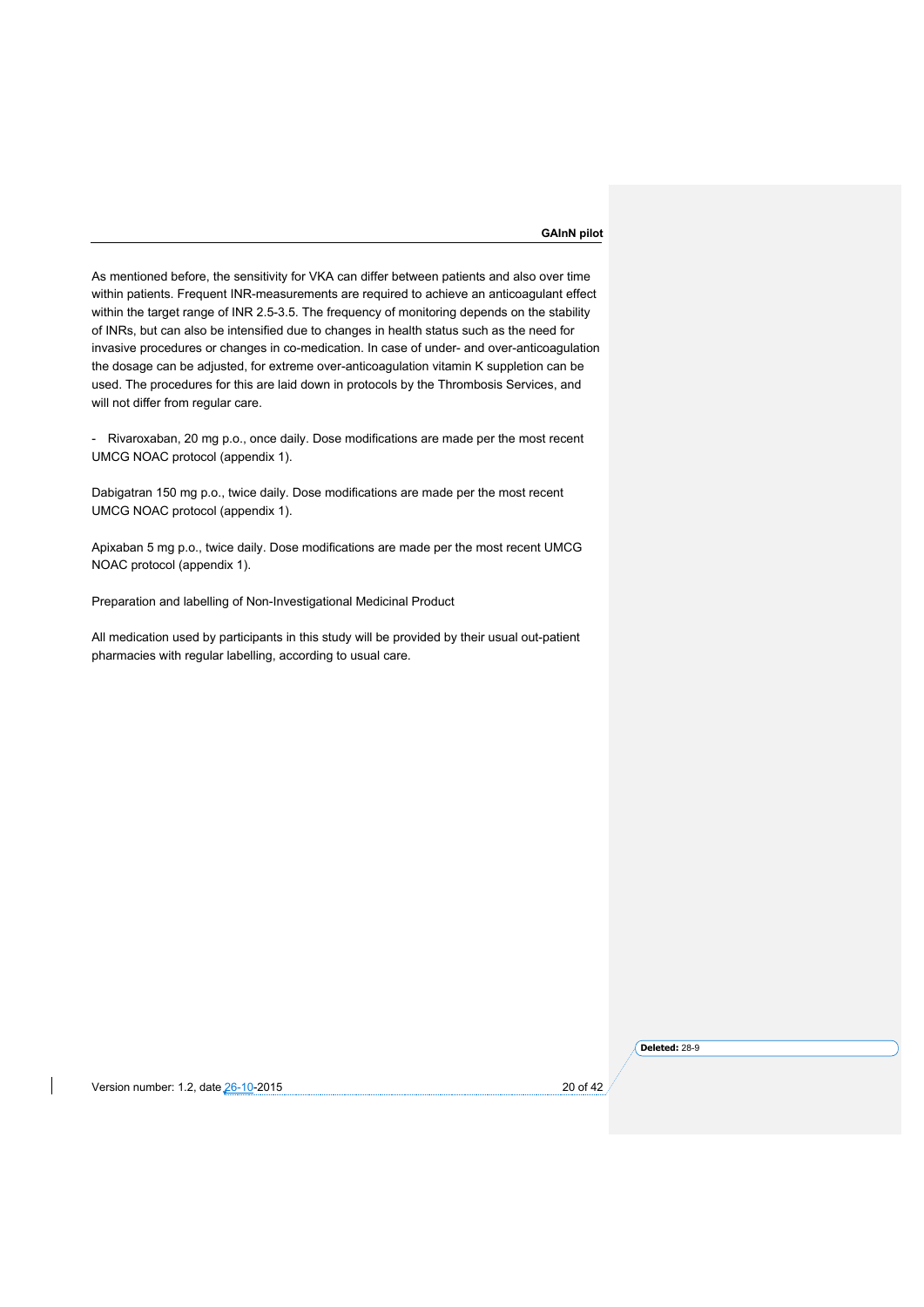### Drug accountability

The investigators will contact the pharmacies to obtain information on how many pills they have provided to the individual patient and at which date the drugs were given to the patient. No furthers attempts towards drug accountability are made, in keeping with comparing two strategies of routine care.

# **6. METHODS**

# **6.1 Study parameters/endpoints**

#### **6.1.1 Main study parameter/endpoint**

Net clinical benefit: composite of stroke, systemic embolism, myocardial infarction, vascular death and major bleeds. All components will also individually be assessed.

# Definitions (7):

- Stroke: a sudden focal neurological deficit of presumed cerebrovascular etiology that persisted beyond 24 hours, or was treated (e.g. by thrombolysis or thrombectomy) to avoid persistance beyond 24 hours, and was not due to another identifiable cause. Brain imaging (computer tomography or magnetic resonance imaging) is recommended for all suspected strokes.
- Systemic embolism: an abrupt vascular insufficiency associated with clinical or radiological evidence of arterial occlusion in the absence of another likely mechanism (e.g. atherosclerosis, instrumentation, or trauma).
- Myocardial infarction: the occurrence of a percutaneous coronary intervention (PCI) or coronary artery bypass graft surgery (CABG). In the absence of PCI or CABG, myocardial infarctions is defined by typical symptoms and cardiac biomarker elevation (troponin I or T, creatine kinase-MB) above the upper limit of normal, new pathological Q waves in at least 2 contiguous electrocardiogram leads, or confirmed by autopsy.
- Vascular death: death due to vascular causes e.g. stroke, systemic embolism or acute myocardial infarction.
- Major bleeding: a clinically overt bleeding with fatal outcome, a fall in hemoglobin of at least 2 g/dL, leading to transfusion ≥2 units of packed red blood cells or occurring at a critical site (intracranial, intraspinal, intraocular, pericardial, intraarticular, intramuscular with compartment syndrome or retroperitoneal).

**Commented [JvM1]:** To bring it more in line with the definition for myocardial infarction (see below). This amendment was made before any potential stroke had happened.

**Deleted:** 28-9

Version number: 1.2, date 26-10-2015 21 of 42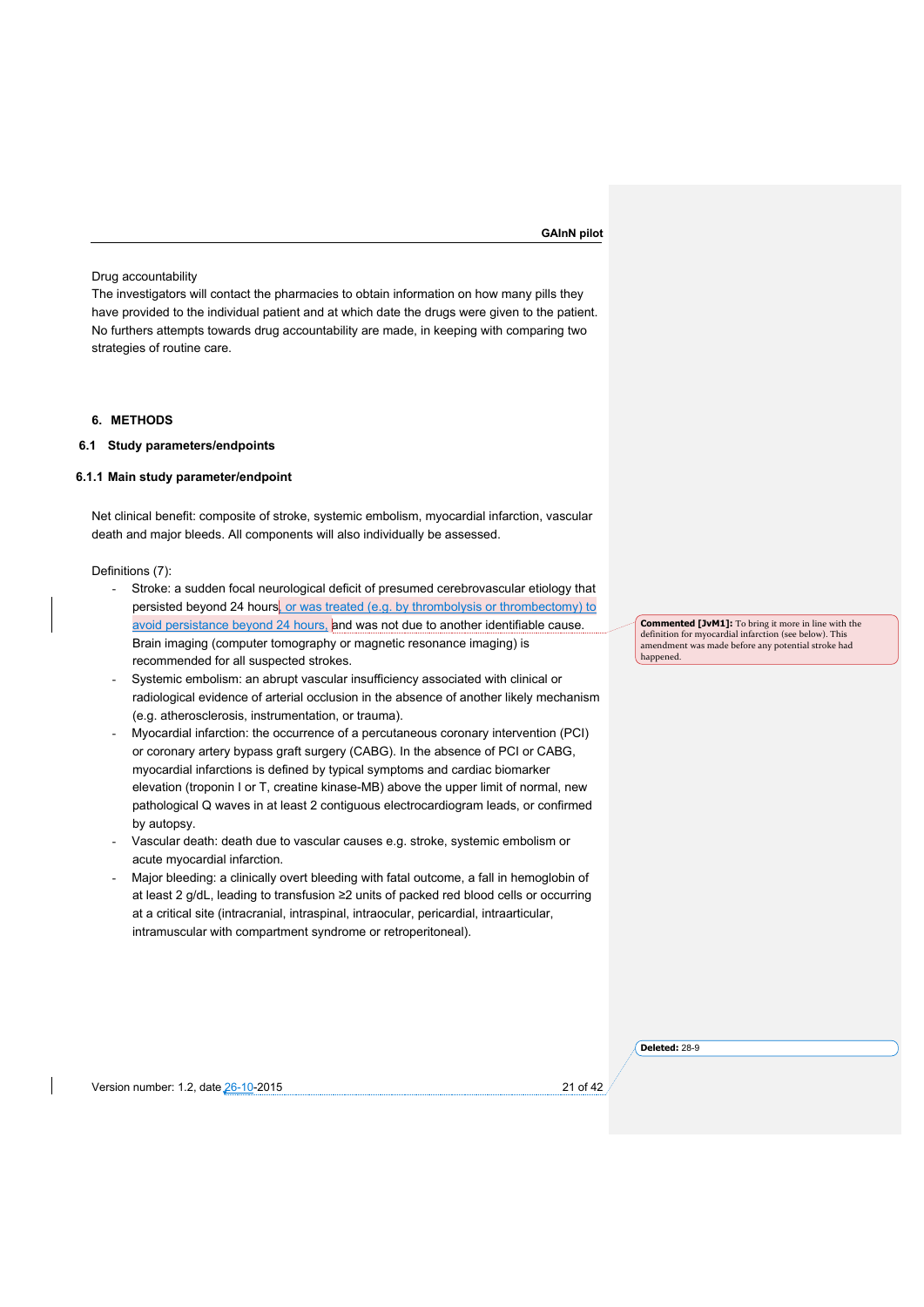#### **6.1.2 Secondary study parameters/endpoints**

Efficacy: composite of ischemic or unspecified stroke, systemic embolism, myocardial infarction and vascular death. All efficacy components will also individually be assessed.

Definitions (7): For definitions: see 'main study endpoint',

Safety: composite of major bleeds (including haemorrhagic stroke) and non-major clinically relevant bleeds and all-cause mortality. All safety components will also individually be assessed. In addition, differences in serious adverse events (SAE) and treatment complications will be evaluated.

Definitions (7):

- For definition of major bleeds: see 'main study endpoint',
- Non-major clinically relevant bleeding: overt bleeding not meeting the above mentioned criteria for major bleeding, but resulting in a medical intervention, unscheduled contact with health care provider (visit or phone) and/or temporary interruption of study treatment.
- A SAE is any untoward medical occurrence or effect that at any dose:
	- o results in death;
	- $\circ$  is life threatening (at the time of the event);
	- o requires hospitalisation or prolongation of existing inpatients' hospitalisation;
	- o results in persistent or significant disability or incapacity;
	- $\circ$  is a congenital anomaly or birth defect:
	- o any other important medical event may be considered a serious adverse experience when, based upon appropriate medical judgement, the event may jeopardize the subject or may require an intervention to prevent one of the outcomes listed above.

Burden of complications: The severity of a clinical endpoint event and the cumulative number of days after a clinical endpoint, during which the patients is hospitalized or needs unplanned professional care for activities of daily living, until one month after end of study or until death, whatever comes first.

#### Defintions:

Severity:

- Stroke: according to the modified Rankin scale.
- Myocardial infarction: fatal versus non-fatal.
- Systemic embolism: fatal versus non-fatal.
- Bleeding: major versus non-major.

**6.1.3 Other study parameters**

**Deleted:** 28-9

Version number: 1.2, date 26-10-2015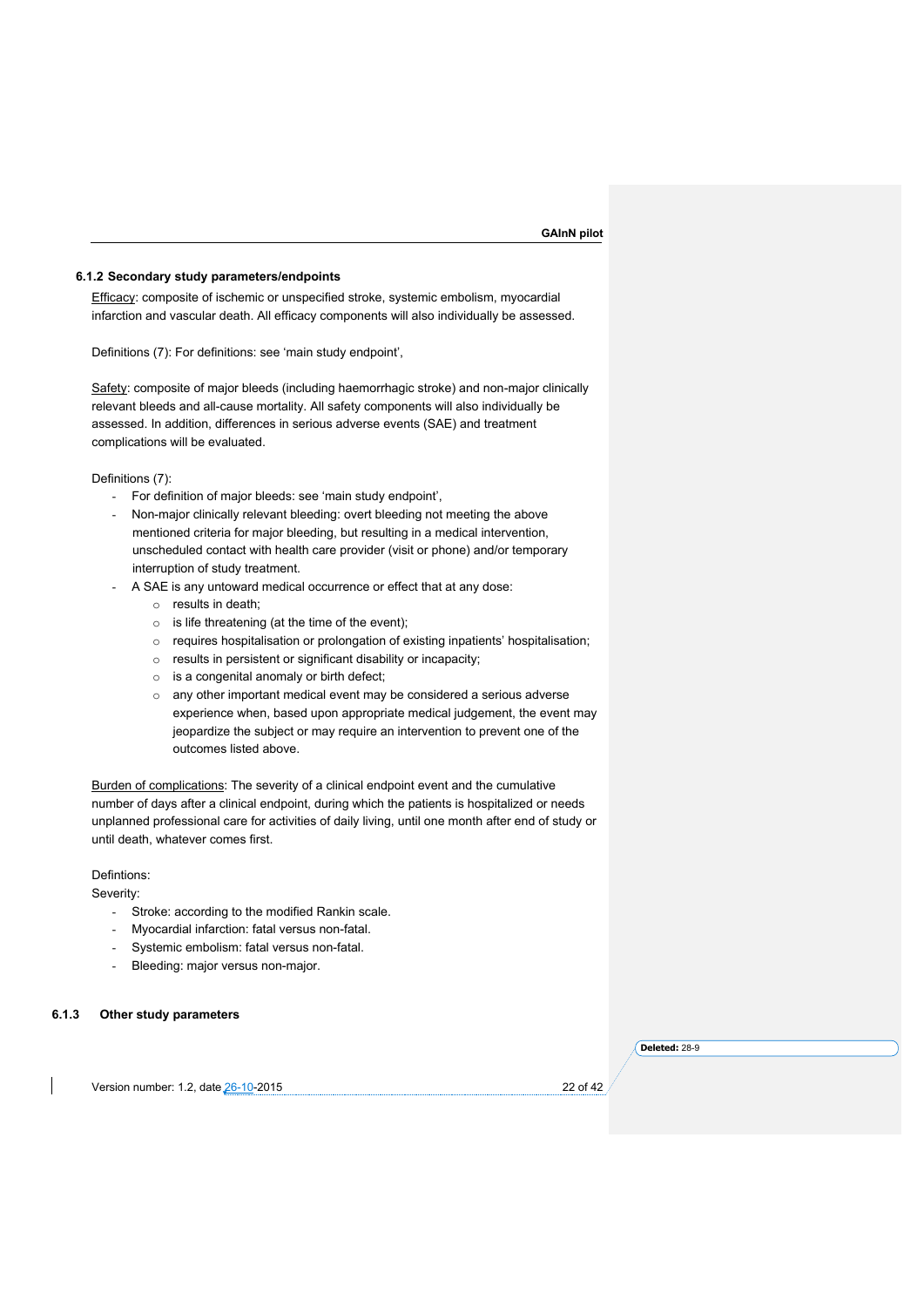Treatment expectations and satisfaction: scores on PACT-Q questionnaires.

Compliance: based on information from the pharmacy registry whether patients appropriately collected their anticoagulant medication.

Quality of life: scores on SF-36 questionnaires.

Feasibility: proportion of eligible patients that the referring physician opts out for, proportion of invited eligible patients who give informed consent, drop-out rate.

# Randomization, blinding and treatment allocation

Patient and caregivers will know to which strategy the patient is allocated.

All endpoint events will be adjudicated by an independent clinical endpoint committee which will be blinded for received treatment. In this, all death will be classified as either vascular (e.g. due to stroke, systemic embolism or acute myocardial infarction) or non-vascular (e.g. trauma, malignancy, infection). Also, the classification of the type of stroke in hemorrhagic, ischemic or unspecified is the exclusive responsibility of the clinical endpoint committee.

### Version number: 1.2, date 26-10-2015 23 of 42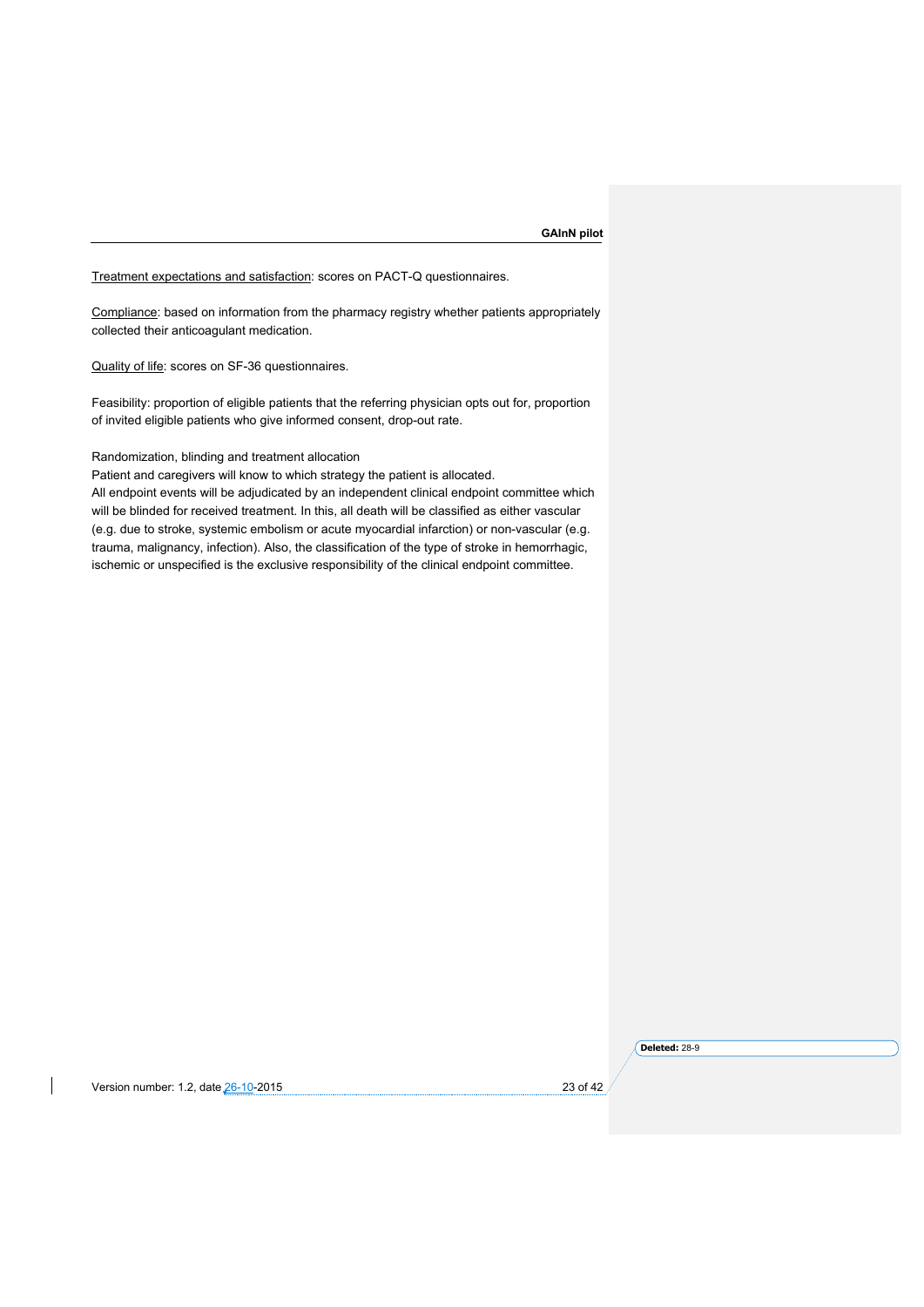| Study procedures        |                         |               |               |               |
|-------------------------|-------------------------|---------------|---------------|---------------|
| Visit                   | $-1$                    | 0             | $\mathbf{1}$  | 2             |
|                         | Screening               | Randomization | 6 months      | 12 months/    |
|                         | -2 weeks                |               | $+/-$ 4 weeks | end-of-study  |
|                         | $+/- 1$ week            |               |               | $+/- 4$ weeks |
|                         |                         |               |               |               |
| Informed consent        | X                       |               |               |               |
| Medical history         |                         |               |               |               |
| including thrombotic    |                         |               |               |               |
| and major bleeding      |                         |               |               |               |
| complications           | Χ                       |               |               |               |
| Concomitant             |                         |               |               |               |
| medication              | X                       |               |               |               |
| CHA2DS2-VASc-score      | $\overline{\mathsf{X}}$ |               |               |               |
| VKA treatment related   |                         |               |               |               |
| history                 | х                       |               |               |               |
| Inclusion/exclusion     |                         | X             |               |               |
| Randomization           |                         | X             |               |               |
| Net clinical benefit    |                         |               |               |               |
| outcome                 |                         |               | х             | x             |
| Additional information  |                         |               |               |               |
| in case of primary      |                         |               |               |               |
| endpoint                |                         |               | Χ             | x             |
| Changes in              |                         |               |               |               |
| comedication (charts)   |                         |               | Χ             | х             |
| Adherence to study      |                         |               |               |               |
| medication (diary)      |                         |               | Χ             | X             |
| Questionnaire on        |                         | X             |               |               |
| quality of life (SF-36) |                         |               | х             | x             |
| Questionnaire on        |                         | X             |               |               |
| satisfaction (PACT-Q)   |                         |               | х             | x             |
| Clinical examination    |                         |               |               |               |
| Weight, length, vital   |                         |               |               |               |
| signs                   | Χ                       |               |               |               |
| Biochemistry (renal     |                         |               |               |               |
| clearance)              | X                       |               |               |               |
| Serious Adverse         |                         |               |               |               |
| Events, treatment       |                         |               |               |               |
| complications           |                         |               | х             |               |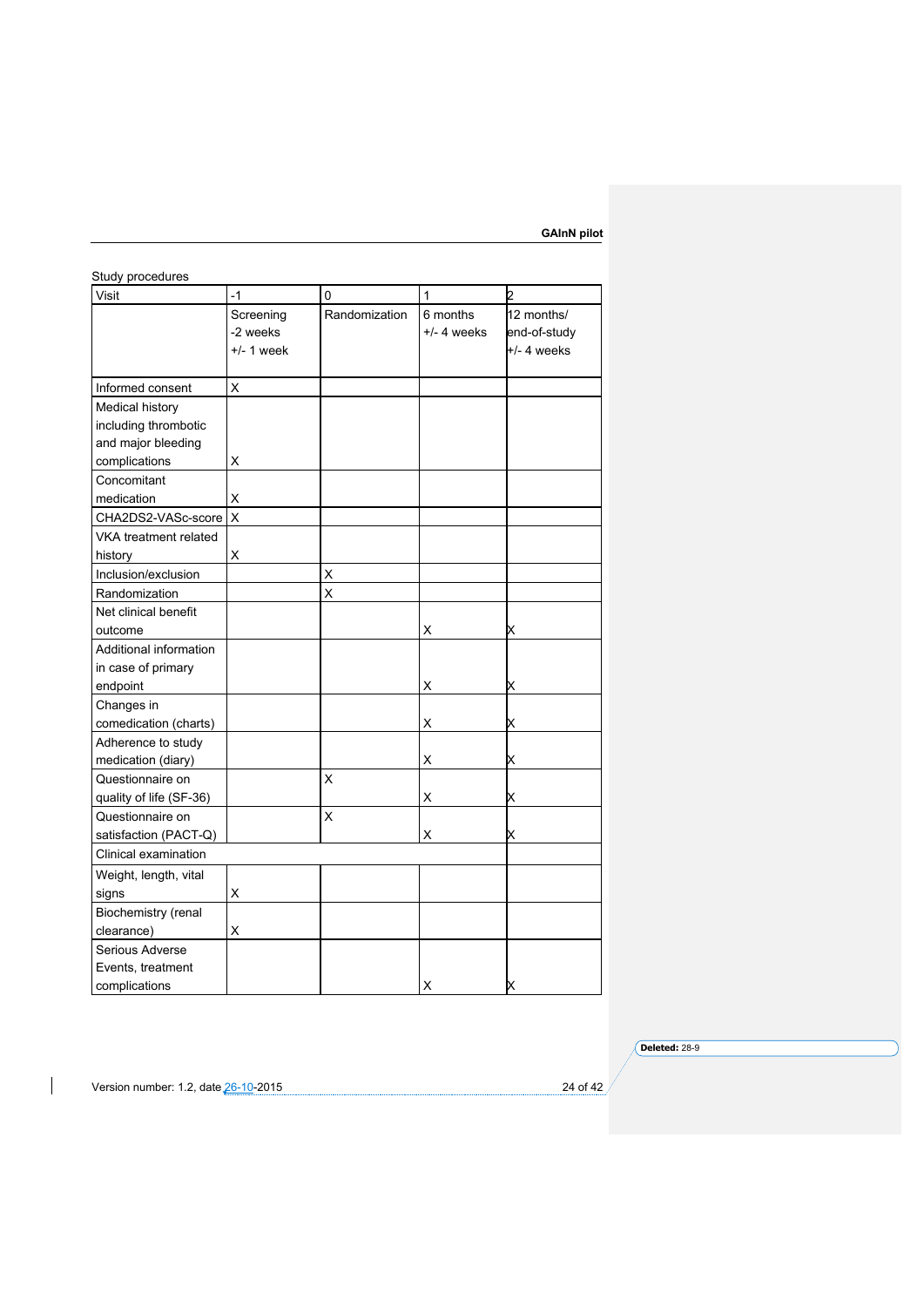#### **Withdrawal of individual subjects**

Subjects can leave the study at any time for any reason if they wish to do so, without any consequences. The investigator can decide to withdraw a subject from the study for urgent medical reasons.

#### **6.2 Specific criteria for discontinuation of any study treatment (VKA, NOACs).**

A subject could be discontinued from study treatment for any of the following reasons:

- The investigator or treating physician believes that for safety reasons (e.g. adverse events) it is in the best interest of the subject to stop treatment.
- If at any time, in the investigator's or treating physician's opinion, the subject no longer requires anticoagulation treatment.
- Pregnancy
- If contraindications develop to the allotted treatment (i.e., for NOAC: decrease of creatinine clearance <30 ml/min on repeated measurements).
- The development of an indication for anticoagulation therapy other than atrial fibrillation.

#### **Replacement of individual subjects after withdrawal**

We will not replace individual subjects. Patients who want to withdraw consent will be asked to attend an end-of-study visit. If they refuse, the study time of that specific patient will end retrospectively at the last attended study-visit.

Another situation that can lead to implicit withdrawal is loss to follow-up. In case of loss to follow-up, the general practitioner and/or referring physician will be contacted to find out whether the patient died, has moved or any other explanation. If the contact can be fully restored all study time is taken into account, otherwise the study time of that specific patient will end retrospectively at the last attended study-visit.

### Follow-up of subjects withdrawn from treatment

Patients who have withdrawn from study therapy will be asked to attend on the regular study visits or to agree with telephonic follow-up. If they refuse, the protocol is equal to that of patients who have withdrawn consent.

#### **6.3 Premature termination of the study**

The study will be terminated if, after inclusion of 50 subjects, the randomization rate is less than 5% of invited subjects. Patients already randomized will continue for the intended duration of treatment.

There are no other pre-specified criteria for premature termination of the study. After every 10 endpoints reached, the DSMB will evaluate the study and advise the investigators accordingly. In accordance to section 10, subsection 1, of the WMO, the investigator will inform the subjects and the reviewing accredited METC if anything occurs, on the basis of which it appears that the disadvantages of participation may be significantly greater than

Version number: 1.2, date 26-10-2015 25 of 42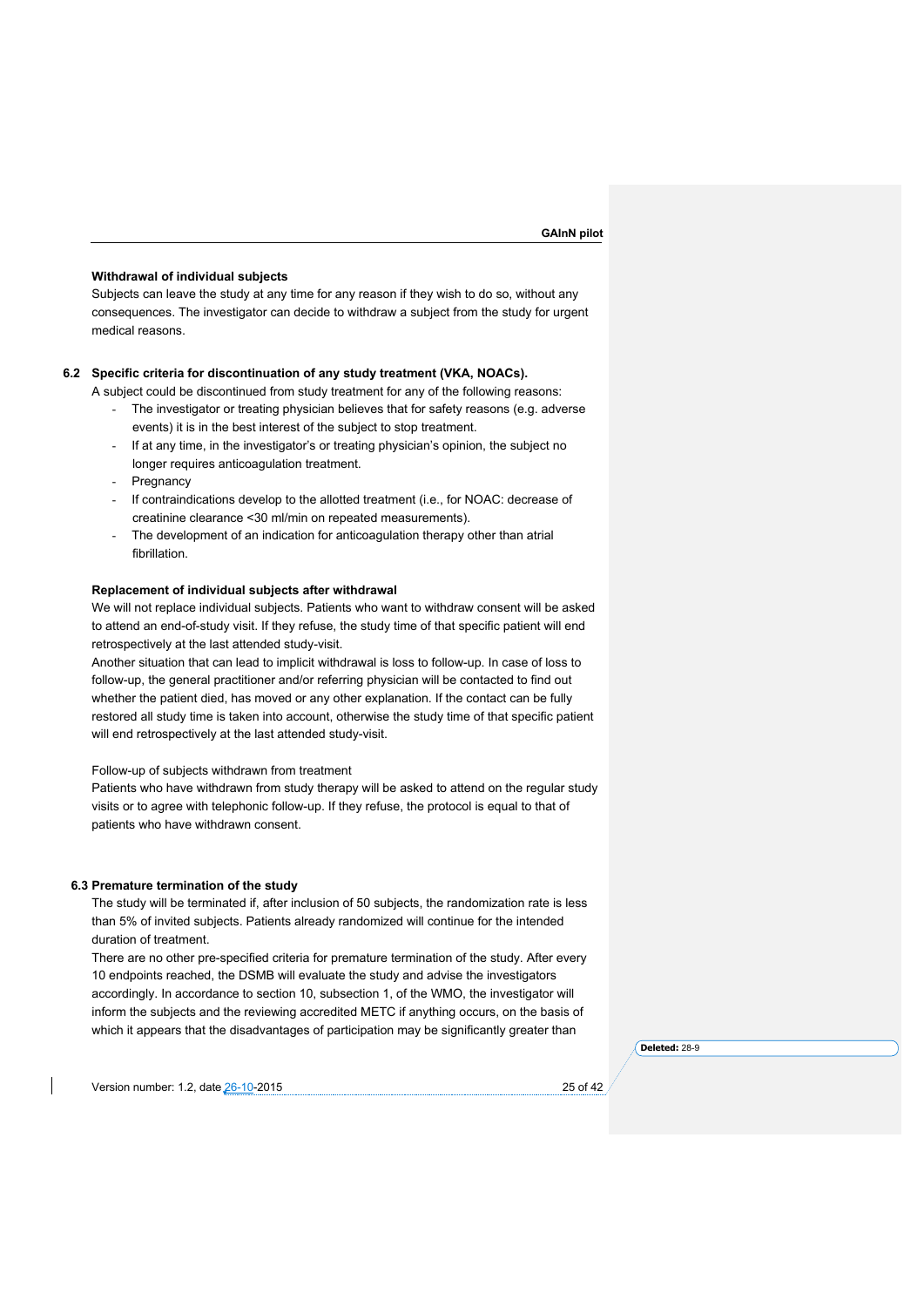was foreseen in the research proposal. The study will be suspended pending further review by the accredited METC, except insofar as suspension would jeopardise the subjects' health. The investigator will take care that all subjects are kept informed.

# **7. AEs, SAEs and SUSARs**

#### **7.1 Adverse events (AEs)**

Non-serious adverse events are only recorded if they are treatment complications (judged related to the study drug by the subject or the investigators). As both study drugs are registered for the indication investigated in this study, capture of unrelated adverse events does not contribute. All serious adverse events, whether related or not, are captured.

# **7.2 Serious adverse events (SAEs)**

For the purposes of this trial, the following clinical efficacy endpoint events will not be considered adverse events or serious adverse events: myocardial infarction, ischemic stroke, and systemic embolism. They will be registered as endpoint events only. Hemorrhagic stroke and other major bleeds will be captured as endpoint and reported as adverse event.

A serious adverse event is any untoward medical occurrence or effect that at any dose:

- results in death;
- is life threatening (at the time of the event);
- requires hospitalisation or prolongation of existing inpatients' hospitalisation;
- results in persistent or significant disability or incapacity;
- is a congenital anomaly or birth defect;
- any other important medical event may be considered a serious adverse experience when, based upon appropriate medical judgement, the event may jeopardize the subject or may require an intervention to prevent one of the outcomes listed above.

#### Definitions:

- Hospitalization: Any AE event leading to hospitalization or prolongation of hospitalization will be considered as serious, UNLESS at least 1 of the following exceptions are met:
	- o The admission results in a hospital stay of less than 12 hours

OR

o The admission is preplanned (i.e., elective or scheduled surgery arranged before the start of the study)

OR

Version number: 1.2, date 26-10-2015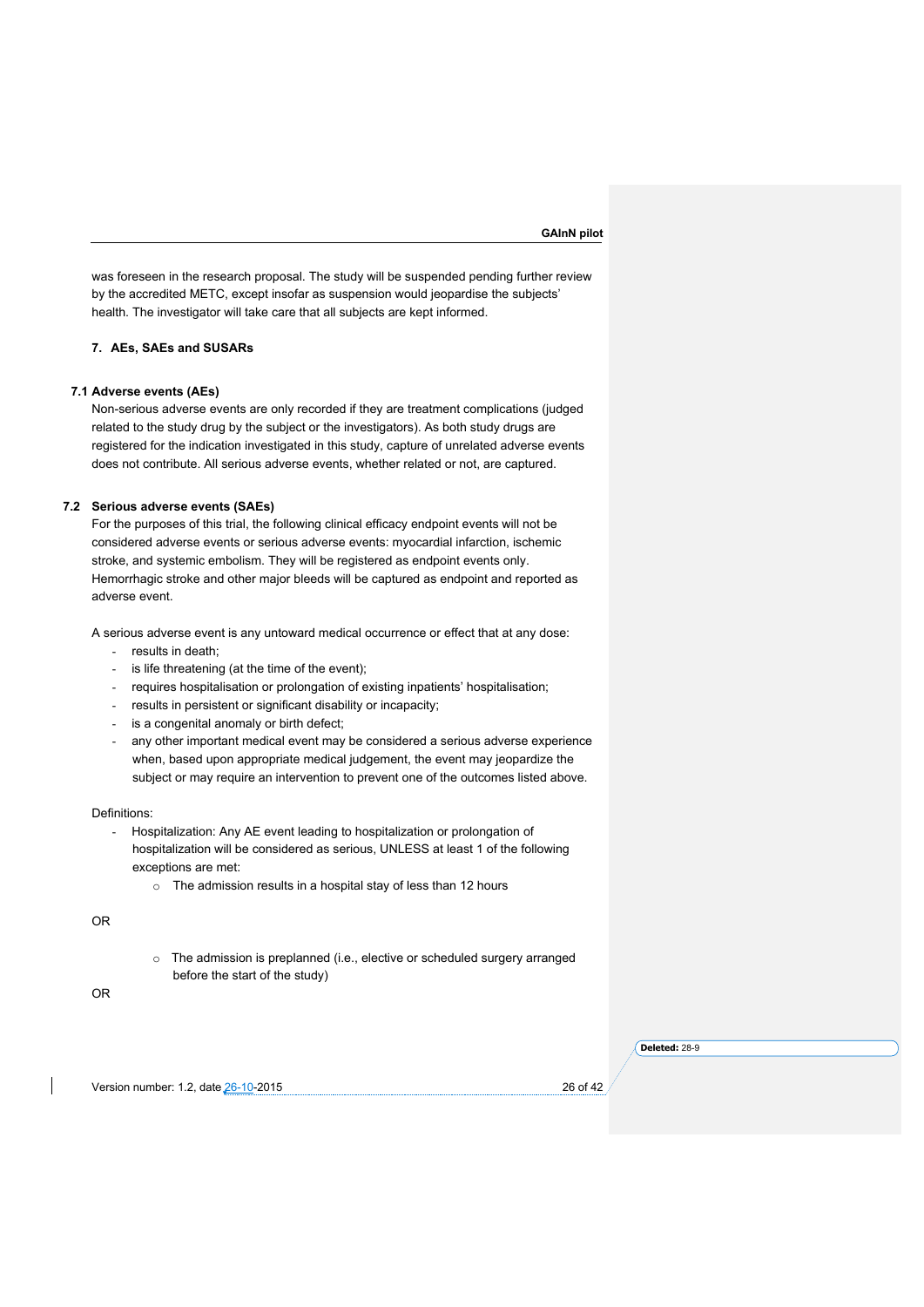- o The admission is not associated with an AE (e.g., social hospitalization for purposes of respite care)
- Disability: a substantial disruption of a person's ability to conduct normal life's functions.
- Important medical event: Any adverse event may be considered serious because it may jeopardize the subject and may require intervention to prevent another serious condition.

Any serious event should be assessed in terms of severity, burden and relation to study drugs. Therefore patients will be instructed to contact a medical doctor immediately in case of acute threatening situations and afterwards report the AE to the principal investigator of the Thrombosis Service. The principal investigator will report a SAE to the coordinating investigator within 72 hours from notification. The study coordinator will report the SAEs through the web portal ToetsingOnline to the accredited METC that approved the protocol, within 15 days after the study coordinator has first knowledge of the serious adverse reactions.

#### **7.3 Suspected unexpected serious adverse reactions (SUSARs)**

All SUSARs will be reported to the accredited METC through ToetsingOnline

#### Annual safety report

This study does not include investigational medicinal products, so this is not applicable.

#### Follow-up of adverse events

All SAEs will be followed until they have abated, until a stable situation has been reached, until one month after end of study or until death, whatever comes first. Depending on the event, follow up may require additional tests or medical procedures as indicated, and/or referral to the general physician or a medical specialist.

# **8. DATA SAFETY MONITORING BOARD (DSMB) / SAFETY COMMITTEE**

#### Composition of the DSMB

Prior to the start of the study, a data safety monitoring (DSM) plan will be finalized specifying all relevant data safety monitoring issues, including the formation of the DSMB committee. The DSMB will at least review the study after every 10 clinical events that qualify as primary study endpoint (stroke, systemic embolism, myocardial infarction, vascular death and major bleeds), and advise the investigators accordingly. No prespecified termination plan will be formulated, given the small size of the pilot study and the fact that both study strategies are registered for this indication.

Aims of the DSMB: To safeguard the interests of trial participants, assess the safety and efficacy of the interventions during the trial, and monitor the overall conduct of the clinical

**Deleted:** 28-9

Version number: 1.2, date 26-10-2015 27 of 42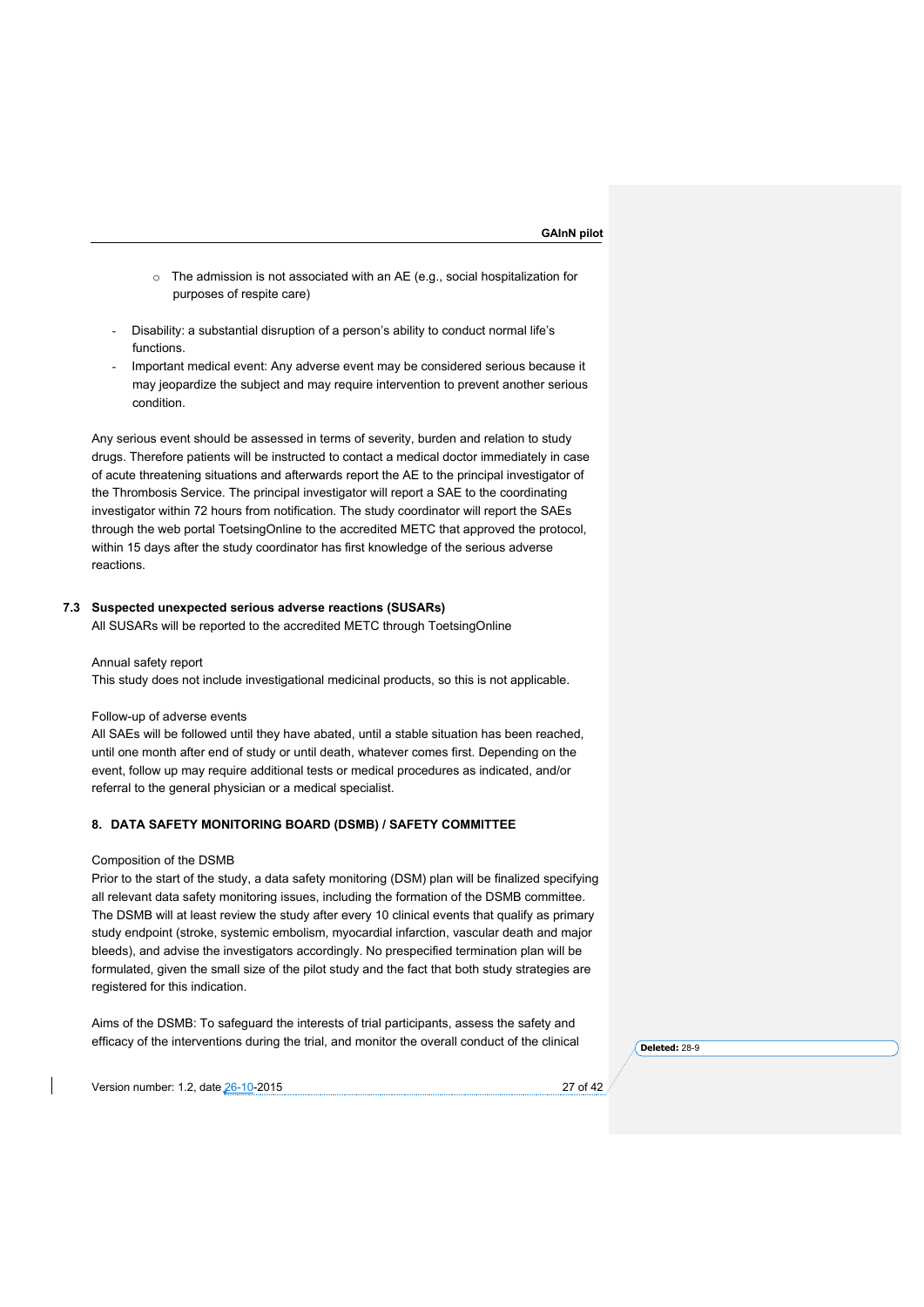trial. The DSMB will consist of two experts in the field, who are not otherwise involved in the study.

# **9. STATISTICAL ANALYSIS**

A general description of the statistical analyses is outlined below. A more detailed statistical analysis plan (SAP) will be provided before database closure.

Summaries by allocated treatment using appropriate descriptive statistics will be provided for all study variables including demographic and baseline characteristics. Descriptive statistics such as mean, median, standard deviation, minimum, and maximum will be used to summarize continuous variables. Counts and percentages will be used to summarize categorical variables. Kaplan-Meier method will be used to summarize time-toevent variables. Graphical data displays may also be used to summarize the data. For patients on VKA, iTTR was calculated .The individual time patients on VKA spent in the therapeutic range will be calculated by linear interpolation (18,19) .

In this pilot study, results of hypothesis tests will be considered as explorative rather than confirmative. In this respect, P-values are not used to indicate statistical significance The primary hypothesis that will be explored is that VKA therapy is superior NOAC therapy with regards to the net clinical benefit.

# **Primary study parameter(s)**

#### Primary endpoint and efficacy endpoint:

The primary endpoint is the composite of stroke, major bleeds, systemic embolism, myocardial infarction and vascular death. The efficacy endpoint is the composite of ischemic or unspecified stroke, systemic embolism, myocardial infarction and vascular death. The population for analysis is the intention-to-treat population (ITT). All randomized patients will be included in the ITT population, provided that written informed consent is given. All patients will be analyzed in the treatment group that was allocated by the computerized voice response system, irrespective of the actually received study drug. Time-to-event analyses will be performed using Cox proportional hazard survival analysis. In addition, survival will be depicted using Kaplan-Meier curves. Absolute risks will be expressed as incidence rates per 100 person years.

#### **Safety endpoint:**

Safety endpoint is the composite of major bleeds (including haemorrhagic stroke) and nonmajor clinically relevant bleeds and all-cause mortality. The safety analysis will be performed in all patients who received at least one dose of a study drug. Unless otherwise stated, all safety analyses will be performed based on the safety population while on treatment (including washout). Time-to-event analyses will be performed using Cox proportional

Version number: 1.2, date 26-10-2015 28 of 42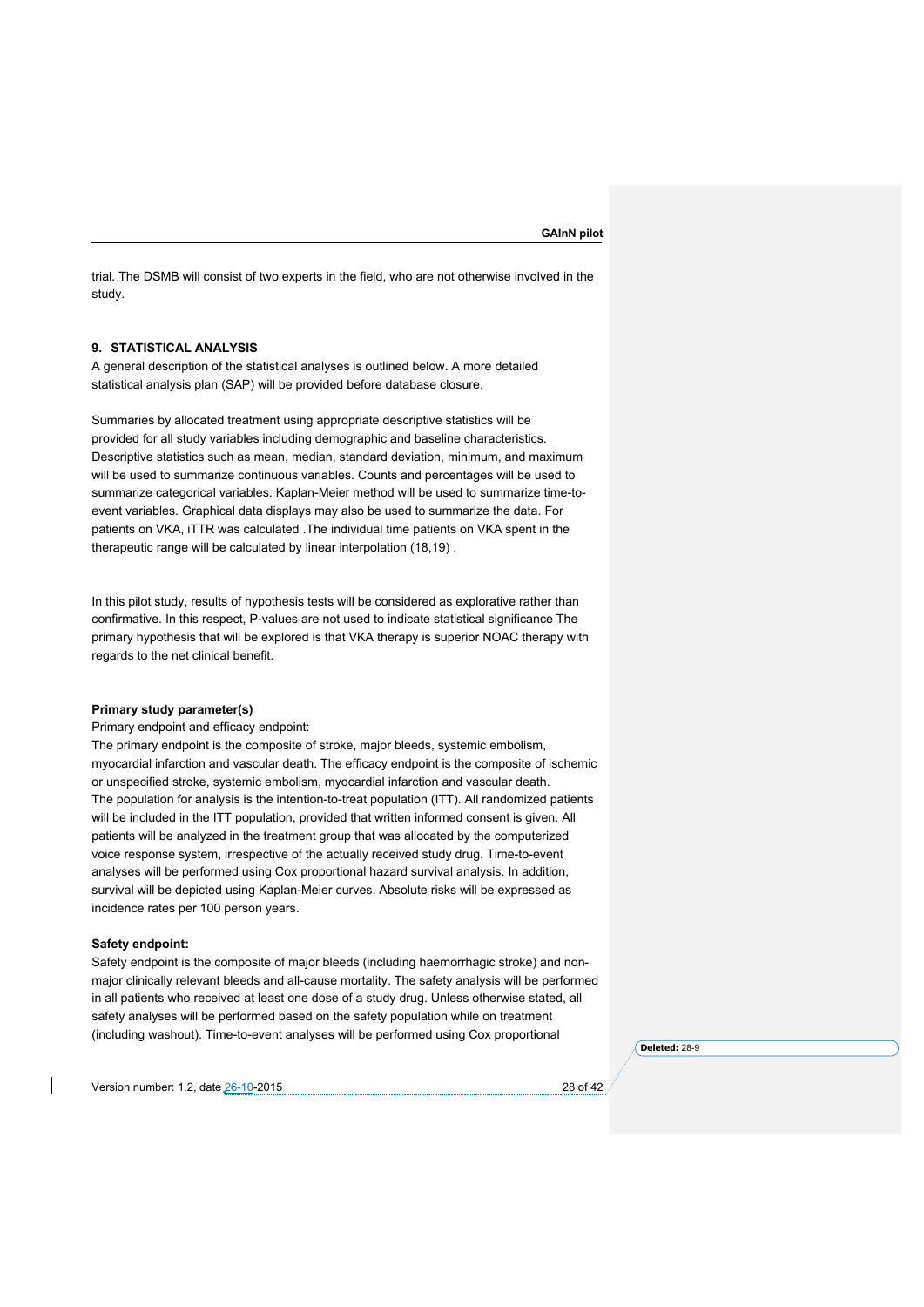hazard survival analysis. In addition, survival will be depicted using Kaplan-Meier curves. Absolute risks will be expressed as incidence rates per 100 person years.

# **Secondary and other study parameter(s)**

All secondary and other endpoints e.g. individual components of primary endpoint, compliance, quality of life, patient satisfaction, burden of treatment complications, and costeffectiveness will be analyzed over the entire course of the study using appropriate methods.

# **Interim analysis**

not applicable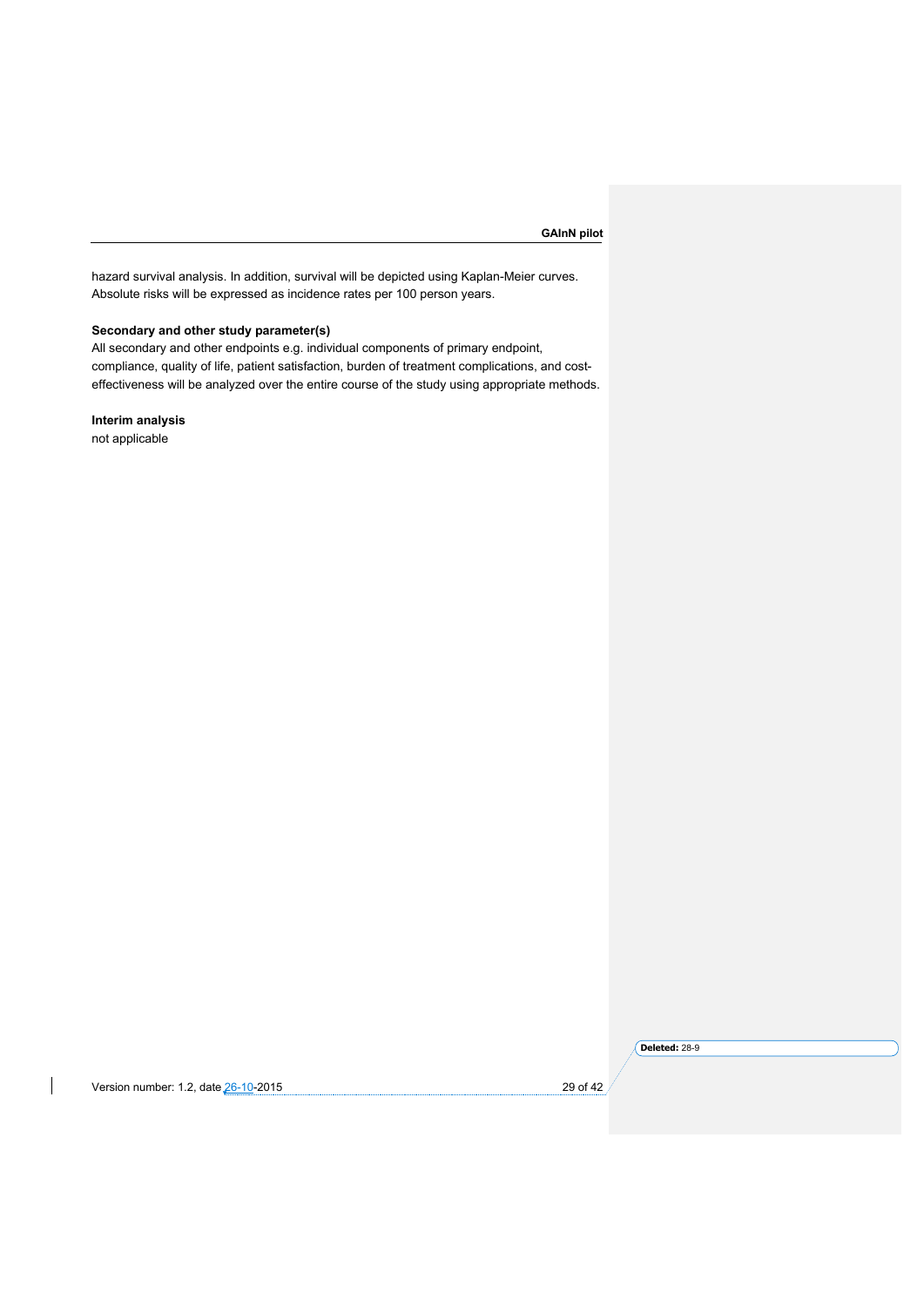### **10.ETHICAL CONSIDERATIONS**

### **10.1 Regulation statement**

The study will be conducted according to the principles of the Declaration of Helsinki (new version October 2013). and in accordance with the Medical Research Involving Human Subjects Act (WMO).

# **10.2 Recruitment and consent**

The Thrombosis Service will select from it's files those patients who, based on their quality of anticoagulation, would be candidates for the study. This information follows directly from the INR measurements for which patients visit the Thrombosis Service. The referring physician is informed about the study, and patients are only invited for the study if she/he does not object. Patients are invited by means of a patient information letter. If they are interested, they can return the attached card to the research nurse, who will then set up an appointment for a screening visit. The potential subjects will be explained the aims, methods, and potential hazards of the study. Subjects will be informed that their participation is voluntary and that they may withdraw consent to participate at any time. They will be informed that choosing not to participate will not affect the care the subject will receive for the treatment of his/her disease. The research nurse or the principal investigator will be available for answering questions and will finally ask the patient to give informed consent. The patients will have sufficient time to consider their decision: there will be at least one week between the written information letter and the appointment. During or after the screening visit, the patient can take as much time as she/he needs before signing informed consent, with a maximum of 7 days. It is also important to note that the day of informed consent is at least 7 days before randomisation and start of study treatment.

# **Objection by minors or incapacitated subjects** Not applicable.

#### **10.3 Benefits and risks assessment, group relatedness**

All participants are exposed to the benefits and risks of anticoagulation for atrial fibrillation. For this indication, the benefits (decreased risk of stroke and systemic embolism) are well known and larger than the risks (mainly bleeding). This study randomizes between two strategies of anticoagulation. Both are registered for this indication, and the risk/benefit versus no anticoagulation for both strategies is clear. We do not know which of both strategies is superior in this patient group, so there is equipoise for bleeding risk and risk of stroke.

For participants who continue on VKA therapy, the disadvantage is the continued need for frequent monitoring. Their benefit is that they receive a therapy that is well known and has been used for a long time.

For participants who receive NOAC therapy, the disadvantage is using a newer drug with a shorter history of routine use. Another disadvantage is an increased risk of gastrointestinal complaints (mainly dyspepsia, completely reversible on discontinuation of drug). Also, the

**Deleted:** 28-9

Version number: 1.2, date 26-10-2015 30 of 42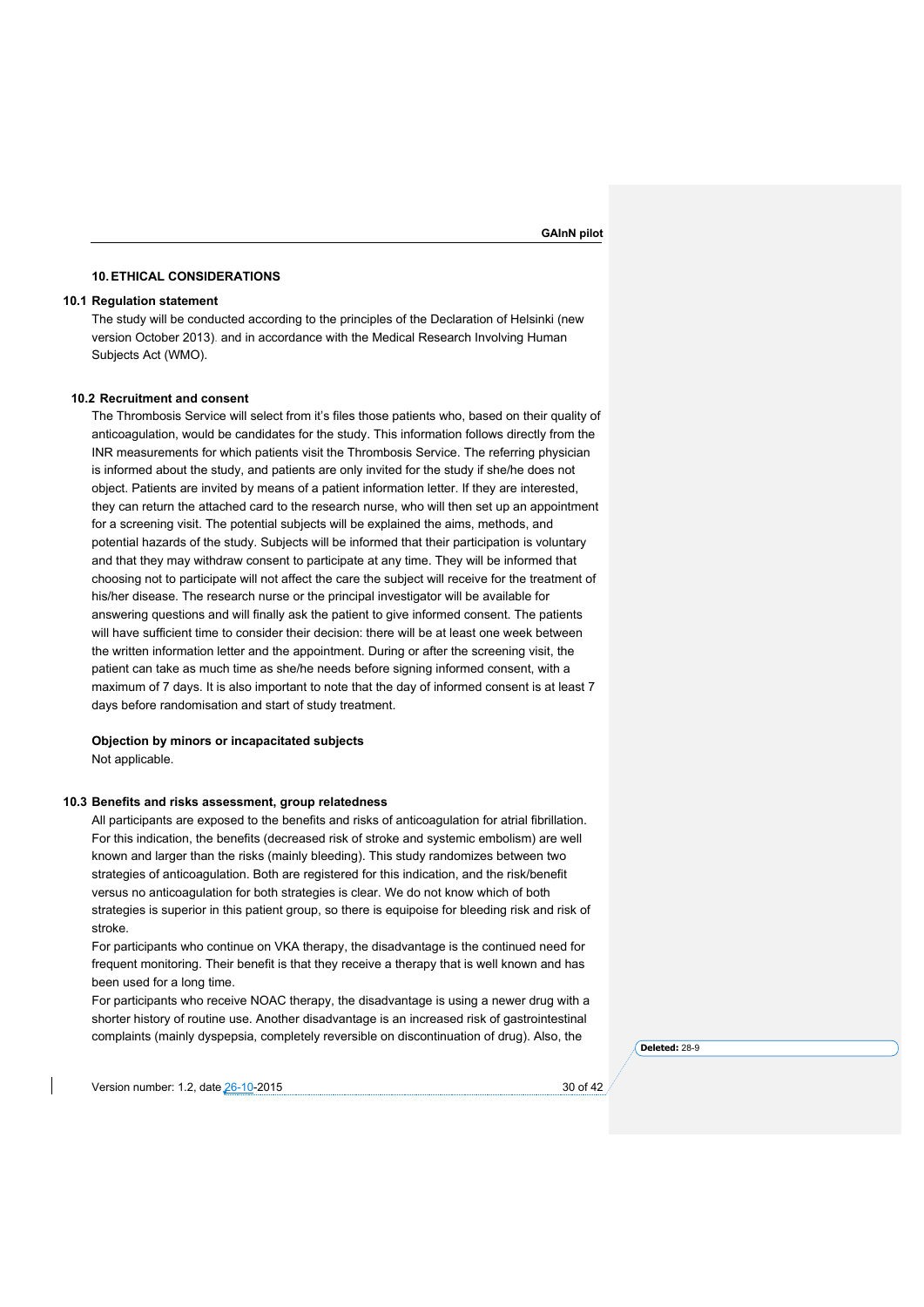use of NOACs is more expensive. If no other medical costs are made by the individual patient, this patient has to pay approximately 200 euros per year extra.Their benefit is the absence of frequent monitoring.

All participants will need to attend four study visits and undergo one venapunction. They will need to spend time on keeping diaries and filling out questionnaires.

As this is a pilot study, the results are expected not to be conclusive and the participants will not be able to directly benefit from the outcomes. Results from a future trial would benefit similar patients.

### Compensation for injury

This study compares two registered treatments. No injury related to study or study procedures is foreseen.

The sponsor (also) has an insurance which is in accordance with the legal requirements in the Netherlands (Article 7 WMO and the Measure regarding Compulsory Insurance for Clinical Research in Humans of 23th June 2003). This insurance provides cover for damage to research subjects through injury or death caused by the study.

- 1. € 650.000,-- (i.e. six hundred and fifty thousand Euro) for death or injury for each subject who participates in the Research;
- 2.  $€ 5.000.000, -$  (i.e. five million Euro) for death or injury for all subjects who participate in the Research;
- 3. € 7.500.000,-- (i.e. seven million and five hundred thousand Euro) for the total damage incurred by the organisation for all damage disclosed by scientific research for the Sponsor as 'verrichter' in the meaning of said Act in each year of insurance coverage.

The insurance applies to the damage that becomes apparent during the study or within 4 years after the end of the study.

Incentives Not applicable.

Version number: 1.2, date 26-10-2015 31 of 42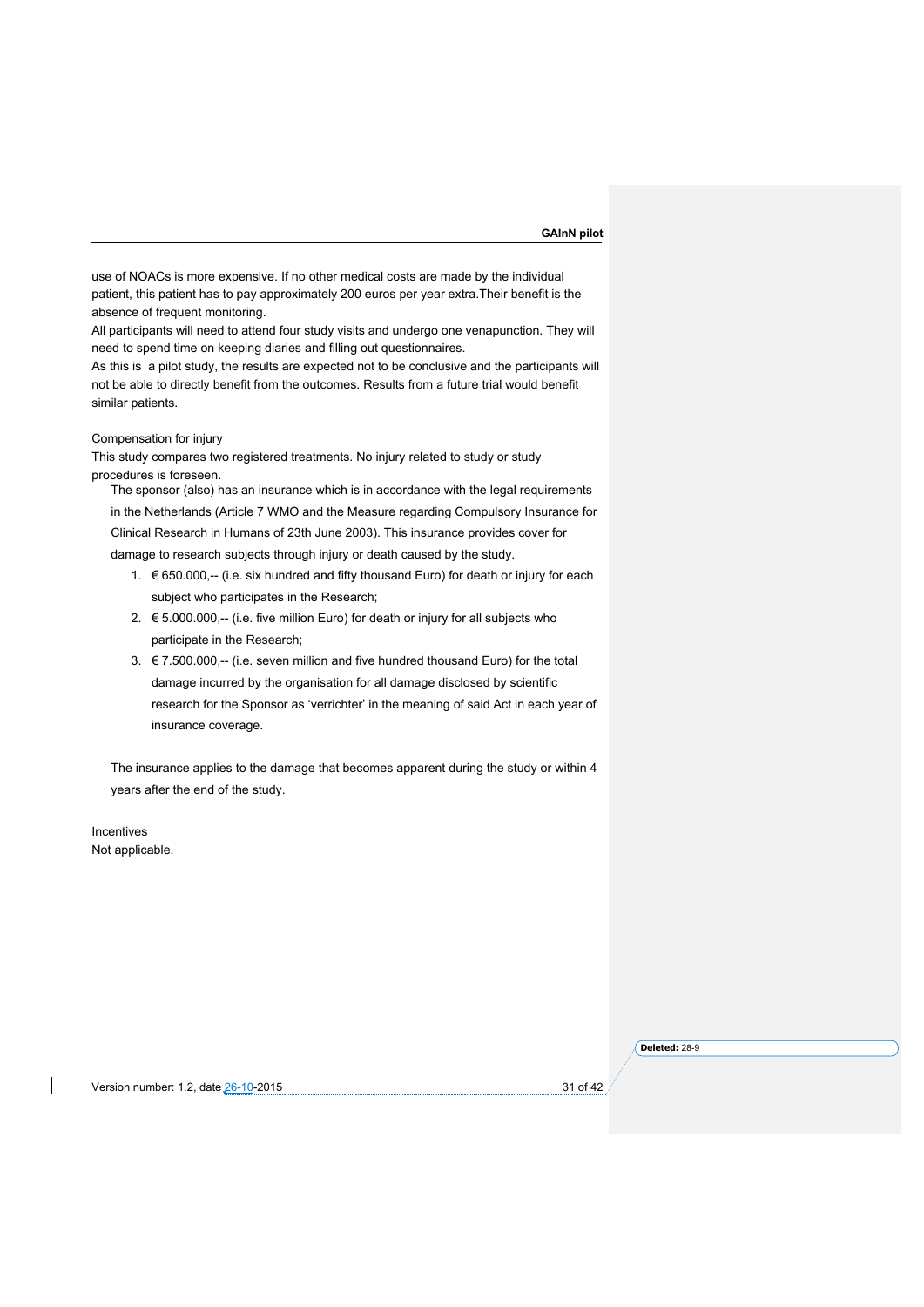### **11. ADMINISTRATIVE ASPECTS, MONITORING AND PUBLICATION**

#### **Handling and storage of data and documents**

We will handle the data confidentially and anonymously. We will use a subject identification code list to link the data to the subject, when appropriate. The code will not be based on the patient initials and birth-date. The key to the code will be safeguarded by the investigator. The handling of personal data complies with the Dutch Personal Data Protection Act.

#### **Monitoring and Quality Assurance**

This pilot study will be monitored by the coordinating investigator and/or the project leaders who will visit study centers at least monthly, to discuss any issues and check on conduction of the study. Logical checks are incorporated in the study database CRF.

# **Amendments**

A 'substantial amendment' is defined as an amendment to the terms of the METCapplication, or to the protocol or any other supporting documentation, that is likely to affect to a significant degree:

the safety or physical or mental integrity of the subjects of the trial;

the scientific value of the trial;

the conduct or management of the trial; or

the quality or safety of any intervention used in the trial.

All substantial amendments will be notified to the METC and to the competent authority.

Non-substantial amendments will not be notified to the accredited METC and the competent authority, but will be recorded and filed by the sponsor.

### **Annual progress report**

The sponsor/investigator will submit a summary of the progress of the trial to the accredited METC once a year. Information will be provided on the date of inclusion of the first subject, numbers of subjects included and numbers of subjects that have completed the trial, serious adverse events/ serious adverse reactions, other problems, and amendments.

### **End of study report**

The coordinating investigator will notify the accredited METC and the competent authority of the end of the study within a period of 90 days. The end of the study is defined as the last patients last visit.

In case the study is ended prematurely, the sponsor will notify the accredited METC and the competent authority within 15 days, including the reasons for the premature termination.

Within one year after the end of the study, the investigator/sponsor will submit a final study

**Deleted:** 28-9

Version number: 1.2, date 26-10-2015 32 of 42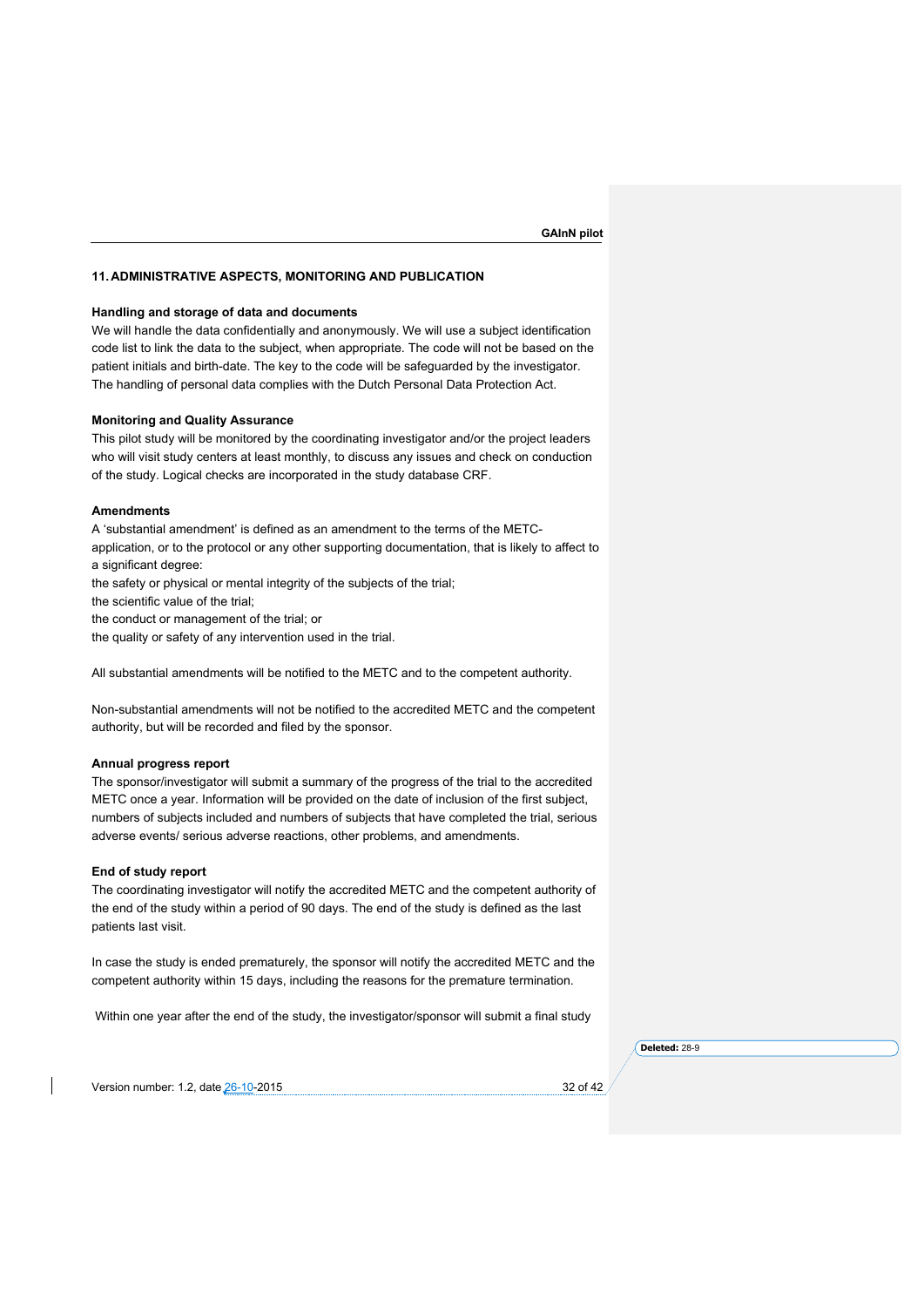report with the results of the study, including any publications/abstracts of the study, to the accredited METC and the Competent Authority.

# **Public disclosure and publication policy**

The results of this study will be published in a peer-reviewed journal and presented at national and international meetings.

# **12.STRUCTURED RISK ANALYSIS**

# **12.1 Potential issues of concern**

We use registered medicinal products within the indication, not in combination with other products and with the care routinely provided with these medications. An additional safeguard is that participants can always contact study personnel, which might make their treatment in fact safer than in routine care. We do not foresee issues of concern.

#### **12.2 Synthesis**

We do not expect potential issues of concern as we will use registered medicinal products within the indication, not in combination with other products. and with the care routinely provided with these medications. As we exclude patients that have a contraindication against VKA or NOACs, this study will not provide any extra risk. We will also establish a DSMB to safeguard the interest of trial patients.

# **13. REFERENCES**

(1) Health council of the Netherlands. New anticoagulants: well-dosed introduction. The Hague: Health council of the Netherlands, 2012, publication no. 2012/07. (In Dutch, accesible through www.gr.nl).

(2) Health care insurance board. Re-assessment of dabigatran (Pradaxa), 2012. Pharmacotherapeutic, cost-consequences reports, with accompanying letter to the Minister of Health, Wellfare and Sport. ( In Dutch accesible through www.cvz.nl).

(3) Wolf PA, Abbott RD, Kannel WB. Atrial fibrillation as an independent risk factor for stroke: the Framingham Study. Stroke 1991; 22: 983-988.

(4) Camm AJ, Lip GY, De Caterina R, et al. 2012 focused update of the ESC Guidelines for the management of atrial fibrillation: an update of the 2010 ESC Guidelines for the management of atrial fibrillation. Developed with the special contribution of the European Heart Rhythm Association. Eur Heart J 2012; 33: 2719-2747.

(5) Hirsh J, Fuster V, Ansell J, et al. American Heart Association/American College of Cardiology Foundation guide to warfarin therapy. Circulation 2003; 107: 1692-1711.

**Deleted:** 28-9

Version number: 1.2, date 26-10-2015 33 of 42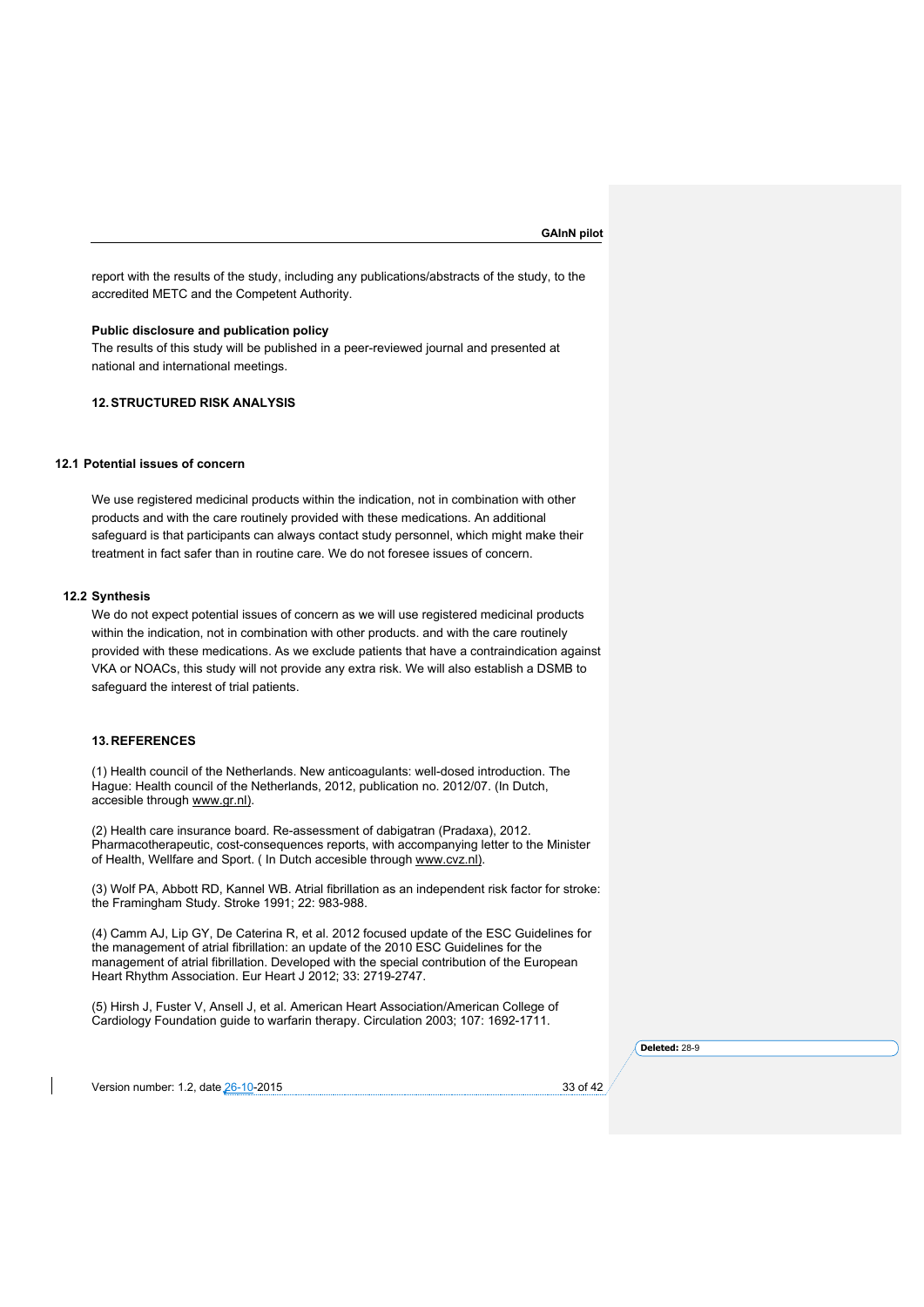(6) Connolly SJ, Ezekowitz MD, Yusuf S, et al. Dabigatran versus warfarin in patients with atrial fibrillation. N Engl J Med 2009; 361: 1139-1151.

(7) Patel MR, Mahaffey KW, Garg J, et al. Rivaroxaban versus warfarin in nonvalvular atrial fibrillation. N Engl J Med 2011; 365: 883-891.

(8) Veeger NJ, Piersma-Wichers M, Hillege HL, et al. Early detection of patients with a poor response to vitamin K antagonists: the clinical impact of individual time within target range in patients with heart disease. J Thromb Haemost 2006; 4: 1625-1627.

(9) White HD, Gruber M, Feyzi J, et al. Comparison of outcomes among patients randomized to warfarin therapy according to anticoagulant control: results from SPORTIF III and V. Arch Intern Med 2007; 167: 239-245.

(10) Veeger NJ, Piersma-Wichers M, Tijssen JG, et al. Individual time within target range in patients treated with vitamin K antagonists: main determinant of quality of anticoagulation and predictor of clinical outcome. A retrospective study of 2300 consecutive patients with venous thromboembolism. Br J Haematol 2005; 128: 513-519.

(11) Hart RG, Benavente O, McBride R, et al. Antithrombotic therapy to prevent stroke in patients with atrial fibrillation: a meta-analysis. Ann Intern Med 1999; 131: 492-501.

(12) Hart RG, Pearce LA, Aguilar MI. Meta-analysis: antithrombotic therapy to prevent stroke in patients who have nonvalvular atrial fibrillation. Ann Intern Med 2007; 146: 857-867.

(13) ACTIVE Writing Group of the ACTIVE Investigators, Connolly S, Pogue J, et al. Clopidogrel plus aspirin versus oral anticoagulation for atrial fibrillation in the Atrial fibrillation Clopidogrel Trial with Irbesartan for prevention of Vascular Events (ACTIVE W): a randomised controlled trial. Lancet 2006; 367: 1903-1912.

(14) Amadeus Investigators, Bousser MG, Bouthier J, et al. Comparison of idraparinux with vitamin K antagonists for prevention of thromboembolism in patients with atrial fibrillation: a randomised, open-label, non-inferiority trial. Lancet 2008; 371: 315-321.

(15) Diener HC, Executive Steering Committee of the SPORTIFF III and V Investigators. Stroke prevention using the oral direct thrombin inhibitor ximelagatran in patients with nonvalvular atrial fibrillation. Pooled analysis from the SPORTIF III and V studies. Cerebrovasc Dis 2006; 21: 279-293.

(16) van Walraven C, Hart RG, Singer DE, et al. Oral anticoagulants vs aspirin in nonvalvular atrial fibrillation: an individual patient meta-analysis. JAMA 2002; 288: 2441- 2448.

(17) Granger CB, Alexander JH, McMurray JJ, et al. Apixaban versus warfarin in patients with atrial fibrillation. N Engl J Med 2011; 365: 981-992.

(18) Veeger NJ, Piersma-Wichers M, Tijssen JG, et al. Individual time within target range in patients treated with vitamin K antagonists: main determinant of quality of anticoagulation and predictor of clinical outcome. A retrospective study of 2300 consecutive patients with venous thromboembolism. Br J Haematol 2005; 128: 513-519.

(19) Rosendaal FR, Cannegieter SC, van der Meer FJ, et al. A method to determine the optimal intensity of oral anticoagulant therapy. Thromb Haemost 1993; 69: 236-239.

**Deleted:** 28-9

Version number: 1.2, date 26-10-2015 34 of 42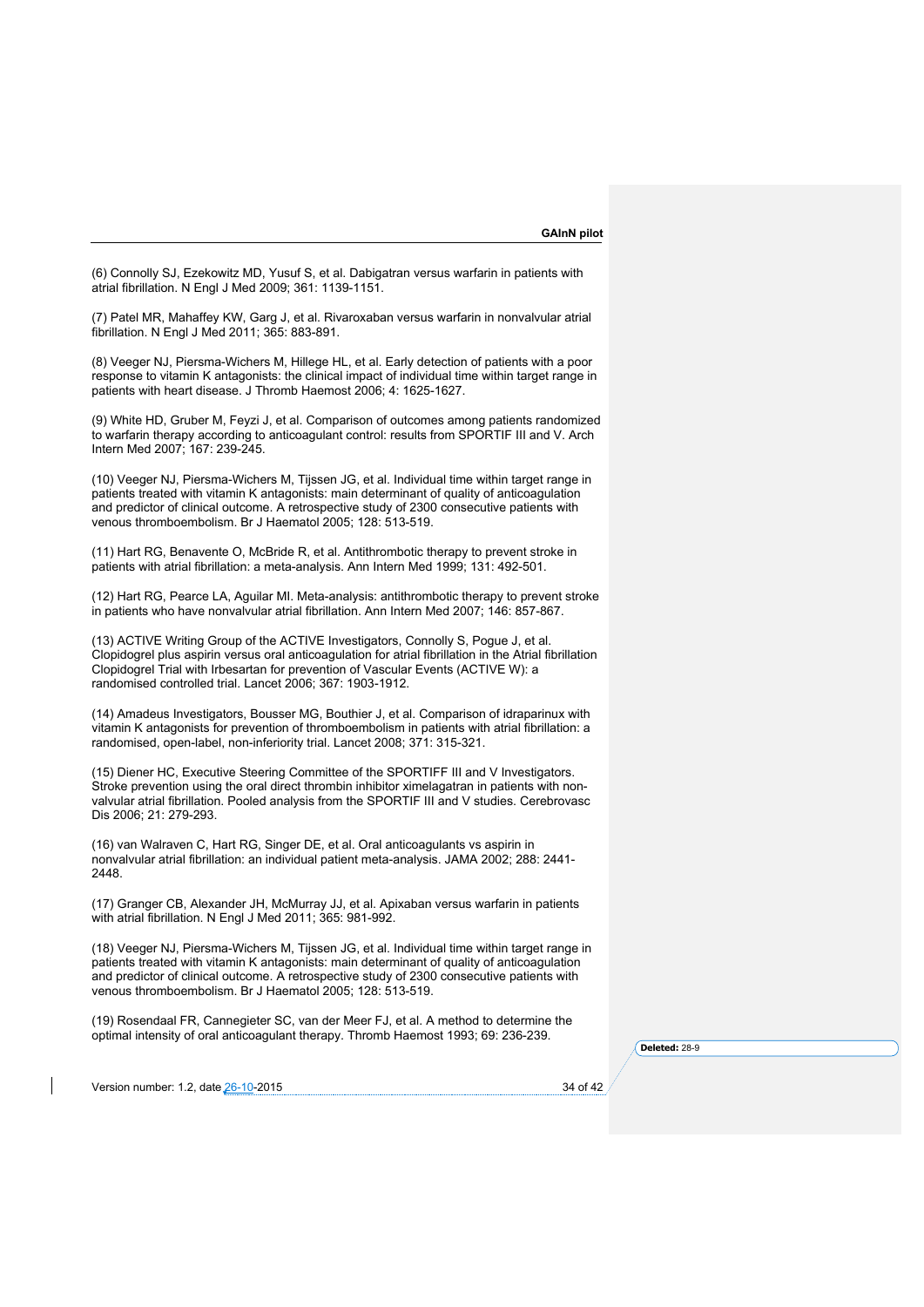#### Appendix 1

# **Gebruik van nieuwe orale anticoagulantia (NOACs) in het UMCG Versie 070114, niet gebruiken na 070115**

# **Inleiding**

Dabigatran, rivaroxaban en apixaban zijn vertegenwoordigers van de klasse Nieuwe Orale AntiCoagulatia (NOACs). Ze zijn in gebruik bij atriumfibrilleren (AF) en veneuze tromboembolie (VTE). In beide indicaties vervangen ze de vitamine K antagonisten (VKA, acenocoumarol en fenprocoumon). Daarnaast wordt een profylactische dosis gebruikt na heup- en knievervanging.

Het belangrijkste voordeel van NOACs boven de VKA is grote voorspelbaarheid van het effect, waardoor routinematige controle (zoals de INR voor VKA) niet nodig is. Qua effectiviteit en veiligheid worden NOACs beschouwd als niet-inferieur aan VKA.

Als richtlijn voor het gebruik van NOACs wordt in het UMCG de 'Leidraad begeleide introductie nieuwe orale antistollingsmiddelen', door de beroepsgroepen opgesteld op verzoek van de minister van Volksgezondheid, gebruikt.

Op basis van deze richtlijn heeft de werkgroep 'Nieuwe orale anticoagulantia' van het UMCG het voorliggende protocol samengesteld.

# **Indicatie**

- AFvoor boezemfibrilleren wordt de richtlijn ESC 2012 gevolgd. Zowel dabigatran, rivaroxaban als apixaban worden voorgeschreven, waarbij individuele patiëntfactoren zoals interacterende comedicatie meespelen in de keuze.
- VTE voor veneuze tromboembolie worden de NOACs nog niet routinematig gebruikt, nu de vergoeding nog niet geregeld is. In specifieke gevallen wordt soms een NOAC voorgeschreven. De voorkeur gaat dan uit naar rivaroxaban, vanwege de opgedane ervaring binnen fase 3 onderzoek en gebruiksgemak (initieel geen LMWH nodig, na drie weken over op eenmaal daagse dosering).

Tromboseprofylaxe na TKA/THA voor deze indicatie worden NOACs in het UMCG niet routinematig gebruikt. Dit is conform het advies in de 'Leidraad'.

Version number: 1.2, date 26-10-2015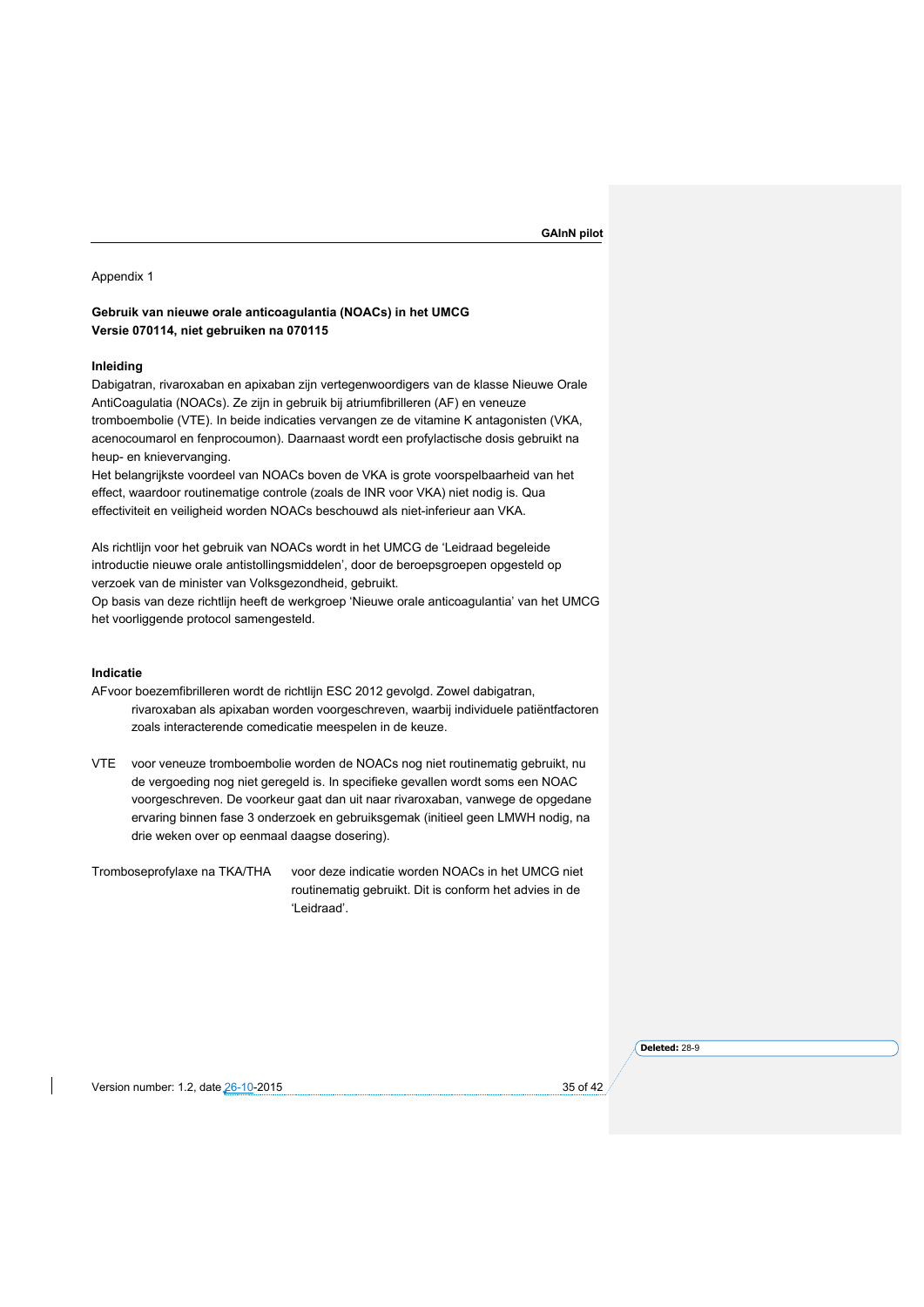# **Kenmerken van de middelen**

|                | Dabigatran     |     | Rivaroxaban    |                 | Apixaban        |
|----------------|----------------|-----|----------------|-----------------|-----------------|
| Merknaam       | Pradaxa        |     | Xarelto        |                 | Eliquis         |
| Mechanisme     | Ila remming    |     | Xa remming     |                 | Xa remming      |
| Halfwaardetijd | Klaring $> 80$ | 13h | Klaring $> 30$ | 12 <sub>h</sub> | 12 <sub>h</sub> |
|                | Klaring 50-80  | 15  | Klaring $<$ 30 | onbekend        |                 |
|                | Klaring 30-50  | 18  |                |                 |                 |
|                | Klaring $<$ 30 | 27  |                |                 |                 |
| Renale klaring | 80%            |     | 66%            |                 | 27%             |
| Eiwitbinding   | 35%            |     | >90%           |                 | 87%             |

# **Dosering**

**Dabigatran** Dabigatran niet gebruiken bij een kreatinineklaring < 30ml/min.

| Na TKA/THA<br>1-4h postoperatief 110 mg<br>Vanaf 1 <sup>e</sup> dag postOK<br>Klaring $> 50$ ml/min, leeftijd $\leq 75$ jr<br>1dd 220 mg<br>Klaring 30-50 ml/min of leeftijd > 75 jr<br>1dd 150 mg<br>continueren gedurende 6 weken, cf gebruik nadroparine in<br>٠<br>standaard beleid<br>in combinatie met amiodaron/kinidine/verapamil in principe geen<br>٠<br>dabigatran (als toch wordt gegeven: dosering verder verlagen,<br>naar 1dd 150 mg bij klaring > 50 en leeftijd ≤ 75 jr, anders naar<br>1dd 110) |                           |
|-------------------------------------------------------------------------------------------------------------------------------------------------------------------------------------------------------------------------------------------------------------------------------------------------------------------------------------------------------------------------------------------------------------------------------------------------------------------------------------------------------------------|---------------------------|
| Bij AF:<br>standaard 2dd 150 mg                                                                                                                                                                                                                                                                                                                                                                                                                                                                                   |                           |
| altijd 2dd 110 mg als:<br>Patiënten van 80 jaar of ouder<br>٠<br>Patiënten die gelijktijdig verapamil gebruiken<br>٠                                                                                                                                                                                                                                                                                                                                                                                              |                           |
| 2dd 110 mg kan overwogen worden bij:<br>Patiënten van 75 tot 80 jaar met laag trombo-embolisch risico en hoog<br>٠<br>bloedingrisico<br>Bij patiënten met gastritis, oesofagitis of oesofagale reflux<br>٠<br>Voor patiënten met een matig verminderde nierfunctie<br>٠<br>(kreatinineklaring 30-49 ml/min) met een hoog bloedingrisico                                                                                                                                                                           |                           |
| Dabigatran is een substraat van P-glycoproteine.<br>Combinatie met remmers van P-glycoproteine leidt tot hogere spiegels van dabigatran:<br>Niet combineren met ciclosporine, tacrolimus, itraconazol, systemische<br>ketoconazol, posaconazol, dronedarone of HIV proteaseremmers.                                                                                                                                                                                                                               |                           |
| Version number: 1.2, date 26-10-2015                                                                                                                                                                                                                                                                                                                                                                                                                                                                              | Deleted: 28-9<br>36 of 42 |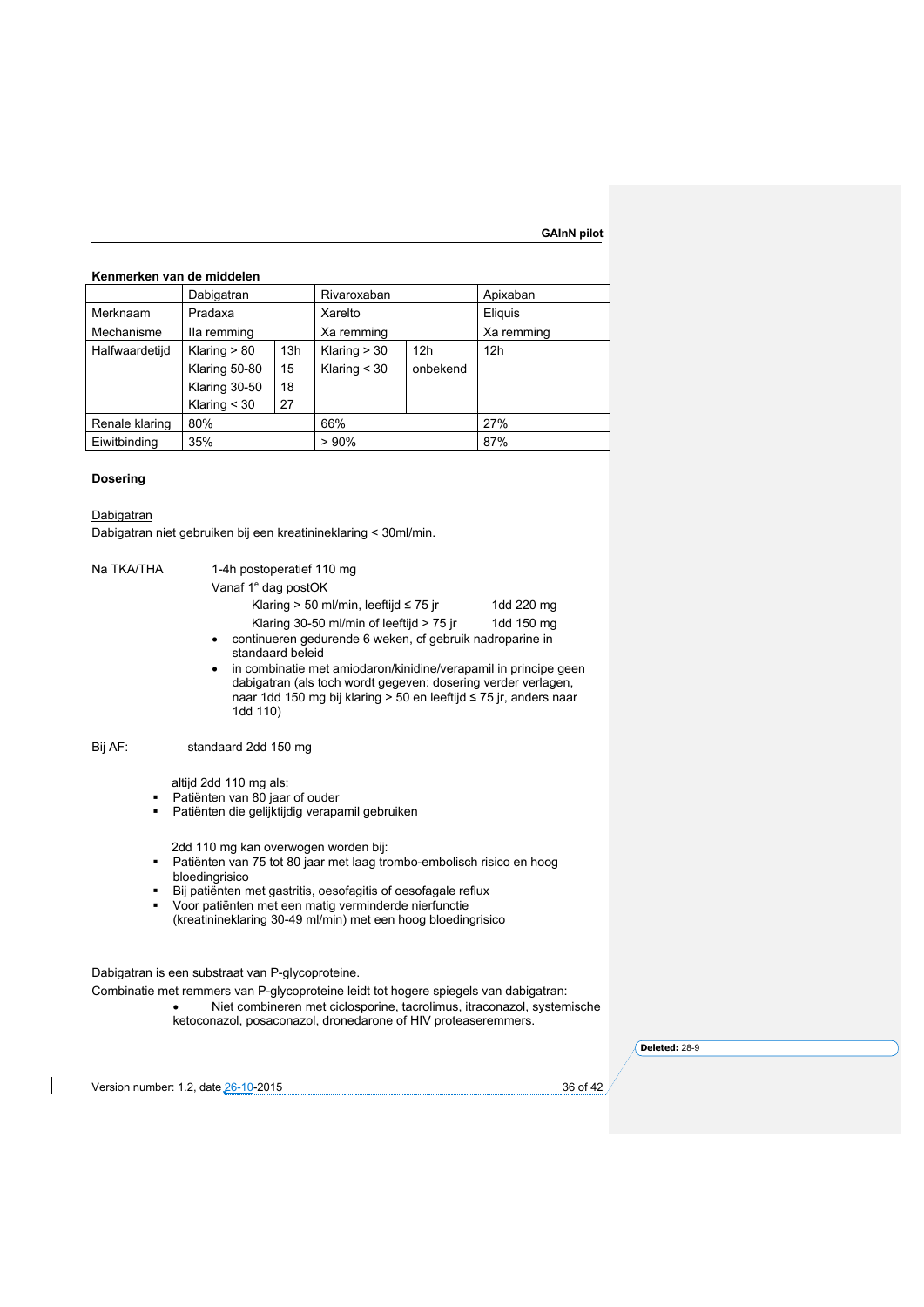• In combinatie met kinidine en amiodaron wordt voor de indicatie AF geen dosisaanpassing maar 'nauwgezet medisch toezicht' geadviseerd. Voor de indicatie VTE is advies verlagen tot 1dd 150 mg (advies gebaseerd op beperkte data, voor VTE dan liever rivaroxaban geven).

Combinatie met inductoren van P-glycoproteine geeft lagere spiegels van dabigatran. Er zijn geen data over compenseren door dosisverhoging.

> • Niet combineren met rifampicine, carbamazepine, fenytoine of sintjanskruid

### Rivaroxaban

Rivaroxaban niet gebruiken bij een kreatinineklaring < 30ml/min (de registratietekst laat gebruik tot een klaring van 15 ml/min toe, dit lijkt vooralsnog in de klinische praktijk risicovol)

Na TKA/THA 6-10h postoperatief starten met 1dd 10 mg, geen aanpassing op

| NA INAVIHA   | nierfunctie                                                     |                     |                            | 6-Tun postoperatier starten met Tud Tu mg, geen aanpassing op                       |
|--------------|-----------------------------------------------------------------|---------------------|----------------------------|-------------------------------------------------------------------------------------|
|              |                                                                 | standaard beleid    |                            | continueren gedurende 6 weken, cf gebruik nadroparine in                            |
| Bij AF       |                                                                 | 1dd $20 \text{ mg}$ |                            |                                                                                     |
|              | 1dd 15 mg als                                                   |                     |                            |                                                                                     |
|              | ٠                                                               |                     | klaring 30-49 ml/min       |                                                                                     |
|              | $\bullet$                                                       |                     | hoog bloedingsrisico (ESC) |                                                                                     |
| Bij VTE      | dag 1-21:                                                       |                     |                            | 2dd 15 mg, geen aanpassing op nierfunctie                                           |
|              |                                                                 |                     | Geen LMWH bijgeven!        |                                                                                     |
|              | Vanaf dag 22:                                                   |                     | 1dd $20 \text{ mg}$        |                                                                                     |
|              |                                                                 |                     | 1dd 15 mg                  | klaring 30-49 ml/min                                                                |
|              | Rivaroxaban is een substraat van P-glycoproteine en van CYP3A4. |                     |                            |                                                                                     |
| rivaroxaban: |                                                                 |                     |                            | Combinatie met remmers van P-glycoproteine en CYP3A4 leiden tot hogere spiegels van |

• Niet combineren met claritromycine, erytromycine, fluconazol, itraconazol, systemische ketoconazol, voriconazol, posaconazol of HIV-proteaseremmers

Combinatie met inductoren van CYP3A4 geeft lagere spiegels van rivaroxaban. Er zijn geen data over compenseren door dosisverhoging.

> • Niet combineren met rifampicine, carbamazepine, fenytoine, fenobarbital of sint-janskruid

# Apixaban

Na THA/TKA 12-24h postoperatief starten met 2dd 2.5 mg, geen aanpassing op nierfunctie tenzij deze < 15 ml/min is. Dan wordt gebruik ontraden

- vanwege ontbreken van gegevens.
- continueren gedurende 6 weken, cf gebruik nadroparine in standaard beleid

Version number: 1.2, date 26-10-2015 37 of 42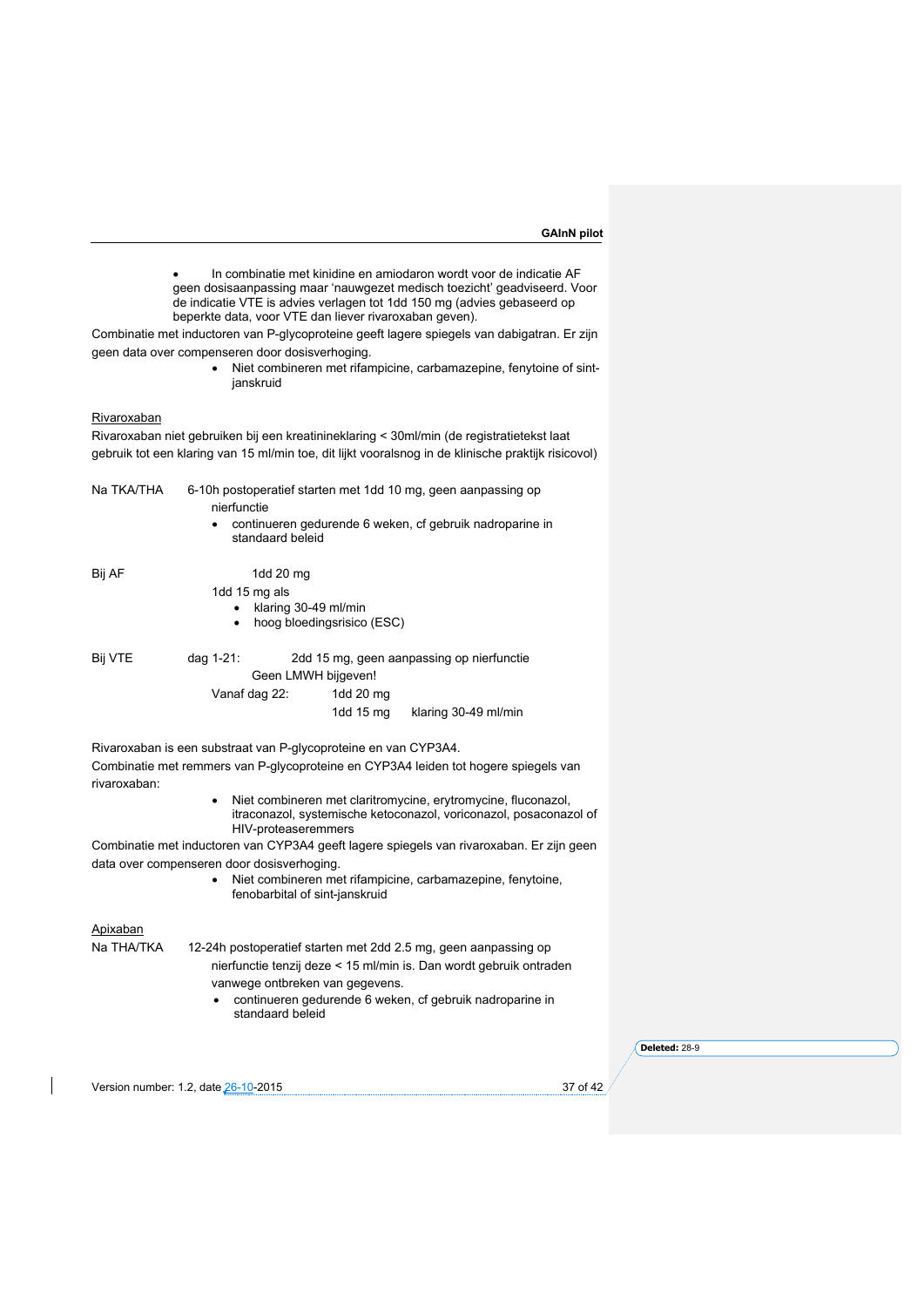Bij AF standaard 2dd 5 mg Verlagen naar 2dd 2.5 mg bij • Klaring 15-29 ml/min Twee uit leeftijd  $\geq 80$ Gewicht ≤ 60 Serumkreatinine ≥ 133

# **Begeleiding van gebruik**

De voorschrijver is verantwoordelijk voor de begeleiding van NOAC gebruik (controle nierfunctie, ontstaan van contra-indicaties, therapietrouw). Indien gewenst kan de patiënt hiervoor verwezen worden naar LabNoord/ Trombosedienst Groningen (gebruik het bekende aanmeldformulier, geef aan om welk preparaat het gaat). LabNoord/Trombosedienst fungeert als centraal aanspreekpunt voor vragen en problemen rond gebruik van NOACs in de eerste lijn. Binnen het UMCG vervult de dienstdoende stollingsarts (77038, buiten kantoortijden via de centrale) deze taak.

#### **Laboratorium monitoring**

De PT en aPTT zoals routinematig gebruikt in het UMCG zijn onvoldoende gevoelig om gebruik van NOACs met voldoende zekerheid uit te sluiten. Bepaling van de INR is niet zinvol voor NOACs.

Voor dabigatran is de trombinetijd (TT) geschikt om gebruik uit te sluiten: als de TT normaal is, is er geen relevante spiegel van dabigatran. Voor een kwantitatieve meting wordt de DTI gebruikt.

Voor rivaroxaban en apixaban is een aangepaste antiXa meting beschikbaar. Bij het aanvragen van de test moet aangegeven worden welk middel wordt gebruikt. Afhankelijk van de situatie worden de testen als volgt aangevraagd:

1. **Spoed,** gebruik onbekend: TT + DTI + -antiXa (directe Xa inhibitor)

2. **Geen spoed**, bekend gebruik van **Rivaroxaban of Apixaban**: antiXa (directe Xa inhibitor)

3. **Geen spoed**, bekend gebruik van **Dabigatran**: Dabi-DTI

4. **Geen spoed,** gebruik onbekend**:** TT + antiXa (directe Xa inhibitor), reflex DTI bij TT > meetbereik

TT, DTI en antiXa zijn 24x7 beschikbaar, buiten kantooruren iom dd klinisch chemicus of stollingsarts.

Er zijn beperkte data over relatie tussen spiegel en bloedingsrisico bij ingrepen. Spiegels zijn dan vooral zinvol als de nierfunctie gestoord is, in de meeste situaties is tijdsduur sinds inname zinvoller informatie.

Voor beoordeling van therapeutisch effect is spiegelbepaling niet zinvol, relatie spiegelkliniek is niet bekend

**Deleted:** 28-9

Version number: 1.2, date 26-10-2015 38 of 42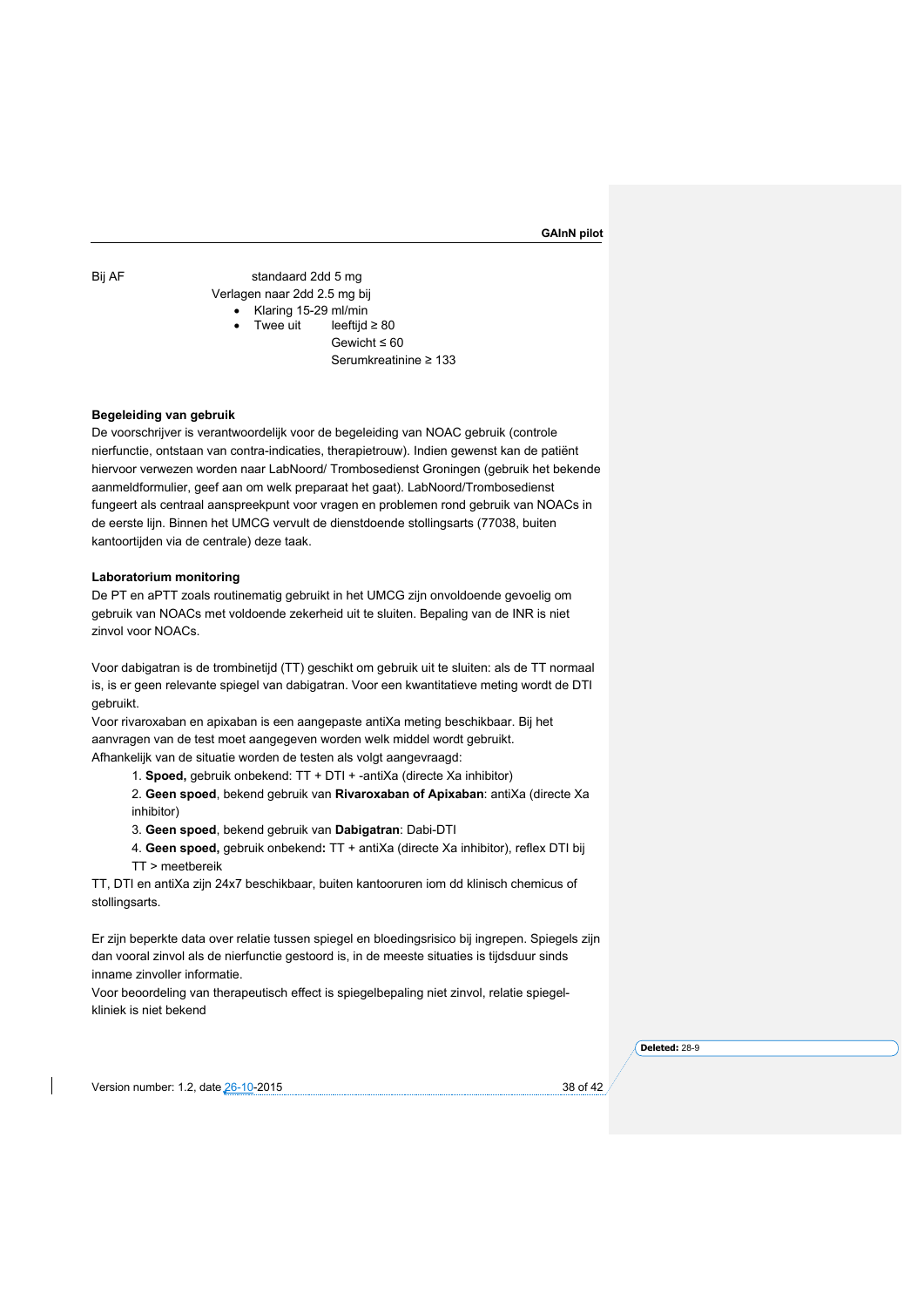#### **Couperen**

Er is nog geen specifiek antidotum beschikbaar. Bij bloedingen middel stoppen, maximaal inzetten op ondersteunend beleid. Geef actieve kool als inname van NOAC minder dan 2 uur geleden is geweest. Geef tranexaminezuur systemisch (1g iv of oraal, zo nodig na 8h herhalen) bij slijmvliesbloedingen, gebruik geen tranexaminezuur bij hersenbloedingen of nierbloedingen. In overige bloedingssituaties is tranexaminezuur te overwegen (1g iv of oraal, zo nodig na 8h herhalen).

Als dat onvoldoende is:

Vierfactorenconcentraat (by Cofact), 50<sup>E</sup>/kg. Voor rivaroxaban zijn aanwijzingen voor effectiviteit in gezonde vrijwilligers, voor dabigatran wordt gebruik gesteund door expert opinion.

- Dialyse voor dabigatran. Niet zinvol voor rivaroxaban vanwege hoge eiwitbinding. Gebruik van recombinant stollingsfactor VIIa (Novoseven) en FEIBA wordt niet door data ondersteund, voor deze indicatie niet gebruiken.

# **Rondom chirurgie**

### **Electief**

Gezien de korte halfwaardetijd is het voldoende de middelen te stoppen. Het is niet nodig/zinvol nog te overbruggen met LMWH.

Bij normale nierfunctie en een standaard\* bloedingsrisico ingreep laatste gift dabigatran/rivaroxaban 24h preOK. Bij normale nierfunctie en hoog\*\* bloedingsrisico ingreep laatste gift 48h preOK.

Bij gestoorde nierfunctie op geleide van voorspelde halfwaardetijd langer tevoor stoppen:

|                     |                | Standaard risico       | Hoog risico             |  |
|---------------------|----------------|------------------------|-------------------------|--|
| rivaroxaban<br>gift | klaring $>$ 30 | 24h preOK laatste gift | 48h preOK laatste       |  |
|                     | klaring $<$ 30 | 48h preOK laatste gift | 96h preOK laatste       |  |
| gift                |                |                        |                         |  |
| dabigatran<br>gift  | klaring $> 50$ | 24h preOK laatste gift | 48h preOK laatste       |  |
|                     | klaring 30-50  | 48h preOK laatste gift | 72h preOK laatste gift  |  |
|                     | klaring $<$ 30 | 96h preOK laatste gift | 144h preOK laatste gift |  |

Postoperatief hervatten zodra duidelijk is dat hemostase bereikt is, gebruikelijk na 24 uur, maar nooit eerder dan 4-6h postOK. Als het tromboserisico niet uitgesproken hoog is (CHA2DS2-Vasc < 3 of VTE meer dan zes maanden geleden) NOAC pas 2-3 dagen postOK herstarten. Voor ingrepen met een uitgesproken hoog bloedingsrisico, waarbij LMWH gebruikelijk pas na 5 dagen herstart wordt (neurochirurgie), wordt voor NOAC dezelfde termijn aangehouden.

**Deleted:** 28-9

Version number: 1.2, date 26-10-2015 39 of 42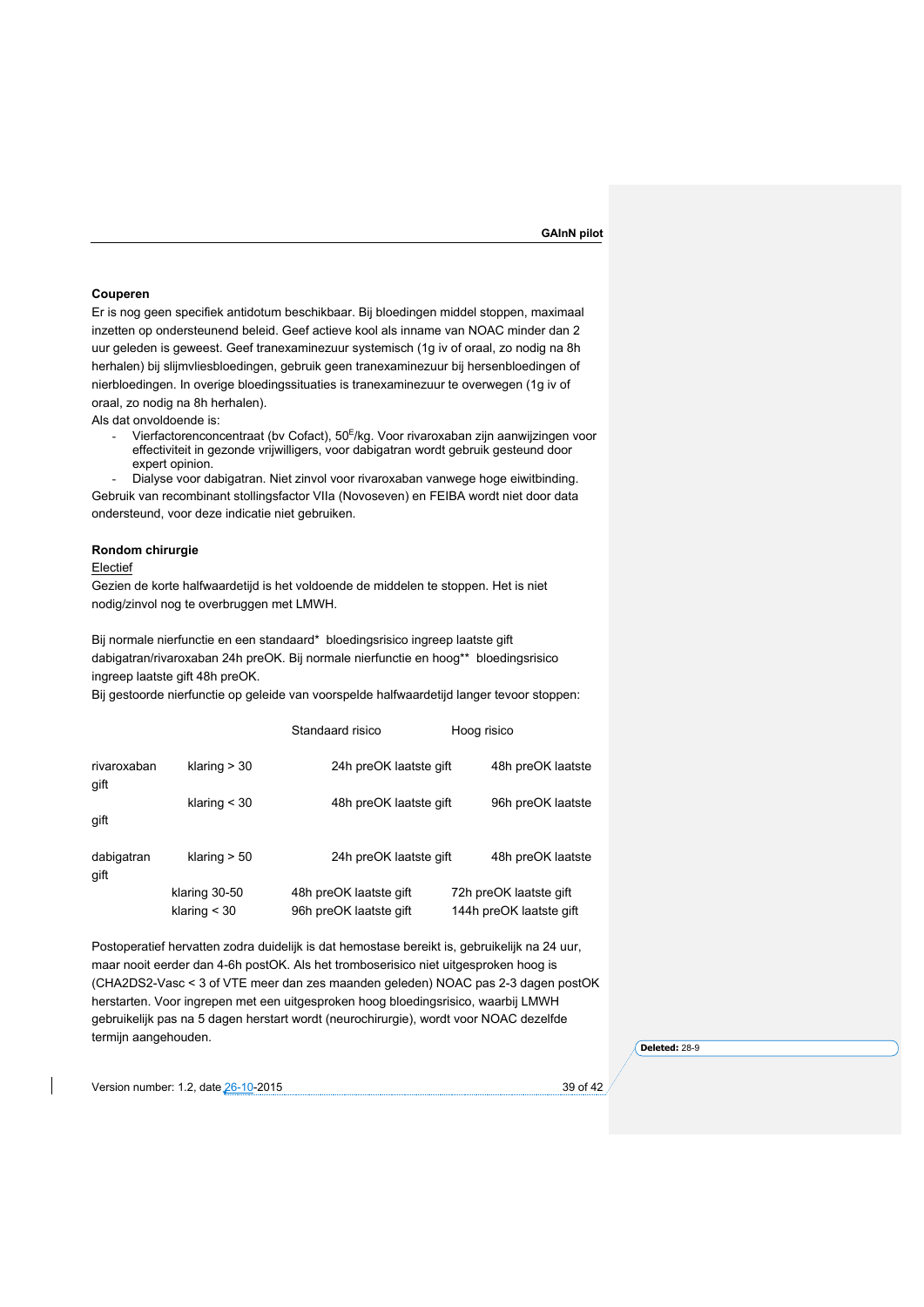Als NOAC nog niet de dag van OK herstart wordt, moet de gebruikelijke tromboseprofylaxe (profylactische dosis LMWH) worden gegeven. Zodra NOAC is herstart, is extra tromboseprofylaxe niet meer nodig.

\* Ingreep met standaard risico: hartcatheterisatie, bepaalde (eenvoudige) ritme-ablaties, colonoscopie zonder verwijdering van grote poliepen, ongecompliceerde laparoscopische procedures, radiologische puncties en/of stenting met goede hemostase-mogelijkheid na ingreep

\*\* Ingreep met hoog risico: meer risico dan in bovenstaande regel

Specifiek voor cardiale ingrepen: Rondom CAG, PCI, ablaties, PM en ICDs en hartchirurgie (volgens leidraad NVVC)

De nierfunctie moet worden gemeten tijdens het pre-assessment polibezoek en de patiënt moet duidelijke instructies krijgen over wanneer te stoppen.

# Ingrepen met een **standaard bloedingsrisico**

- Hartkatheterisatie
- Eenvoudige ritme-ablaties

Ingrepen met een **hoog bloedingsrisico**

- Hartchirurgie (inclusief pericardiale ingrepen)
- Inbrengen van pacemakers of defibrillatoren
- Complexe ablaties (PVI, congenitale ablaties, VT post-MI ablaties).

# Spoed

Schat antistollingseffect in op basis van laatste inname en nierfunctie. Er zijn op dit moment geen stollingstesten beschikbaar die hieraan bijdragen.

Geef trombocytentransfusie als er ook plaatjesaggregatieremmers worden gebruikt of bij trombocyten < 50.

Gebruik geen neuraxisblokkade

Stel ingreep zo mogelijk tot 1 halfwaardetijd na inname uit

Kan dat niet: overweeg  $50^E$  vierfactorenconcentraat (laag bewijsniveau)

Bij spoed-neurochirurgische ingrepen wordt altijd 50<sup>E</sup> vierfactorenconcentraat gegeven.

# **Overzetten**

*Van VKA naar dabigatran/rivaroxaban/apixaban* Stop acenocoumarol (Sintrom®), wacht tot INR onder 2.0 is, start NOAC. Stop fenprocoumon (Marcoumar®), wacht tot INR onder 2.0 is, geef 5 milligram vitamine K, start NOAC.

*Van NOACs naar VKA*

**Deleted:** 28-9

Version number: 1.2, date 26-10-2015 **40** of 42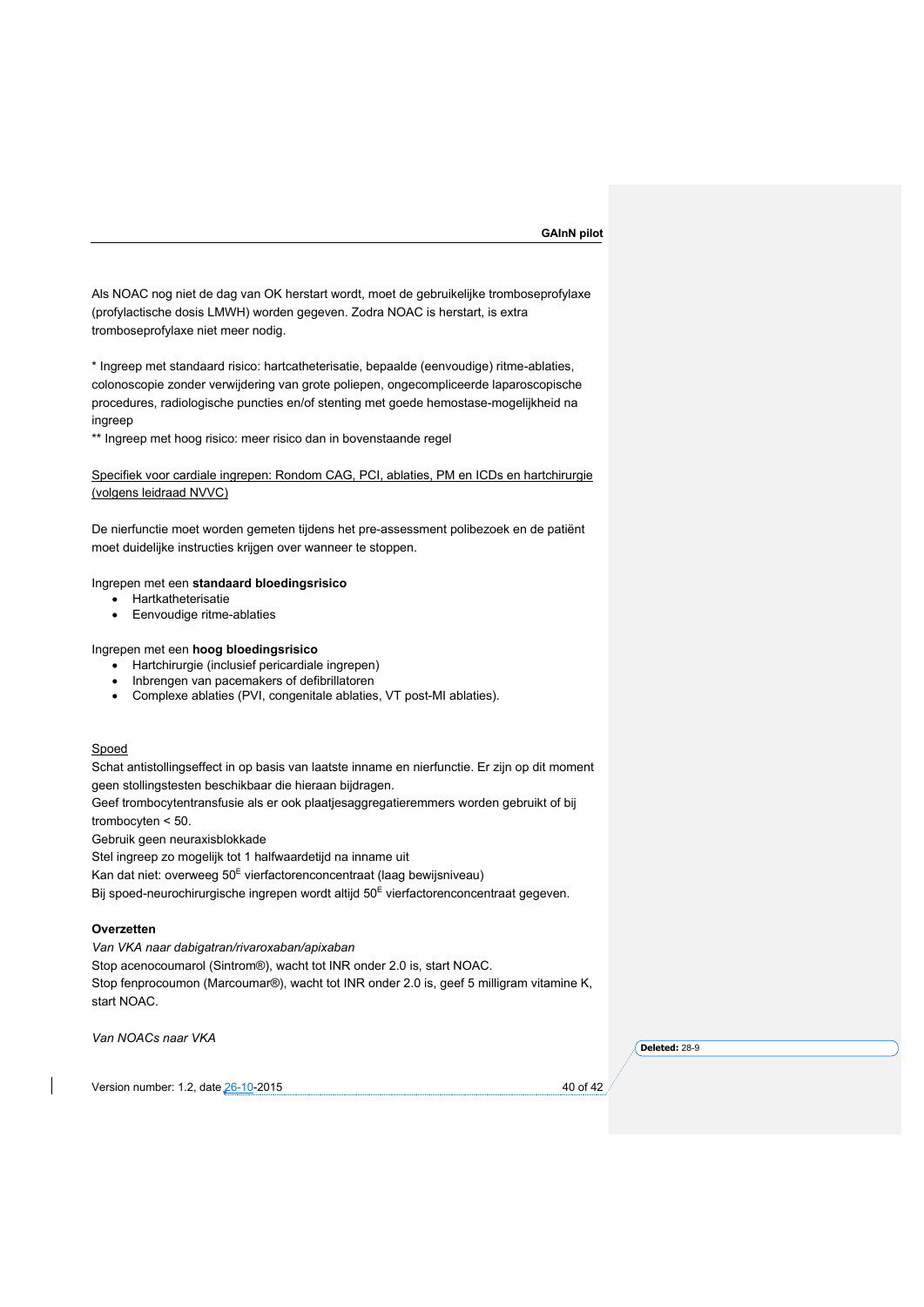Start acenocoumarol/fenprocoumon, doseer en controleer volgens standaard, stop NOAC op dag 4. NB: INR = PT, wordt beïnvloed door rivaroxaban en apixaban! Bij ernstige nierfunctiestoornis (= langere halfwaardetijd) kan de NOAC eerder worden gestaakt. In situaties met een hoog tromboserisico: vervang NOACs door LMWH, start daarnaast VKA

*Van LMWH naar NOACs en vice versa*

Eerste gift LMWH op tijdstip dat NOAC gegeven had moeten worden, en vice versa.

### **Poliklinische voorschrijfregels (zoals landelijk vastgesteld)**

De apotheek kan alleen NOACs afleveren als het recept voldoet aan de volgende regels:

- voorschrijver is een medisch specialist
- ingevulde artsenverklaring wordt bijgevoegd
- op het recept staan indicatie en nierfunctie (klaring, < 6 mnd geleden gemeten) vermeld
- als de NOAC in plaats komt van een VKA: datum stop VKA en datum start NOAC, of INR

#### **Incidentmelding**

Incidenten met NOACs moeten gemeld worden via het IMS (zoals gebruikelijk met een DIM melding). De apotheek verzamelt alle meldingen waarin een NOAC wordt genoemd. Conform de Landelijke Standaard Ketenzorg Antistolling worden tweemaal per jaar het aantal en de aard van de incidenten geëvalueerd door de afdeling Hematologie (in het kader van casemanagement antistolling).

#### **Referenties**

- Leidraad begeleide introductie nieuwe orale antistollingsmiddelen. 2012.
- 2012 focused update of the ESC Guidelines for the management of atrial fibrillation: an update of the 2010 ESC Guidelines for the management of atrial fibrillation. Developed with the special contribution of the European Heart Rhythm Association. Camm AJ et al. Eur Heart J 2012;33:2719-47.
- Farmacotherapeutisch Kompas
- Schulman S, Crowther MA. How I treat with anticoagulants in 2012: new and old anticoagulants, and when and how to switch. Blood 2012;119:3016-23.
- Eerenberg ES, Kamphuisen PW, Sijpkens MK, Meijers JC, Buller HR, Levi M. Reversal of rivaroxaban and dabigatran by prothrombin complex concentrate: a randomized, placebo-controlled, crossover study in healthy subjects. Circulation 2011;124:1573-9.

#### **Samenstelling van de werkgroep 'Nieuwe orale anticoagulantia'**

Prof.dr. I.C. van Gelder, cardioloog

Dr. M.P.M. Harms, internist acute geneeskunde

- Dr. H.G.D. Hendriks, anaesthesioloog
- Dr. G.J. Luijckx, neuroloog
- Dr. K. Meijer, internist-hematoloog (voorzitter)
- Dr. A.B. Mulder, arts klinische chemie

Version number: 1.2, date 26-10-2015 41 of 42